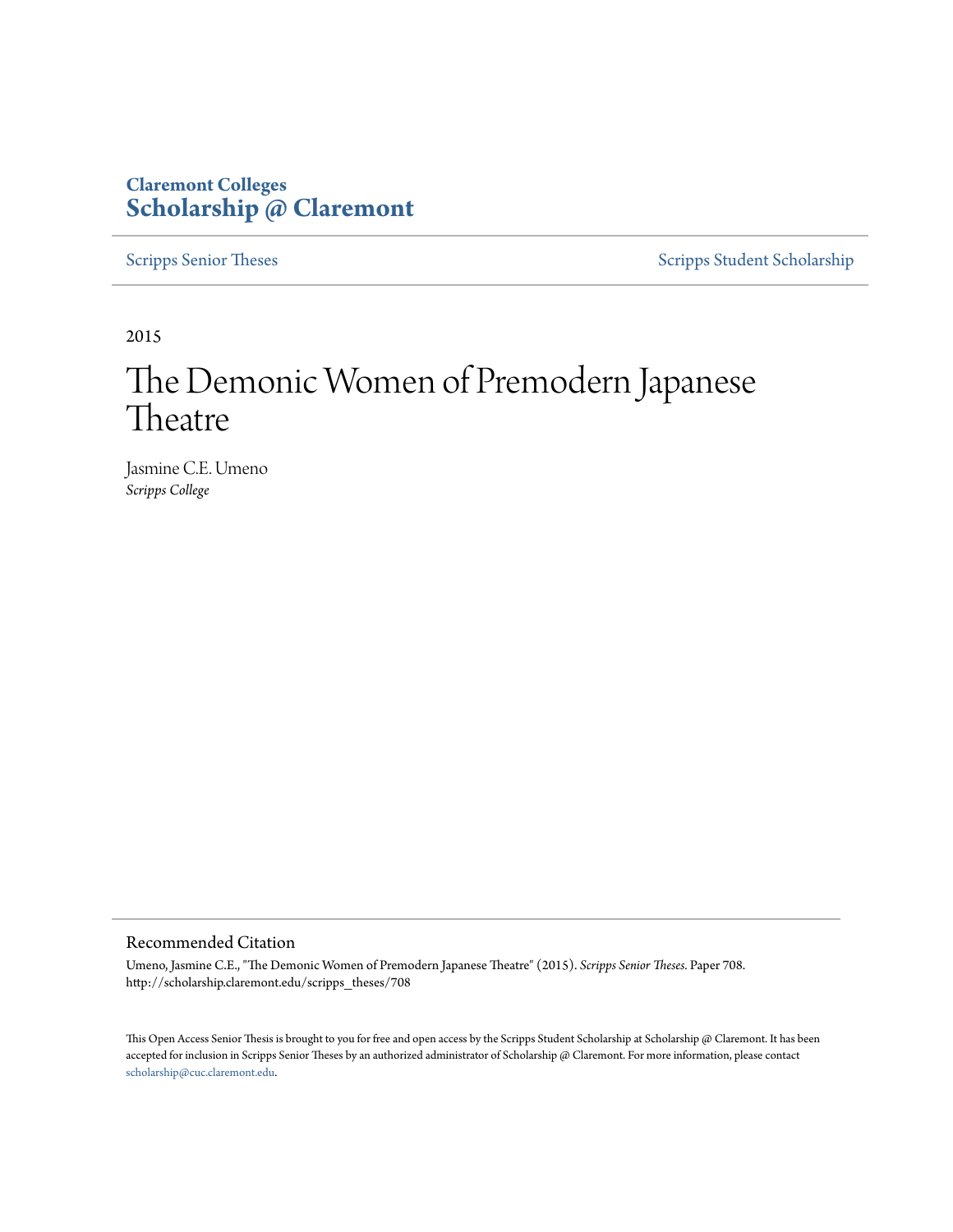### **THE DEMONIC WOMEN OF PREMODERN JAPANESE THEATRE**

by

**JASMINE C.E. UMENO**

## **SUBMITTED TO SCRIPPS COLLEGE IN PARTIAL FULFILLMENT OF THE DEGREE OF BACHELOR OF ARTS**

**PROFESSOR BRUCE COATS PROFESSOR SAMUEL YAMASHITA**

**APRIL 17, 2015**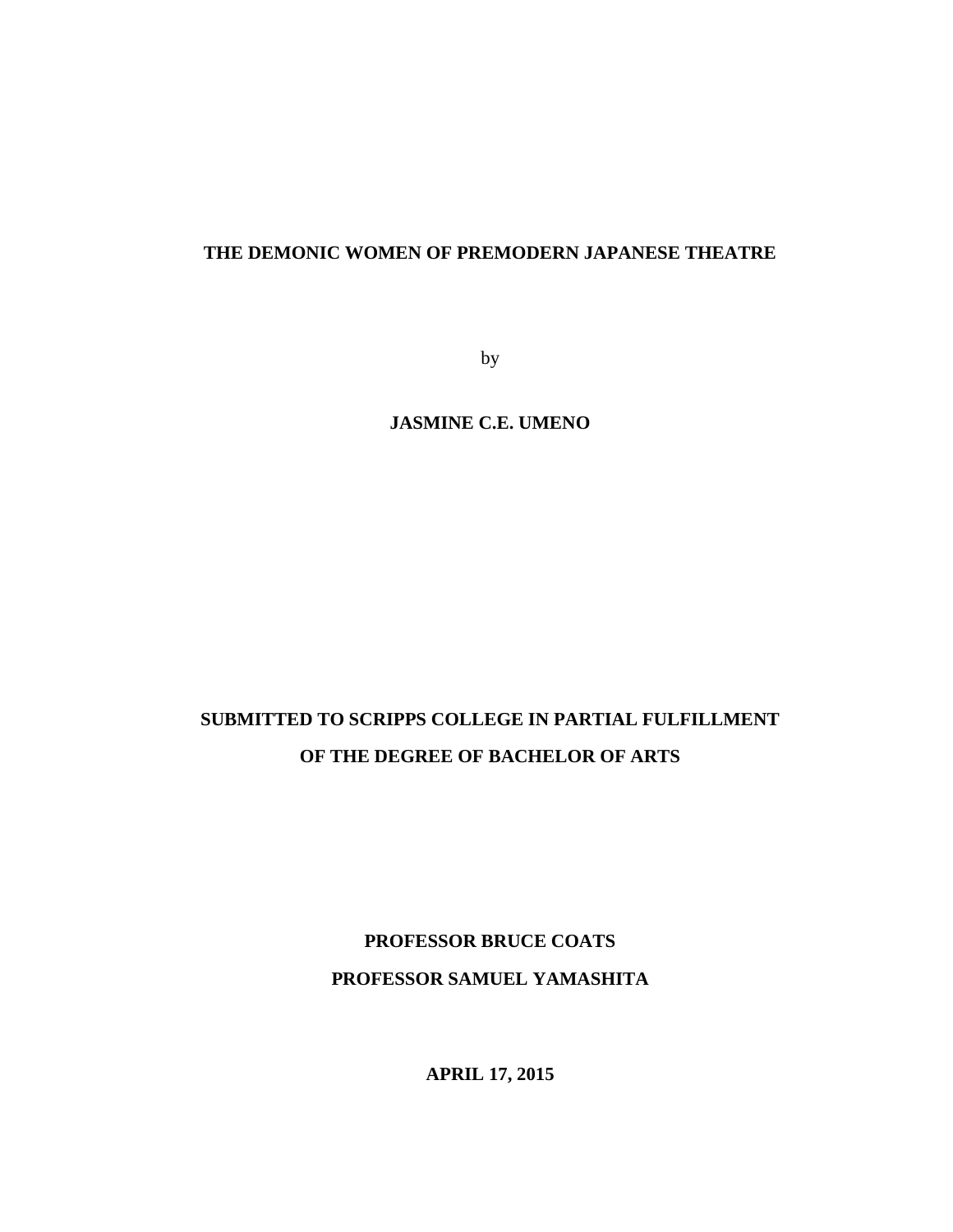#### *Acknowledgements*

The completion of this undergraduate thesis would not have been possible without the professors whose guidance and wisdom has fundamentally shaped my education at Scripps. In particular, Professor Bruce Coats, Professor Samuel Yamashita, and Professor Lynne Miyake have my deepest thanks not only for their support as my advisers, but also for their excellence as educators.

On a more personal note, I am deeply indebted to my closest friends and loved ones for their continued kindness and encouragement throughout my undergraduate career, and in my preparations for the future: to Brytne and Sara, for ensuring that I leave Scripps with wonderful memories; to Reece and my dad Wayne, for their support, no matter how far away; and finally to Emma, Margaret, and Marissa, my comrades in Asian Studies, for all the hours spent together jamming, sympathizing, and raging.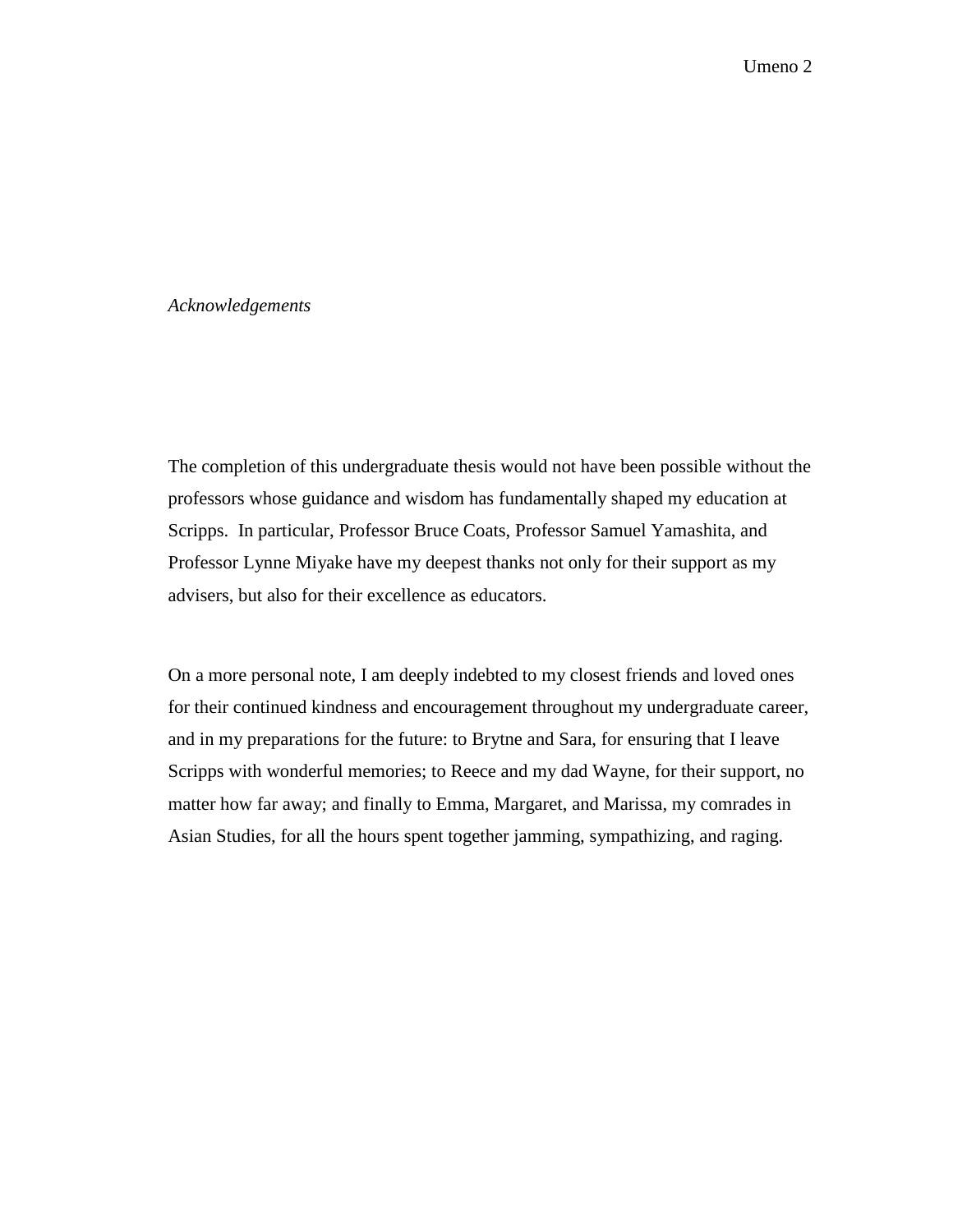## Table of Contents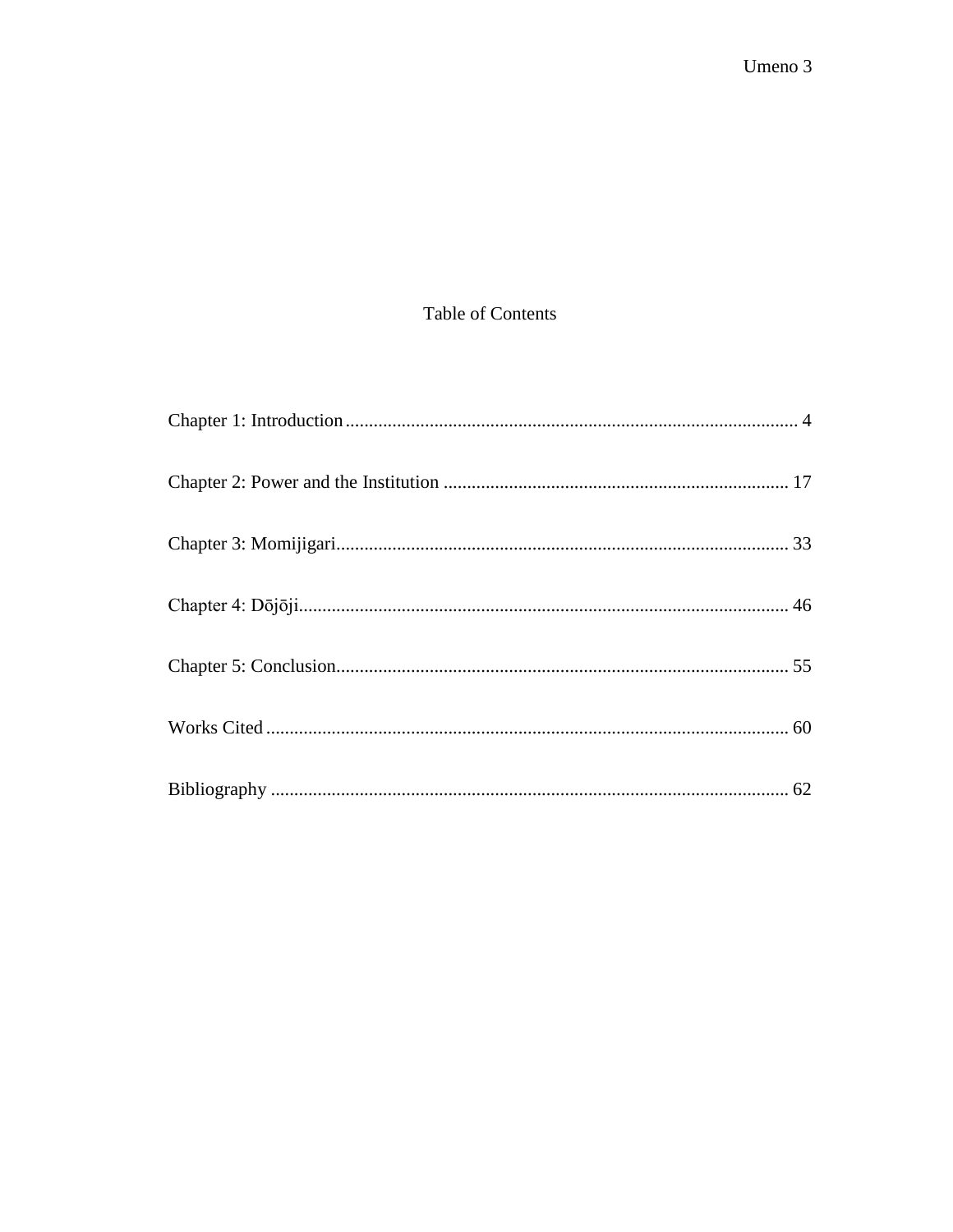#### <span id="page-4-0"></span>*Chapter 1: Introduction*

The representation of women in Japanese theatre has been shaped by the perpetuation of artistic tradition as much as it has by the creativity and innovation that distinguished actors have brought to their roles. "Artistic tradition" goes back perhaps thousands of years – a number of plays in the premodern theatre of Japan derive their inspirations from older myths, legends, and folktales, and can be traced throughout history, throughout these separate but complementary theatrical institutions (Brazell 4, 10). This propagation of antiquity so fundamental to the arts of Japan serve as a testament to the symbolic power of famous characters that have appeared throughout the ages; in the face of political subjugation and the evolution of religion within Japan, major character archetypes in the theatre have continued to thrive, but do so while also incorporating change. This thesis aims to explain the portrayal of two female characters across four plays, and how their characterization contributes to the larger narrative of the subjugation of women in premodern Japanese history.

The two theatre traditions to which these plays belong are the noh, developed in the Muromachi Period (1336-1573), and the kabuki, developed in the Edo period (1600-1867) (R. Dolan and Worden 1). Noh and kabuki, along with bunraku (puppet theatre, also of the Edo period), comprise the preeminent forms of premodern Japanese dramatic arts. Paul Varley explains in the "Cultural Life in Medieval Japan" of *The Cambridge History of Japan* anthology that the playwright Kan'ami is credited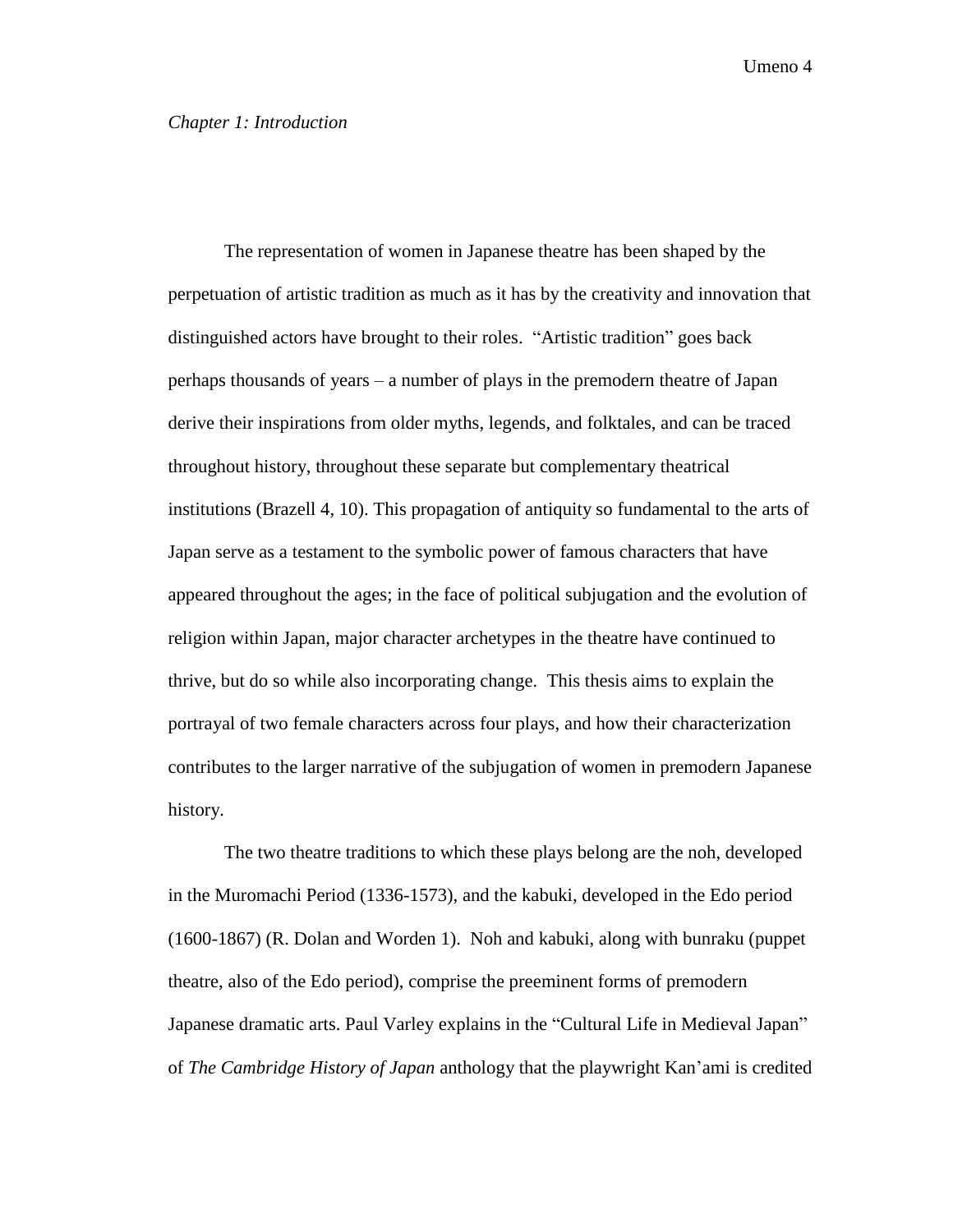for synthesizing disparate forms of song, dance, and *monomane,* or imitation (in this case, of historical and literary figures), into a coherent form from which our current conception of noh derives. His son, Zeami, "accepted immersion in the elite social world of Kyoto and who, under the tutelage and influence of people like Yoshimitsu and Yoshimoto, elevated noh to the supremely refined and courtly art we know today" (Varley 464-465). The theatre was first exposed to governmental influence when shogun Ashikaga Yoshimitsu attended a performance of sarugaku, the predecessor to noh, in 1374; since then, noh has been regarded as a form of "high culture" with incessant reference to the stories of ancient Japan, and its fundamental shaping by Buddhist ideology.

In the next volume of *The Cambridge History of Japan,* Donald Shively discusses in the section "Popular Culture" that kabuki flourished under wildly different circumstances. Said to have been developed by a female dancer named Okuni in 1603, kabuki was closely linked to prostitution and sexual promiscuity between military men and young actors (male and female) until women were banned from the stage in 1629 (Shively 751). Strict government reforms enacted by the Tokugawa shogunate onto the kabuki theatre were, Shively argues, "beneficial" to the art because it was forced to formalize (Shively 752). Since its "legitimization," kabuki has incorporated the themes and plotlines of popular noh plays and developed several celebrated methods of acting, all while continuing to maintain popularity among Edo and Meiji audiences.

One such vestige carried throughout these two theatrical traditions is the demonic female character. This woman, who is revealed within the play to be a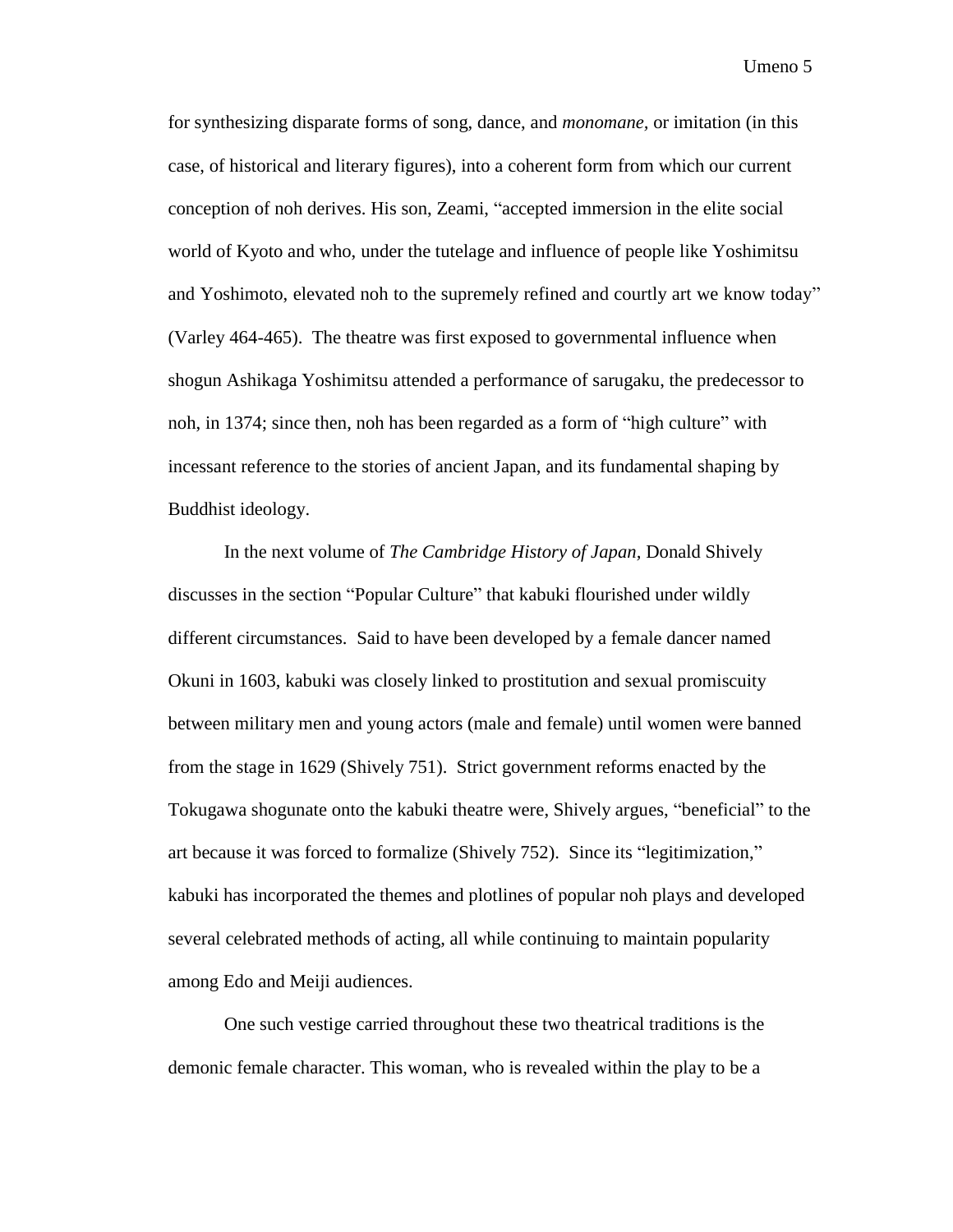demon disguised in human form, is an archetype that serves as a cautionary tale against succumbing to the dark side of femininity. She is superficially defined by her tendency to act based on emotional impulsiveness and fits of jealous rage, but more profoundly she contributes to larger narratives demonstrating the necessity of religious and familial devotion, the strength of karmic retribution, and the ways in which both men and women must rely on institutional discipline to prevent these tragedies caused by her irrationality. Her representation, therefore, reflects the interplay and tension between certain systems of power – those of gendered customs, religion, the arts, and the feudalistic society encapsulating these institutions – which should be understood as the parts that make up the whole of her character. Examining the major theatre traditions of Japan (whose actors and creators comprise of only men) begs an analysis of the place of women in this sphere of one-sided representation, and scholarly works up until this point have offered no shortage of dialogue concerning the implications of her emotional, fiery, and often destructive representation in the performing arts. Here I will outline scholarship that has contributed to the discussion of wayward women on the stage; these scholars have placed the characters of their focus within their respective political and religious paradigms, parsing the forces in society that have contributed to their specific characterizations.

Steven Brown, in *Theatricalities of Power: The Cultural Politics of Noh*, aims to unearth the ways in which the noh theatre has been molded to conform to specific institutional norms, or in other words, how the noh theatre is representative of power relations in medieval Japan. Using the play "Aoi no Ue" as textual evidence, Brown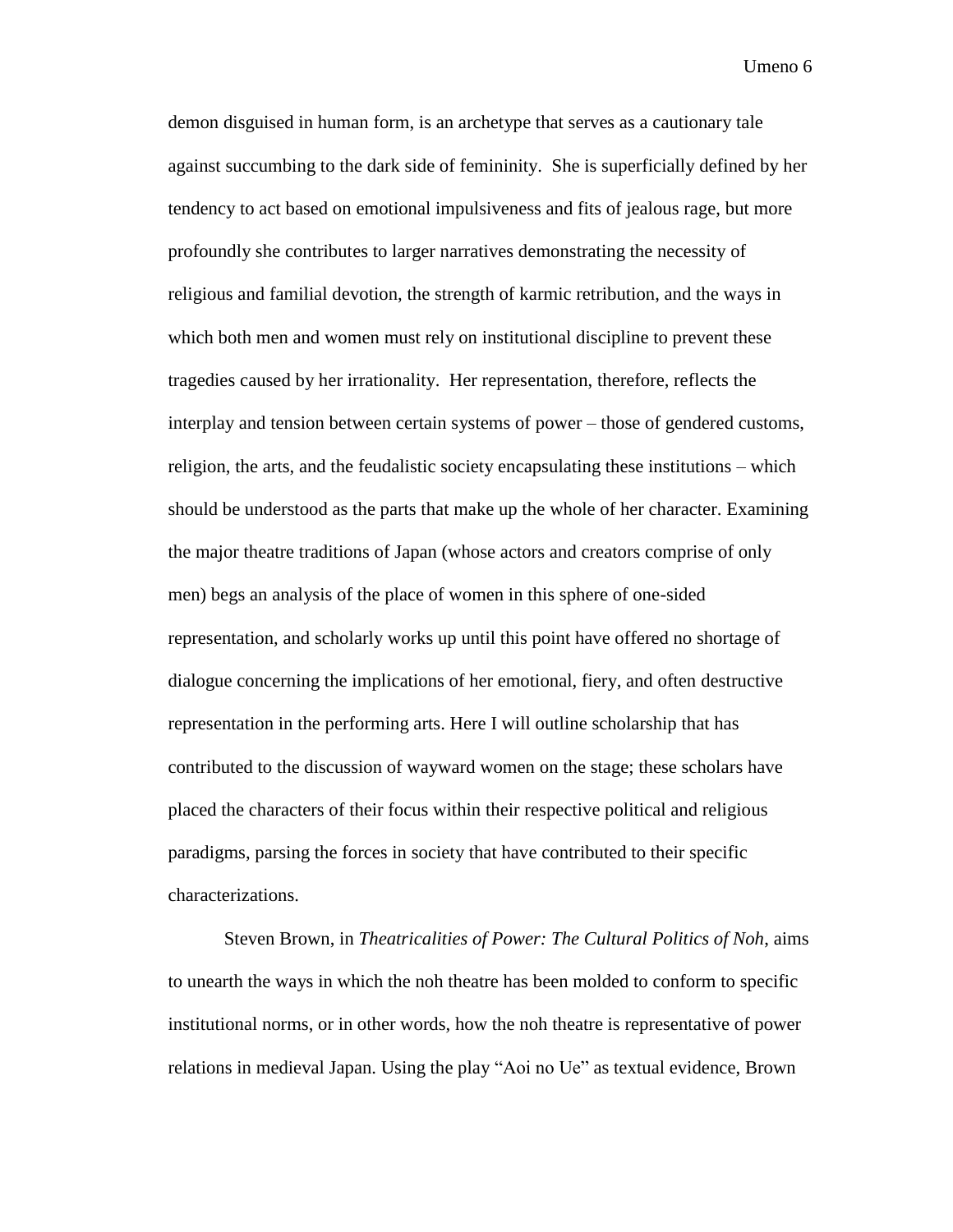investigates the ways in which the women in the play reflect larger political and religious struggles, and the ways in which they often fall victim to the severity of their social subjugation. In the play, *Genji Monogatari* characters Aoi and Rokujō battle over their claim to Genji as a lover; after finding out about Aoi's pregnancy, Rokujō possesses her in a fit of jealousy, and must be extracted by a shamaness. Brown first alerts readers to the fact that Aoi's pregnancy (and therefore her status as female) predisposes her to spiritual possession; the origin of this idea comes from the Heian belief that pregnancy made one susceptible to spiritual attack (Brown 38). Brown's interest, however, lies in the actions of the Rokujō Lady; spirits were thought to possess others because of some dispossession they underwent, and the case of Rokujō is no exception. The implications of her actions are both political and religious. Rokujō must overcome the karmic cycle of rebirth in order to reach enlightenment by breaking her attachments to her mortal jealousy. But Rokujō was also the woman whose first marriage was supposed to make her empress; because she was further shamed and humiliated by Genji's public acknowledgement of his marital union with Aoi, her jealousy culminates in her spiritual invasion of the evidence that she is not favored in the court.

Though Rokujō's experience of dispossession from the court was not necessarily relevant to noh audiences in the stratocratic Muromachi period, Brown states that her attacking the pregnant Aoi tells much about the sociopolitical context of medieval Japan: "in attacking Aoi, Rokujō's jealous spirit effectively attacks the progeny of Genji, who will ensure Aoi's continued social and economic well-being" (Brown 69). This is especially true when one considers how Yūgiri, Aoi's son, is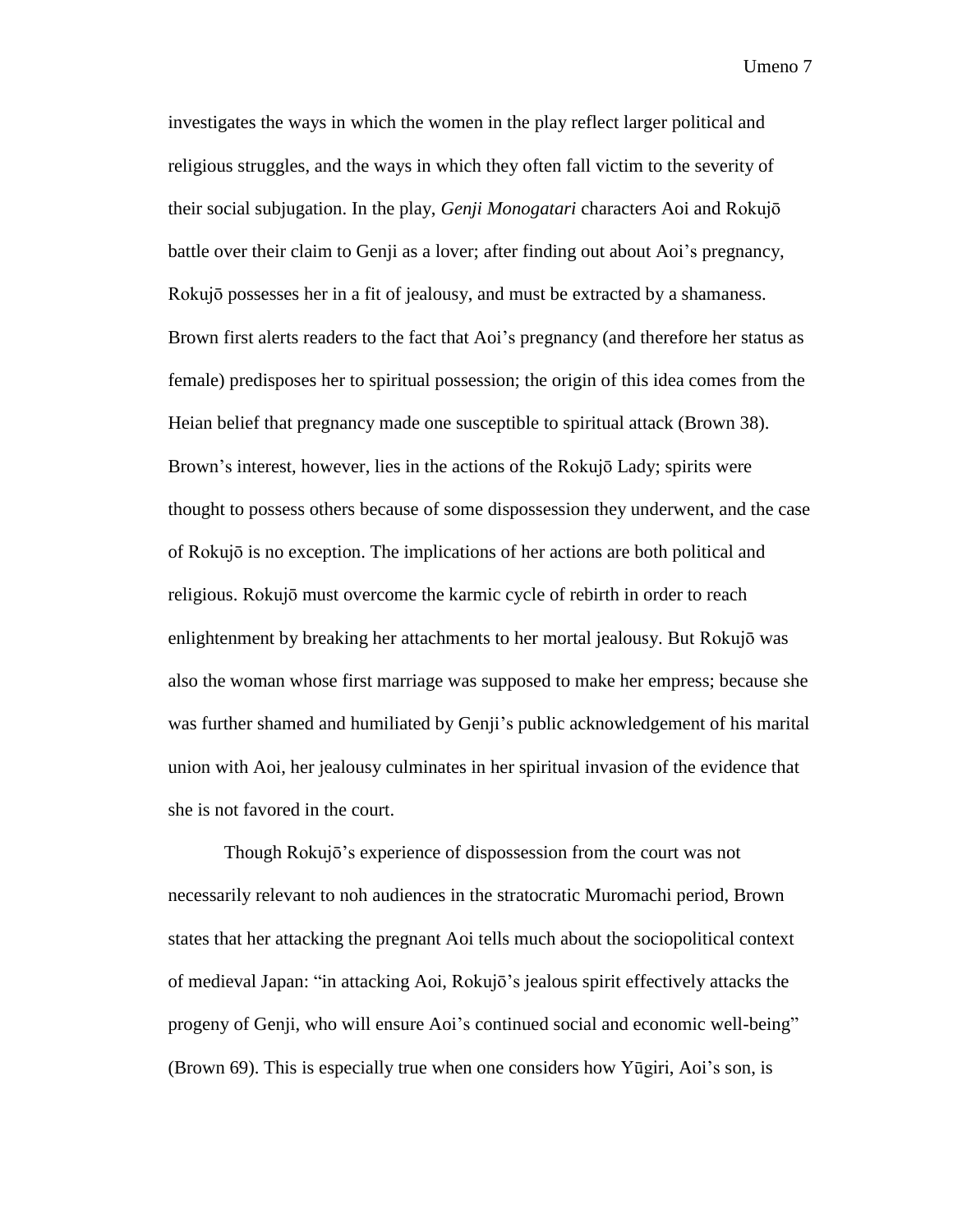primed for political success because of his bloodline. This additional dimension to Rokujō's anguish reflects the shift in inheritance rights that happened between the Heian and Muromachi periods; Brown explains that between these two time periods, women's rights to property and inheritance were severely diminished due to the institution of military government. This was executed under the guise that the maleprotected "continuance of the family line" would bolster national security, especially considering the fear of Mongol invasion at this time.

Brown also highlights the differences between the original *Genji Monogatari* and "Aoi no Ue" as evidence for the intentional manipulation of power representation. While the issue of inheritance rights provides a context for Rokujō's desperate attempts to prevent Aoi from carrying to full term, her jealousy is given disproportionate attention in the play because Genji is absent from the noh stage. In *Genji Monogatari*, Rokujō's spirit is finally appeased when Genji agrees to care for Rokujō's daughter, but in "Aoi no Ue," the dynamic is very different: Brown argues that Genji's absence from the play "along with the omission of his guilt, effectively mitigates the responsibility of a husband to both his principal and secondary wives, and thereby shifts the blame for Rokujō's possession of Aoi from the man's neglect to the woman's jealousy" (Brown 77). Brown calls this an "active reconfiguration of power relations between men and women staged before the same Muromachi audience that had witnessed the utter disinheritance of women" (Brown 78). Though fictional, this revisionist account implies that the "authorized" voice of the government-sponsored noh theatre approved of a feminine existence that was responsible for its own discord.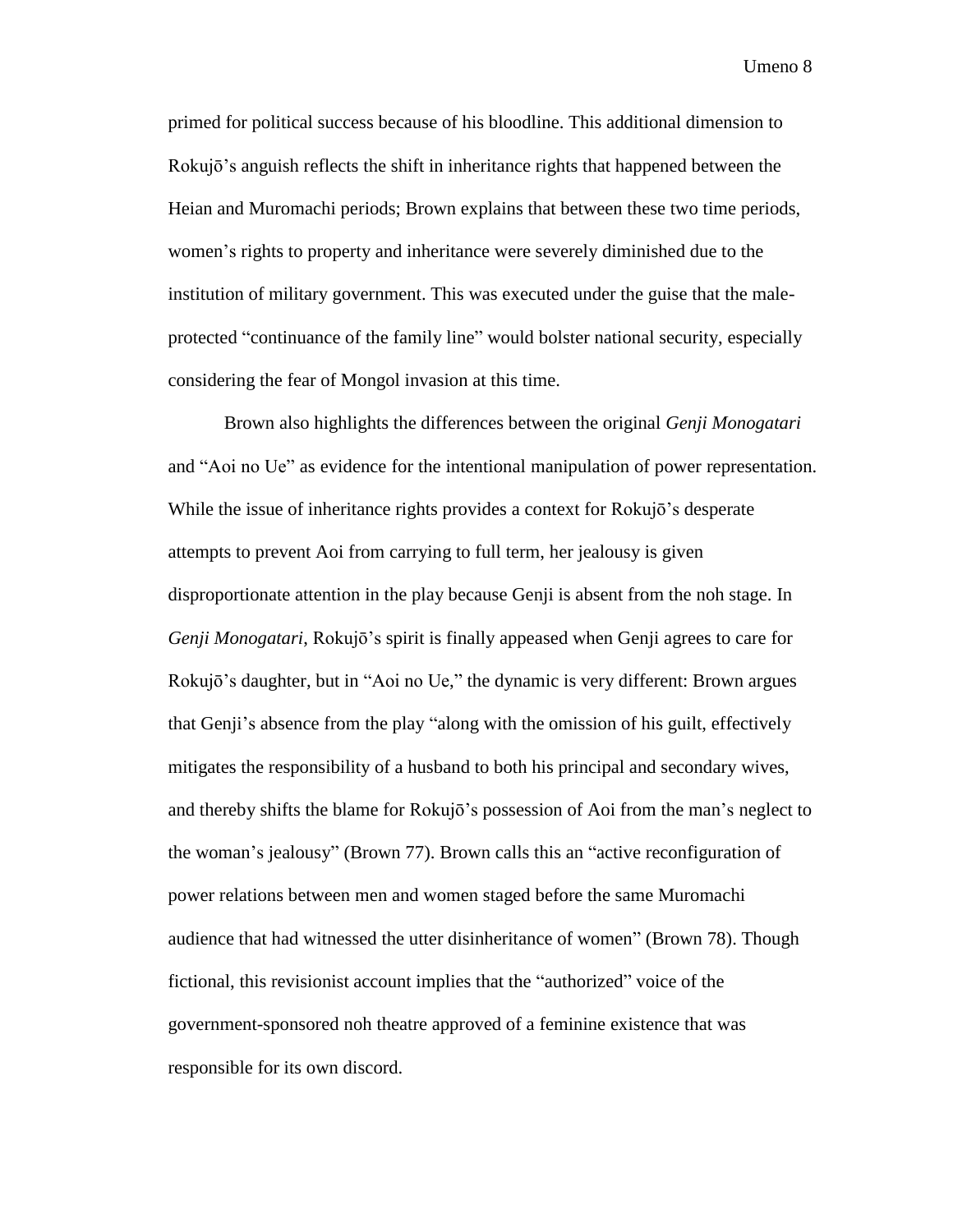Galia Todorova Gabrovska, in the article "Gender and Body Construction in Edo Period Kabuki," posits that the "mirror" of the Kabuki stage is actually an instrument for both affirmative and subversive political response. She claims gendered performance within kabuki is essential to our conception of gender in premodern Japan on the whole, and takes a Foucauldian approach to understanding the "power" of gender dynamics. She sees the body "not as a purely biological form but as a pre-eminently socio-cultural construct and of power relations in society not as a visibly repressive process but as subtle pervasive mechanisms of both discipline and resistance" (Gabrovska 72). She also uses Jill Dolan – whose work I will introduce in its own right in chapter 2 – to define the theatrical stage as a male-centered and malecreated 'site of representation" where women are merely imagined figures and not necessarily participants, a reality continued on from the noh. Gabrovska usefully outlines three different feminist performance theories one may use to approach women's exclusion from the theatre: the liberal, where women should enjoy equal representation in the theatre; the radical (cultural), where the theatre should be used to assert female supremacy; and the materialist, where one looks at both men and women as "classes" of people and examines the mechanisms that shape their representation. Gabrovska, using materialist theory, claims that theater can be used as a mechanism to create cultural ideology: 'societies generate and enforce standards for gendered behaviour that must be followed by their members' while also serving as entertainment (Gabrovska 73-74).

Gabrovska uses the gendered images in Kabuki to illustrate her point. She argues that *onnagata* (men who cross-dressed to portray women's roles) must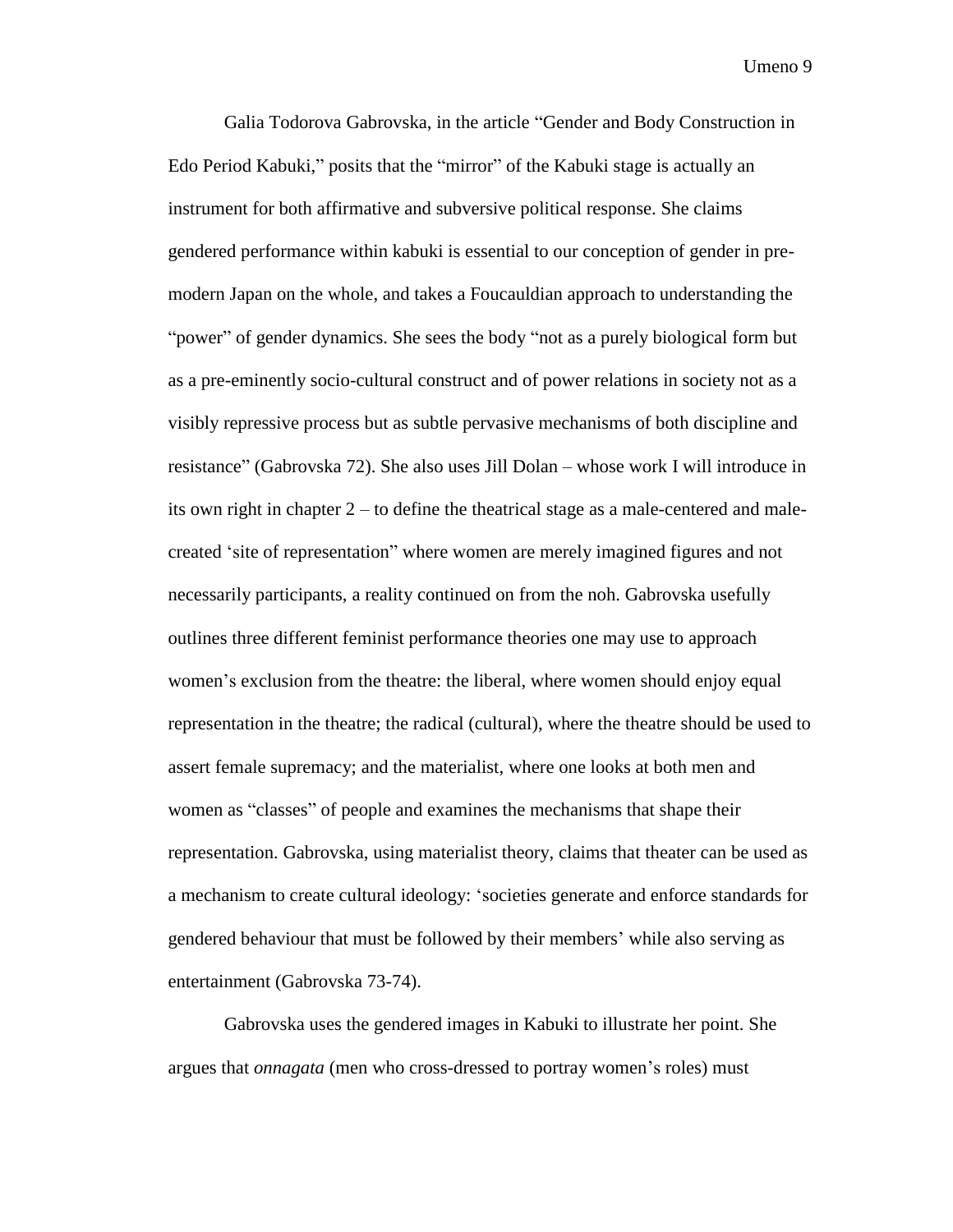maintain their feminine disposition even off-stage, and that he must be "virtuous" like a noblewoman as opposed to the prostitutes with which kabuki was associated. Further, their gendered identities are clearly articulated in their movement: female bodies "[shrink] in order to take less space while the male body is always represented on the stage of kabuki as expanding in the space" (Gabrovska 79). In short, Gabrovska's article argues that the policing of the body both reflects its use as an instrument of power and reinforces gendered ideals to its audiences. The representation of the *onnagata* had ramifications both within and outside of the theatre: this characterization elevated the status of female-role performers and also contributed to the construction and reinforcement of female moral code (Gabrovska74).

Works in Japanese literary theory, meanwhile, have also studied gender relations through the status of women as a marginalized group of people. Terry Kawashima examines the idea of marginality in her book *Writing Margins: The Textual Construction of Gender in Heian and Kamakura Japan*, and aims to "reconsider the definition of the margin and marginality, as well as the underlying assumptions about the center/margin power structure, through the examination of a selected group of texts" while also exploring "the ways in which certain aspects attributed to the state of being a woman came to be constructed as marginal" in the late medieval period (Kawashima 2). These ideas reflect sentiments echoed earlier, that exploring the margin shows one "the result of textual effects generated by authors and compilers who display desires to promote certain ideas and practices at the expense of the targets of marginalization" (Kawashima 3). Kawashima notes that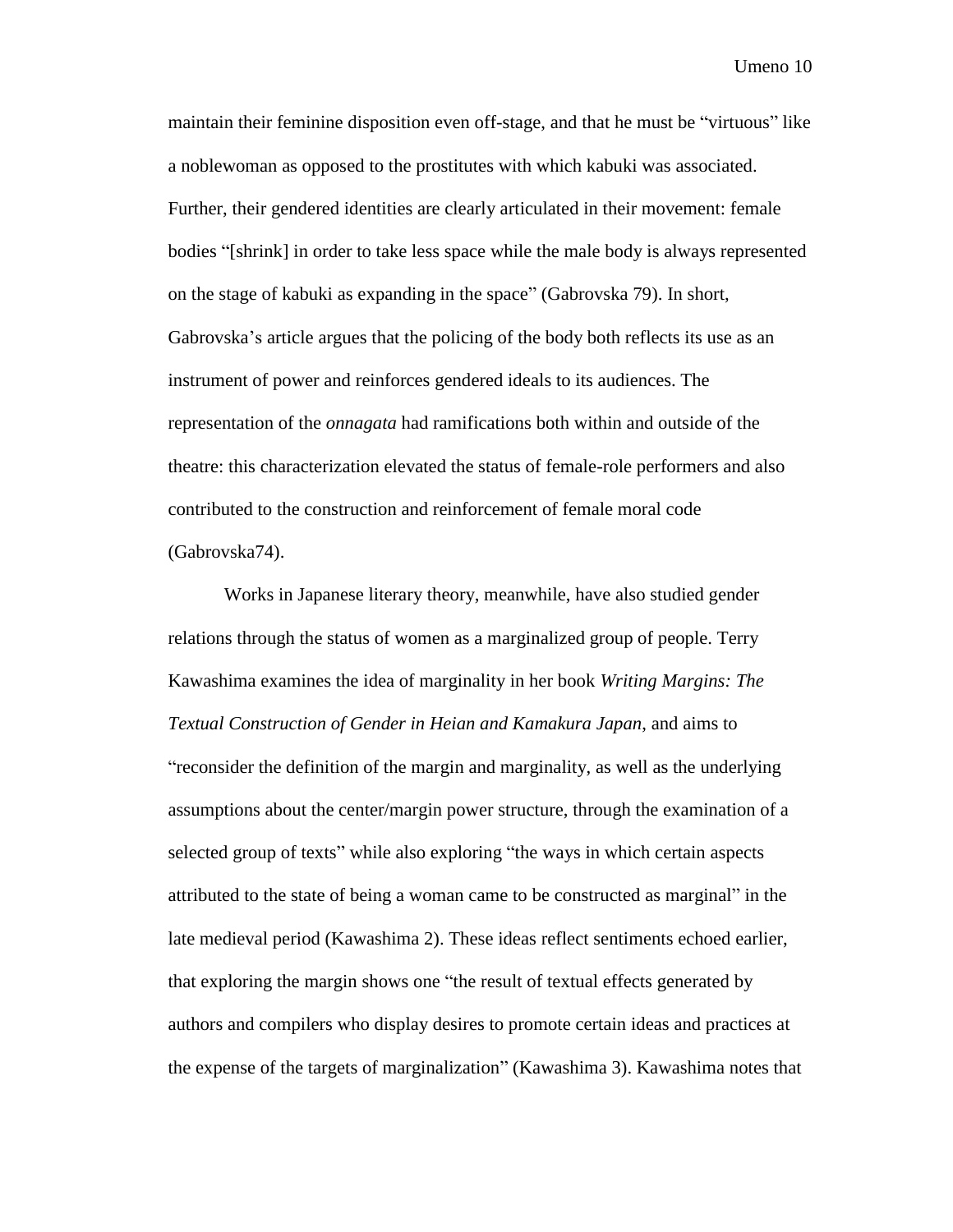there are problems with many theories of marginality: they present an "essential marginality" that confidently proclaim what kind of person is subject to that categorization, and that theorists forget that these subjects cannot, in the case of Japan, speak back to the authorities that create their stereotypes (Kawashima 12). Kawashima defines marginalization as a specific and singular act, and its repeated occurrence makes up the system under which the phenomenon operates.

Kawashima uses the story "Uji no Hashihime" to illustrate the marginalization of the female in medieval Japan by the process of the Uji maiden becoming a demon after losing her lover to another woman. By saying "their demonization represents recognition of and sympathy for the many resentments they harbored" because of declining social status, Kawashima effectively argues that the marital arrangement of one husband who has multiple wives lowers the status of each respective woman involved, and becomes a source of oppression onto those women (Kawashima 221). This positions her argument similarly to that of Brown's with regard to female rank within the noh. The end result was that a woman's ability or inability to cope with this societal structure was depicted in popular culture by her characterization as either a demon or a pining lover. Uji no Hashihime is depicted as both of these in the various works in which she appears.

The pining wife trope is an example of a woman "aestheticized and deified into an elegant poetic trope that conveniently erases the disruptive forces of polygyny such as jealousy and domesticates her suffering" (Kawashima 221-222). Because jealousy and resentment of the current social order was unfavorable and problematic for men in power, women's dissent due to their dissatisfaction was marginalized and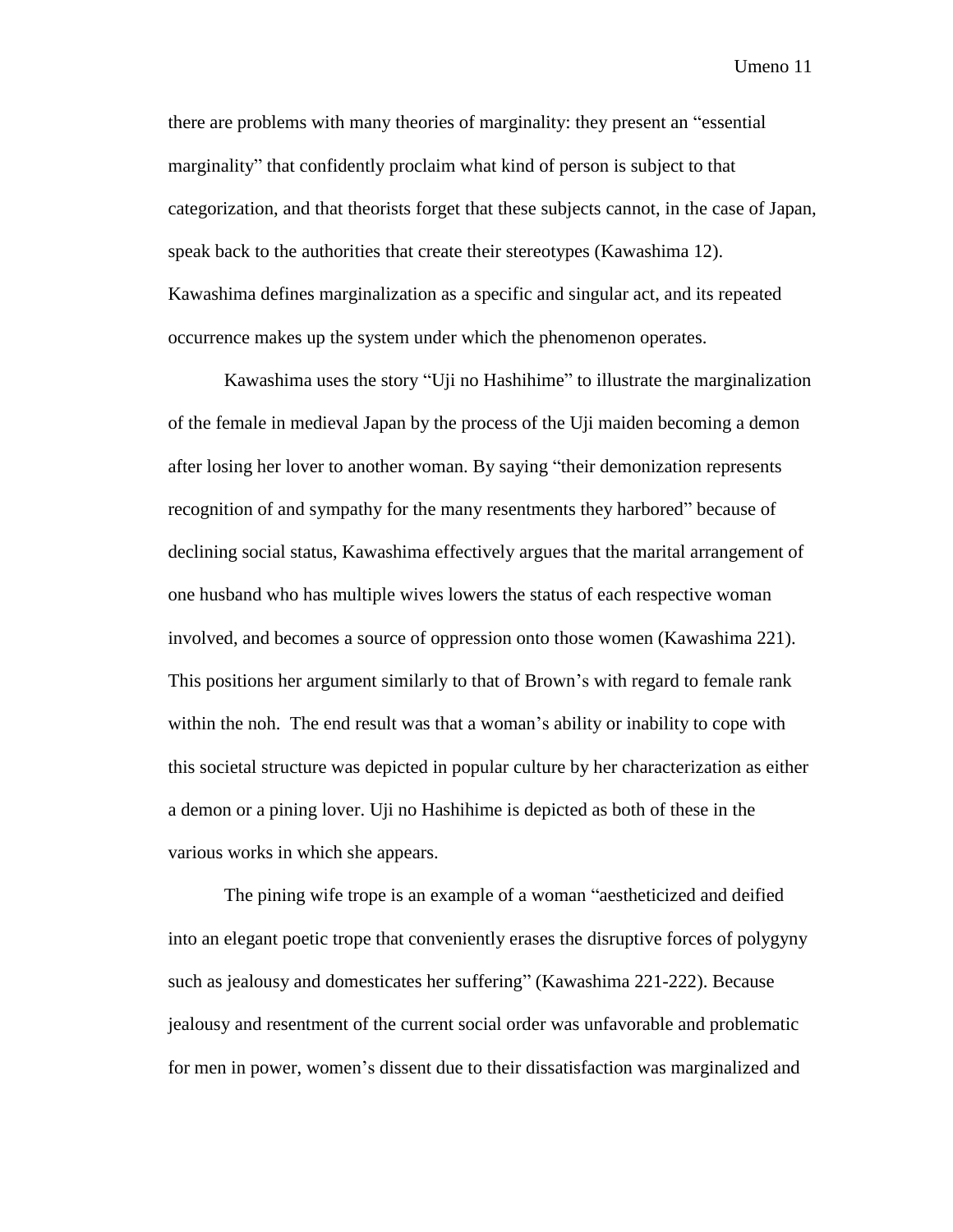portrayed as unbecoming. The female demon was borne from this; exhibited as the antithesis to this ideal model of femininity, this archetype is "an expression of male fear of the feminine and feminine power, which is both uncontrollable to men and incomprehensible by them" (Kawashima 255). Kawashima argues, however, that the construction of "demon" is not borne out of fear but for the desire of the creators to signify which feminine traits are undesirable, and to marginalize those traits. The demon is an apt vehicle through which storytellers can achieve their ends: demons are categorized chiefly by their isolation from humans, they occupy marginalized spaces, they are known for violent outbursts, and they oblivious to or unconcerned with propriety. Kawashima argues that women are given this representation because "jealousy and resentment were crucial emotions that upset the peace of a polygynous relationship," and those emotions were known to be characteristically female (Kawashima 286).

Kawashima, like Brown, points to the blamelessness of men in these situations. Pining women must pine for their men because they must share their lovers; because "in order for the logic of polygyny – that is, one man visiting multiple women – to function successfully, those exact positionalities must be presented and received as the norm," Kawashima concludes that "texts that present the pining-wife trope are therefore at once complicit with and responsible for the maintenance and amplification of the vision of polygyny in smooth operation" (Kawashima 287). Meanwhile, in demon narratives, "jealousy and a man's ordeals in dealing with this problem also come to be naturalized as being part of the polygynous system" because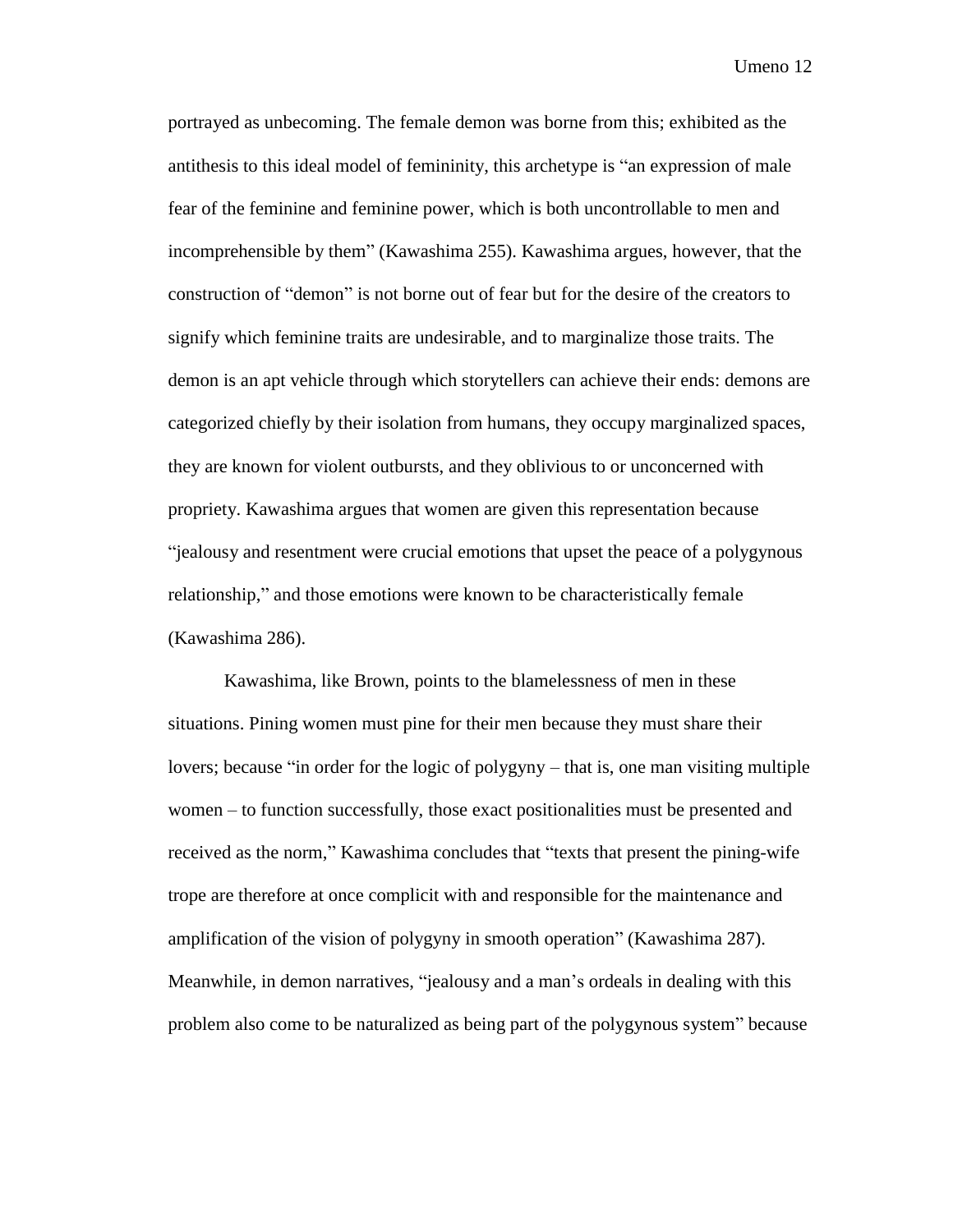the emotions of the woman are depicted to be strong enough that they may not have been preventable (Kawashima 287).

Like Kawashima, Noriko Reider notes the poignancy of the representation of "Uji no Hashihime" in her book *Japanese Demon Lore: Oni from Ancient Times to the Present*. Reider aims to examine *oni* as a vestige of marginalization, to position *oni* as a group who exists outside of prescribed social norms. Reider notes that the conception of female *oni* has largely to do with their desire to be seen as favorable by men, but ultimately failing to do so, and this shame serves as the impetus for their transformation. Additionally, *yamauba* are another kind of oni, forced to live in the mountains; Reider interprets their existence as a reaction to the marginalization women experienced that lends to them a mystical element, closely connected to nature. The term *oni* is, in this way, used as a descriptor for people who are outside the control of the emperor or any bureaucratic (and therefore "civilizing" force) – while *yamauba* represent physical isolation, Uji no Hashihime then represents a kind of emotional isolation caused by the intensity of her feelings, which alienate her from those who more easily prescribe to the social norm.

Using the same "Uji no Hashihime" story, Reider notes the persistence of the decidedly emotional portrayal of this woman in the noh play Kanawa. In her comparison to male *oni* who represent political marginalization in the face of authority, Reider posits that Uji no hashihime, as a female character, is one who inhabits private and domestic space. Reider takes her domesticity to be a caution against allowing overly emotional and jealous women to enter politics, noting that this is something that cannot be overcome: while the protagonist 'successfully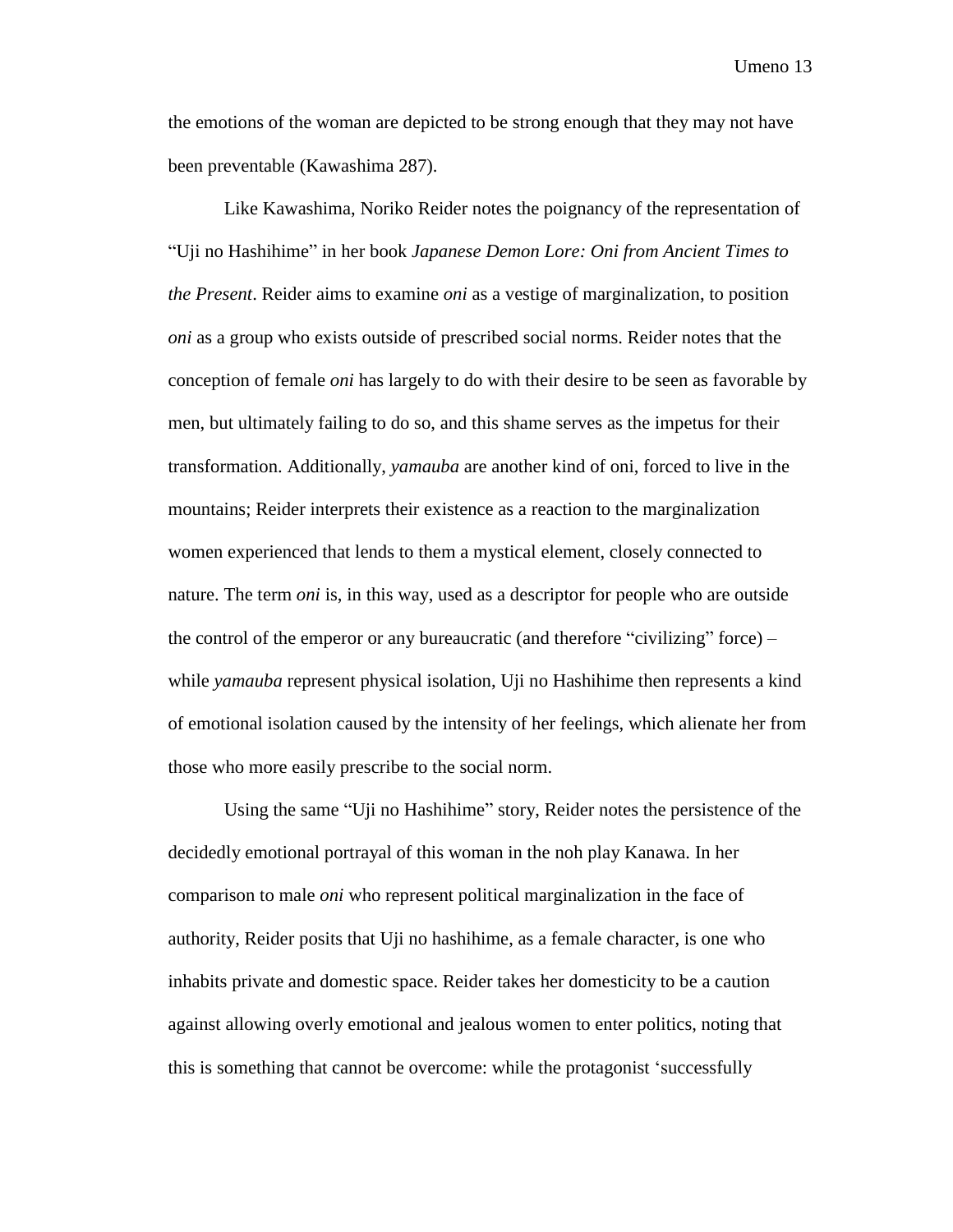becomes an *oni* and plots to kill her husband for abandoning her, she still cannot extinguish her feelings for him" (Reider 59). Ironically, it is only through her irrational acts that Uji no Hashihime has any agency, having been denied any other aspiration than to be a favorable lover.

Meanwhile, the *yamauba* (Mountain Ogress) archetype personifies a kind of evil that exists outside of personal and/or emotional affairs. In addition to the *yamauba's* physical marginalization discussed earlier, Reider adopts a gender studies approach to posit that *yamauba* may be seen as the subversive antithesis to the obedient and loyal "country village girl;" as she "nullifies traditional gender roles" because she exists "outside of the sato's [village's] system of normativity" (Reider 66). Even if this were to be the case, her marginalization achieves no further ends than her intimidation – which is not completely due to her status as female – and her representation remains an example that women could not, in any capacity, find fulfillment in realms that were not domestic or "inherently feminine."

In each of the secondary texts outlined, women have been proven to be vehicles for the theatre to address larger ideas, and often represent religiously motivated, male-centered ideas of the pitfalls of femininity that plague both genders. The use of women on stage as tropes representative of undesirable traits – such as jealousy and resentment – as well as their exclusion from the creation of theatrical works ensured that, on the pre-modern stage, their representation was limited to characterizations that would be most convenient for their male authorities to exploit, and replicated so that the structures of power between the genders would remain so. Though this scholarship sufficiently outlines the political and religious implications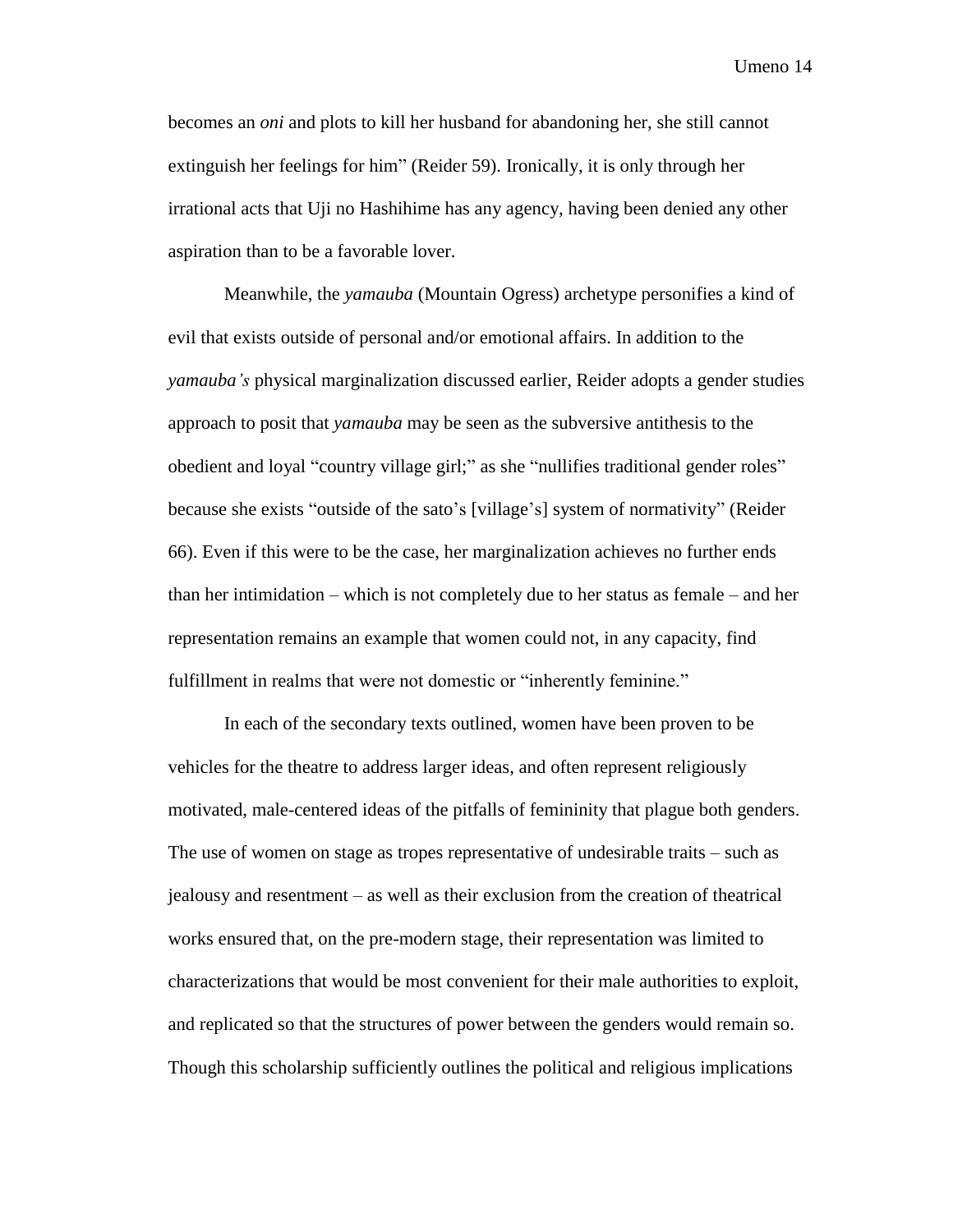placed on the representation of demonic women in literature and drama, I have not seen a scholarly approach that traces plays which feature this character over time, through historical eras, and through theatrical traditions. From the focus on Buddhist ideology in the medieval period, to the resurgence of Confucian ideals into Japanese social politics during the early modern period, it is inconceivable that works within the theater would continue without absorbing any of the changes that come with evolving social contexts.

Recognizing this, I would like to conduct a comparative analysis of the gendered power relations within two plays that have evolved from the noh to the kabuki that feature female characters who, as antagonists, reveal themselves to be demons. My leading research question will be: How do the plays "Momijigari" and "Dōjōji," in their representations in both the noh and kabuki theatre traditions, reflect and perpetuate the power regimes that served to subjugate women in their respective time periods? In an attempt to answer this, I will first define in chapter 2 the framework of "power" to which I will refer throughout this thesis, pulling from the works of three scholars: Michel Foucault, Judith Butler, and Jill Dolan. Chapter 2 will also include an overview of the two institutional sources of power I believe are imperative to understanding social relations in the medieval and early modern periods of Japanese history. First is Buddhist ideology, with special attention paid to the *Lotus Sutra*, influential in the Japanese Mahayana tradition. The early modern period, meanwhile, saw a resurgence of Neo-Confucian thinking in the establishment of the warrior class ideal, which heavily influenced the "moral" teachings of popular literature targeted towards and consumed by women.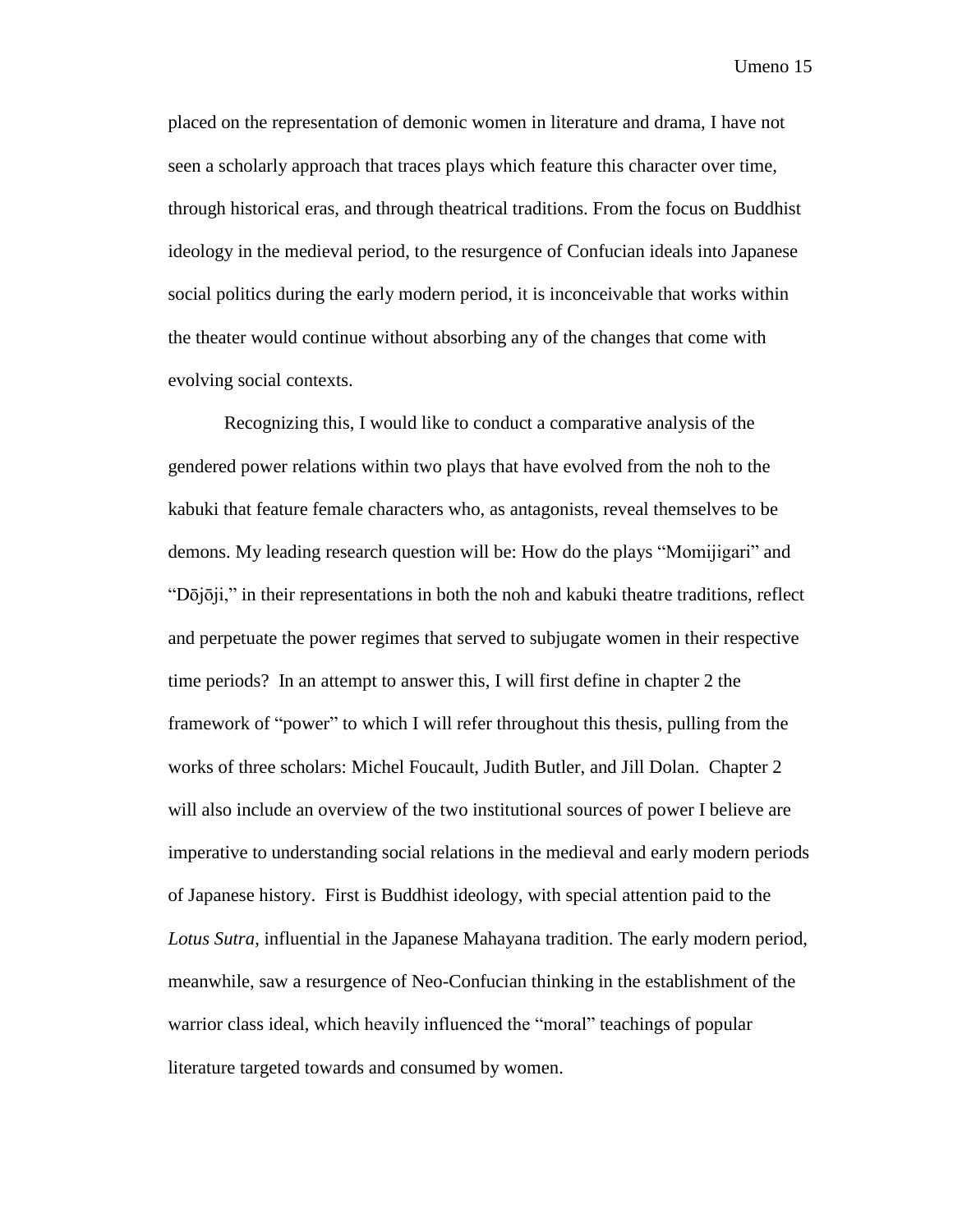Chapters 3 and 4 discuss "Momijigari" and "Dōjōji," respectively, in both their noh and kabuki renditions. Using the framework established in chapter 2, I examine the usage of religious and moralistic ideology in the treatment of the principal female antagonists of each play, aiming to answer how these works illuminate the gendered power struggles of premodern Japan, and what the changes in representation from the noh to the kabuki insinuate about those institutions as they incorporated contemporary ideologies.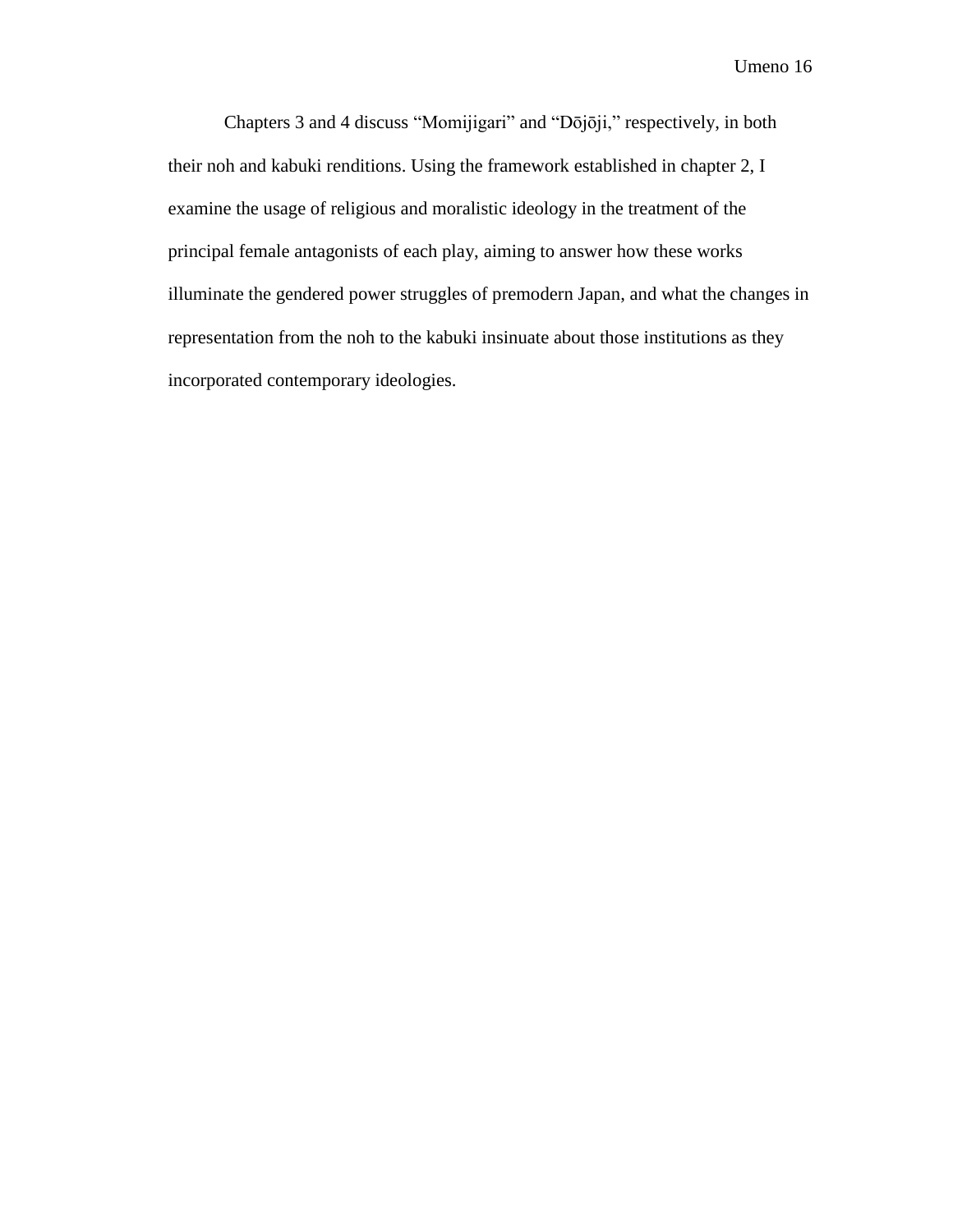<span id="page-17-0"></span>This chapter aims to make sense of power relations that manifest themselves within Japanese theatre with regard to gender, exploring the question: *How does institutional pedagogy (namely Buddhist ideology in the medieval period and the moral code of the stratocratic shogunate in the early modern period) sanction the lowering of female status in premodern Japan?* To answer this, I will explain my theoretical approach with regard to the notion of power, and then outline the historical processes that have contributed to the subjugation of women in Japan that have, in turn, colored the way they are portrayed artistically. To articulate a complete and working theory that encompasses the intersection at which the theatrical portrayal of femininity exists, I will outline power as it is prescribed in three major works of postmodern theory: power most generally, as described by Michel Foucault; power over gender, as discussed in the works of Judith Butler; and, finally, the relationship between power and gendered dramatic representation, as explored in the work of Jill Dolan.

I will then look at two representative works of the Buddhist and shogunal institutions that have had considerable influence over the mode of thought which those institutions perpetuated: the "Devadatta" chapter of the *Lotus Sutra* in the medieval period, and *jokun,* or "moral guidebooks," written by Kaibara Ekiken and Namura Jōhaku, in the early modern period. These texts illustrate officiallysanctioned attitudes and beliefs that originated in higher social classes and were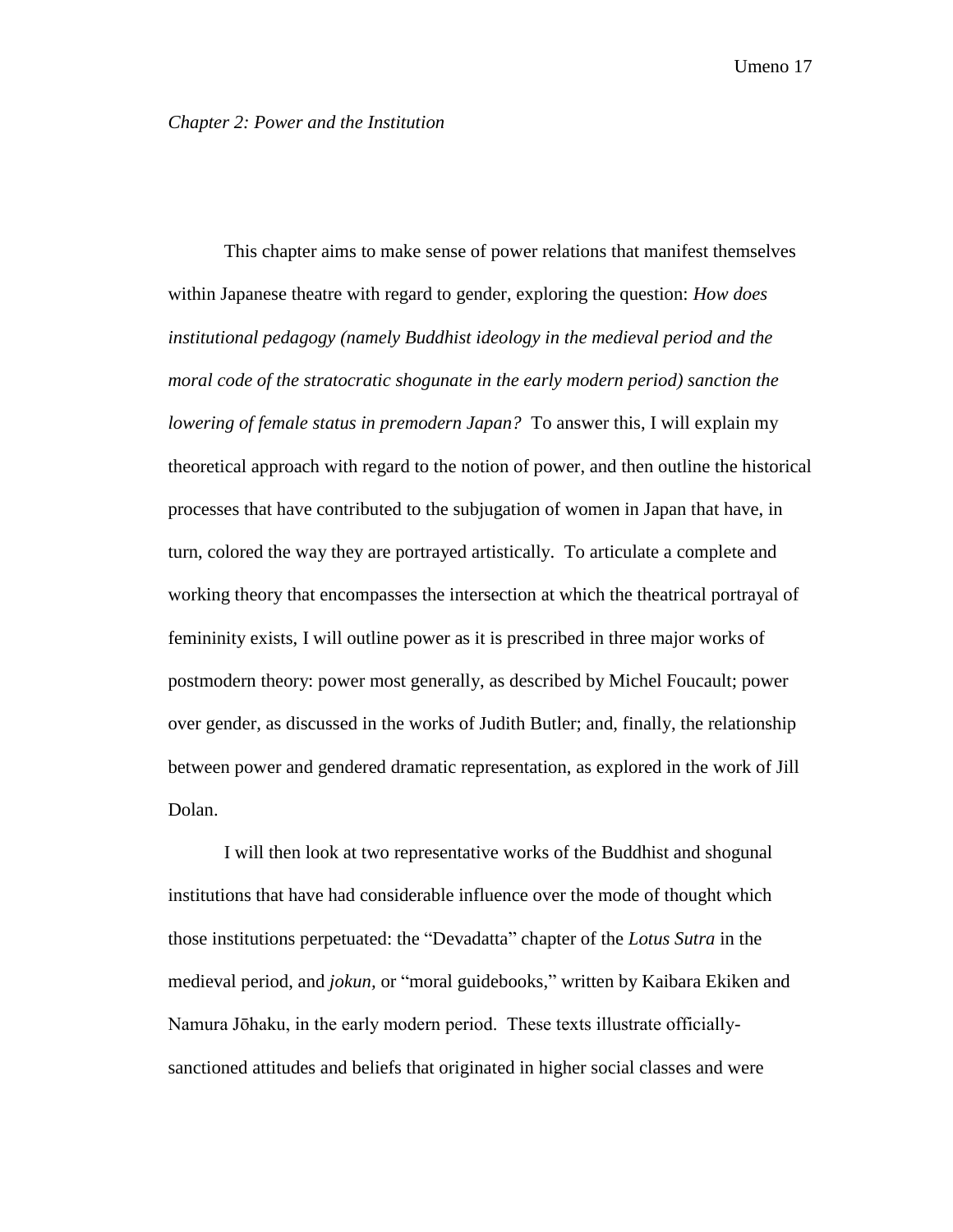proliferated into lower ones. While such ideology may not be representative of what the entire Japanese archipelago was thinking (or doing) at the time, these works are given weight because theatre did, to some extent, have to bend to the will of authority as a form of art that required patronage by the elite.

#### *Theoretical Approach*

#### *1. Michel Foucault*

Michel Foucault's *Discipline and Punish* includes a section titled "Docile Bodies" that outlines the ways in which institutions maintain control over individuals. Central to this chapter is the notion that "the body is an object and target of power," which, when submitting to the control of institutional force, establishes rhythms, prescribes movements, and imposes exercises upon its subjects that make up "disciplinary practice" (Foucault 136, 167). Foucault describes power as something that is constantly exerted over individuals by its insinuation into not only the actions of an individual, but also their mode of operation. It is this total control that creates in bodies an obedience that makes them reliable and effective tools to be politicized (Foucault 137-138). This position ensures that an individual is not only docile, but that their utility as contributors to society is maximized. In short, institutions create and perpetuate modes of being among their constituents that simultaneously impose order and encourage productivity relative to the operation of that institution.

Foucault maintains that this enforcement of order is regulated by what he calls the "art of distributions," which is the idea that individuals are minutely controlled by their place relative to their institution in space and time in a way that serves that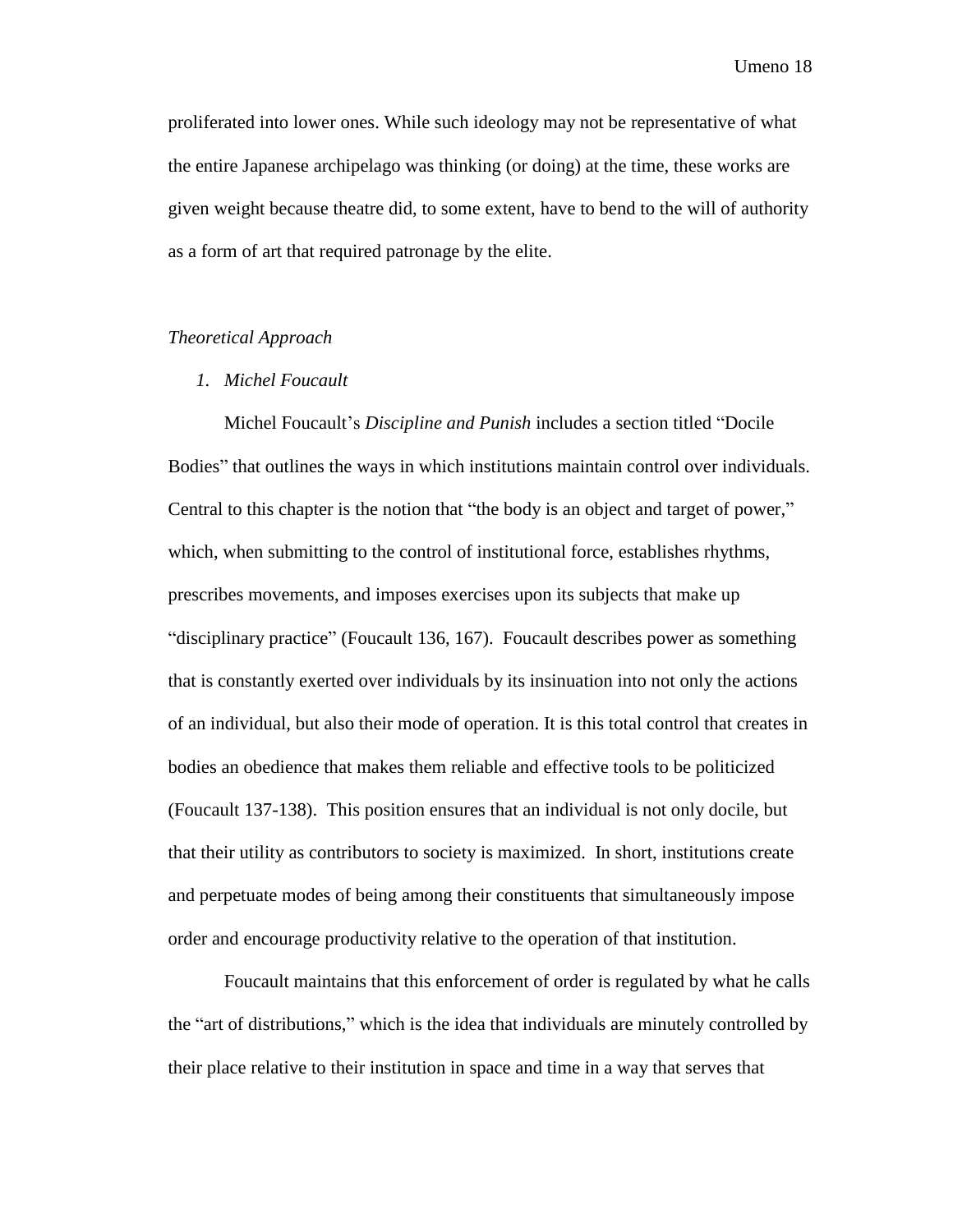institution (Foucault 143). He paints a picture of the exact articulation of bodies that allow the institution to operate; he does this with reference to places like monasteries, where solitude and sleeping arrangements are used to further an ascetic's holy aspirations, or the divisions of space in a hospital that quarantines disease and encourages healing (Foucault 143-144). This "coding" of spaces, as Foucault calls it, is an enforcement of discipline that one is naturalized into as they become part of any given group. Time is employed in a similar manner, with Foucault explaining that in this "temporal elaboration," institutions "establish rhythms, impose particular occupations," and "regulate the cycles of repetition" to make members accustomed to operations within the institution (Foucault 149-151).

#### *2. Judith Butler*

Foucault's ideas can also be taken in the abstract, and need not apply only to enclosed spaces like hospitals, prisons, and monasteries. Judith Butler's work *Gender Trouble: Identity, Sex, and the Metaphysics of Substance* uses Foucauldian theory to argue that the concept of gender is itself based upon a sort of discipline imposed on groups of people according to their biological sex. Butler defines sex to be "produced precisely through the regulatory practices that generate coherent identities through the matrix of coherent gender norms," and that gender and sexuality are put into binaries, dependent on the creation of "discrete and asymmetrical oppositions between "feminine" and "masculine," where these are understood as expressive attributes of "male" and "female."" (Butler 23). Gender is, then, a construct that both maintains control and maximizes productivity by clearly articulating what *type* of person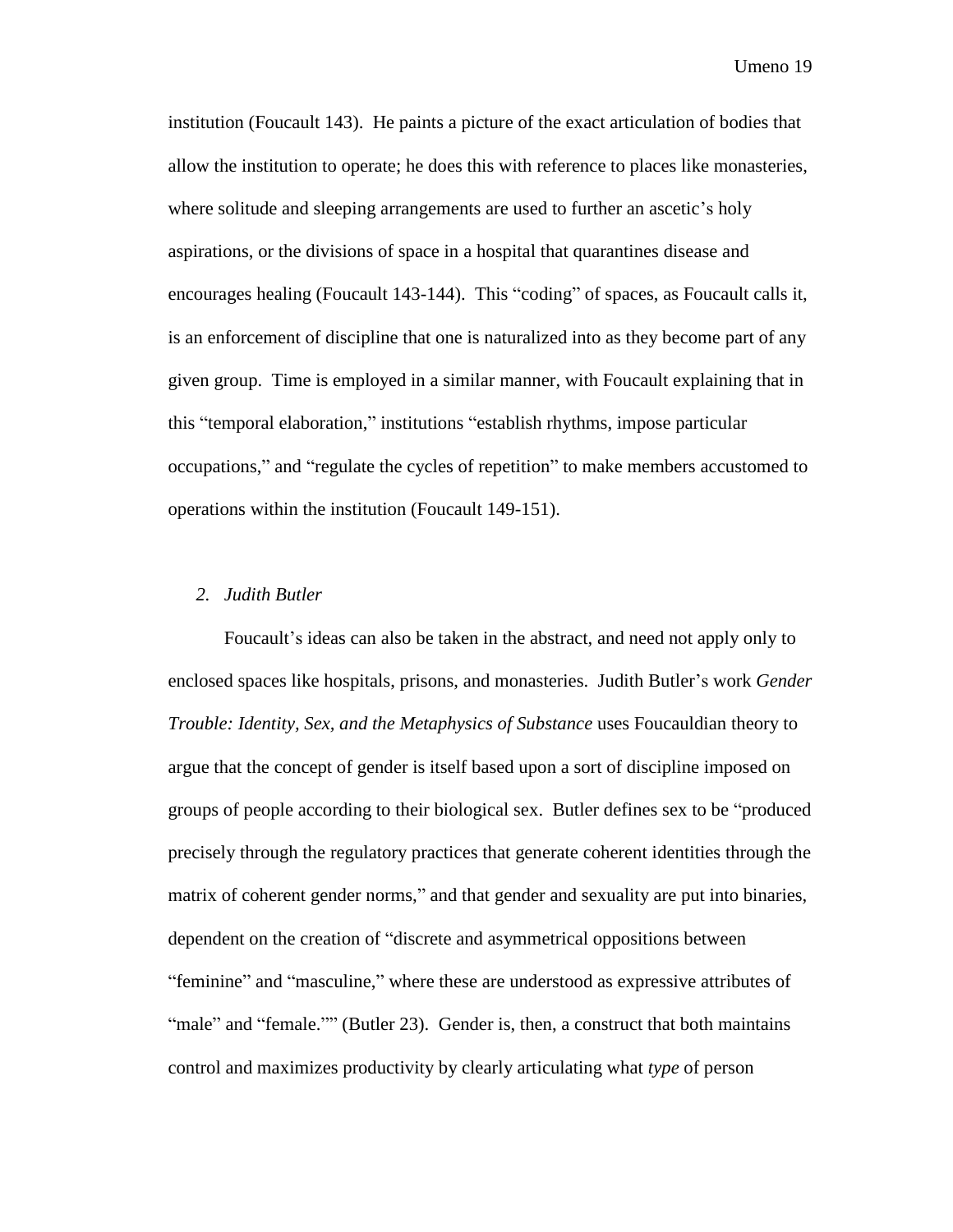belongs to various spaces within their governing institution and/or society. From this, Butler posits that "intelligible" genders are those which in some sense institute and maintain relations of coherence and continuity among sex, gender, sexual practice, and desire;" that in order to be recognized as "viably" bodied by their institution (one's surrounding society, in this case), they must conform to that society's conception of gender (Butler 23). This conformity to the expression of gender is executed through "performance acts" that are repetitively "produced and compelled by the regulatory practices of gender coherence" (Butler 33).

Butler lays the foundation for this notion of "performance" of gender in her earlier work "Performative Acts and Gender Constitution: An Essay in Phenomenology and Feminist Theory," in which she states that "gendered identity is a performative accomplishment compelled by social sanction and taboo" (Butler 520). Central to this argument is the notion that the perpetuation of gender identity – expressed through a 'stylized repetition of acts" that arguably references the docilityutility organization of bodies purported by Foucault – relies heavily on the naturalization of the gender binary (Butler 519). The occurrence of certain actions being attributed to either the masculine or the feminine "codes" both the action and the gender, and it is through this process that gender builds up a repertoire of associative acts. There is, perhaps, no intrinsic motivation to change or challenge the notion of gender if its existence – whose form, behavior, and style – has been handed down to them without the possibility for an alternative mode of being, and if this arbitrary construction of gender is taken to be *objective truth* by those who consume and perpetuate it. Without the acknowledgement that gender is socially motivated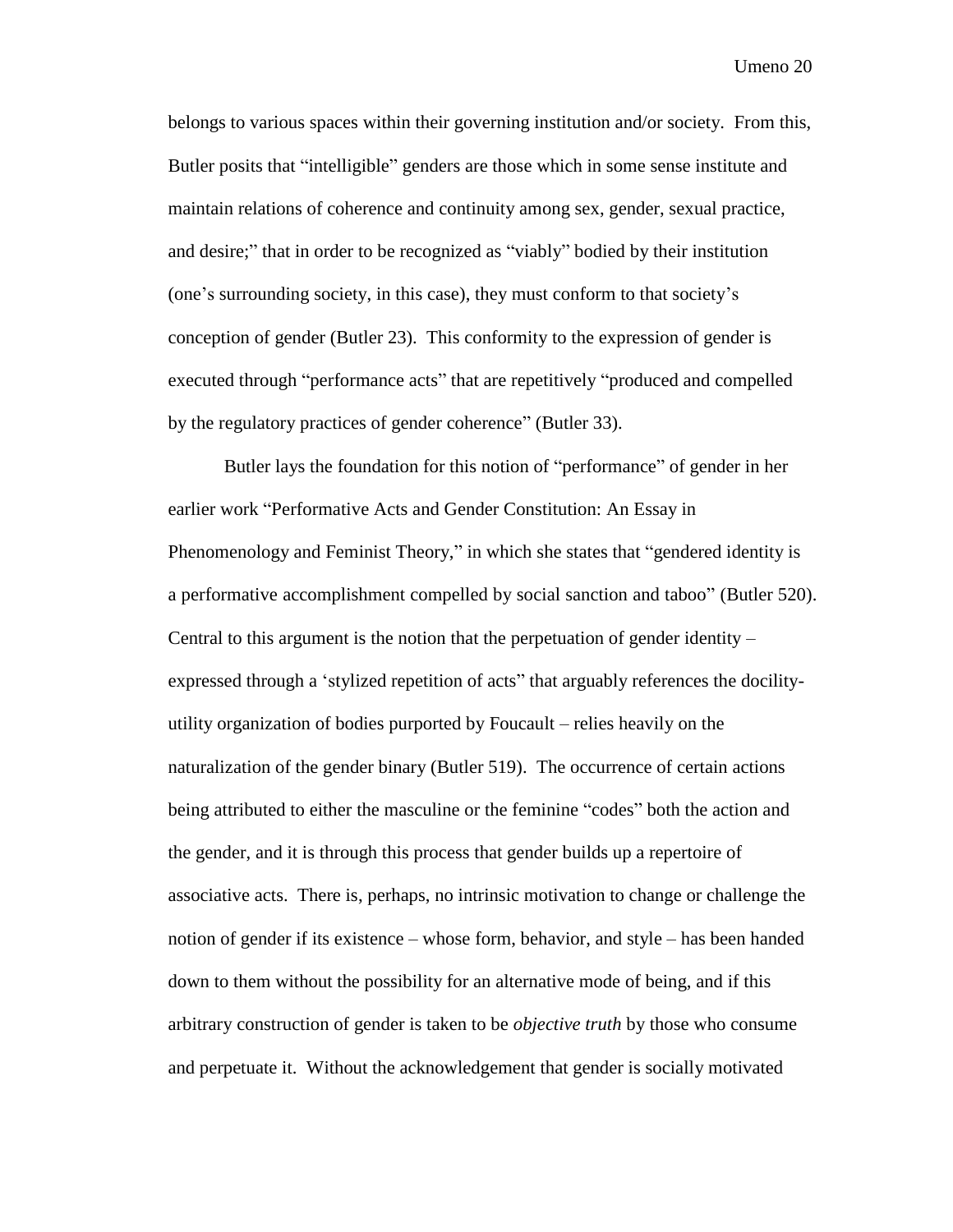and is not necessarily intrinsic, the "possibility of a different sort of repeating, in the breaking or subversive repetition of that style" of gender into another form is not entertained, and Butler's work specifically challenges such conditioning of thought (Butler 519).

If it is true that "the authors of gender become entranced by their own fictions whereby the construction compels one's belief in its necessity and naturalness," then there is much room for institutional enforcement of gender in the name of upholding what is naturally and fundamentally "right" or "good," especially with regard to men prescribing onto women their notion of "femininity" when men constitute the group in power (Butler 522). Indeed, Butler points out that "performing one's gender wrong initiates a set of punishments both obvious and indirect, and performing it well provides the reassurance that there is an essentialism of gender identity after all;" so that in any situation, one's aptitude in performing their social role through gender is kept in check either positively or negatively (Butler 529). It is important to note that Butler does distinguish herself from an exclusively Foucauldian theory in that she recognizes the paradoxical agency-passivity dichotomy the body must navigate – while "the body is not passively scripted with cultural codes, as if it were a lifeless recipient of wholly pre-given cultural relations," it is not as if "embodied selves preexist the cultural conventions which essentially signify bodies," so it becomes impossible to tell the point at which institutional force does not or cannot penetrate (Butler 526).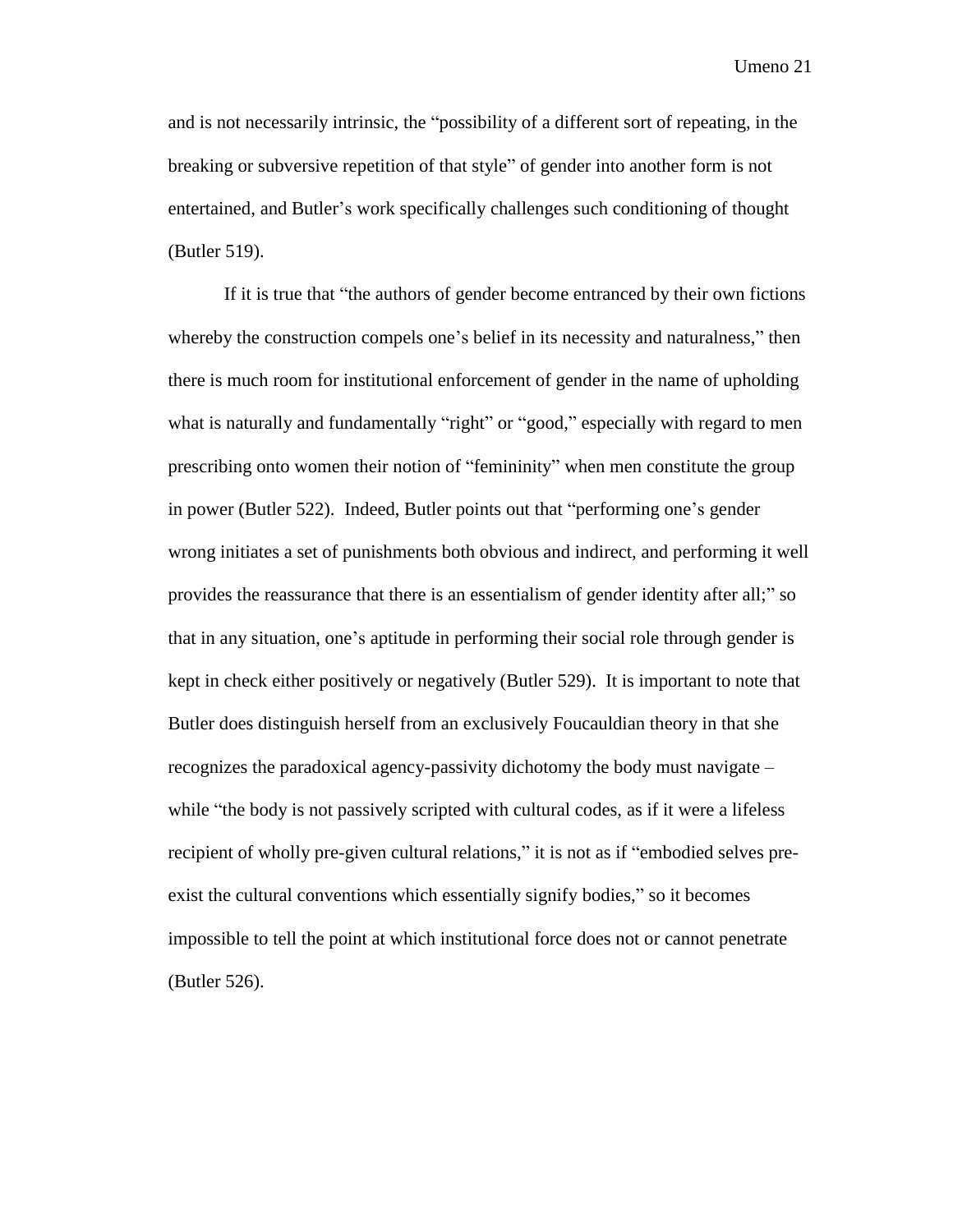#### *3. Jill Dolan*

This question of where institutional influence and intentional personal agency meet is tackled by Jill Dolan in her analysis of the perpetuation of gender within the theatre, which, as she argues, lends itself fundamentally to a more deliberate and thoughtful expression of gender. In the article "Gender Impersonation Onstage: Destroying or Maintaining the Mirror of Gender Roles?" Dolan challenges the idea of the theatre as a mere "mirror" of the production's contemporary social conditions, arguing instead that "the images reflected in [the theatre] have been consciously constructed according to political necessity, with a particular, perceiving subject in mind who looks into the mirror for his identity" (J. Dolan 4-5). This "identity" Dolan speaks of is specifically "male" in the gender binary, involved in a cycle of consuming and producing work that caters to the ideology of male gender performance often at the expense of women. With reference to theatre in the West, Dolan states that the clear distinction of a gender binary in Western society has been a result of "male economic and political necessity" which "manifests a particular ideology that in turn reflects a particular hegemonic structure" (J. Dolan 4). The theatre, then, has the potential to be used as an active tool for bolstering gendered differences among its audiences. While such use of theatrical production implicates both genders and subjects them to particular models on which they may base their "masculinity" or "femininity," Dolan acknowledges the reality of theatrical traditions around the world that position men at the center of thematic production, with women occupying, at most, an "outsider's critical position" (J. Dolan 5).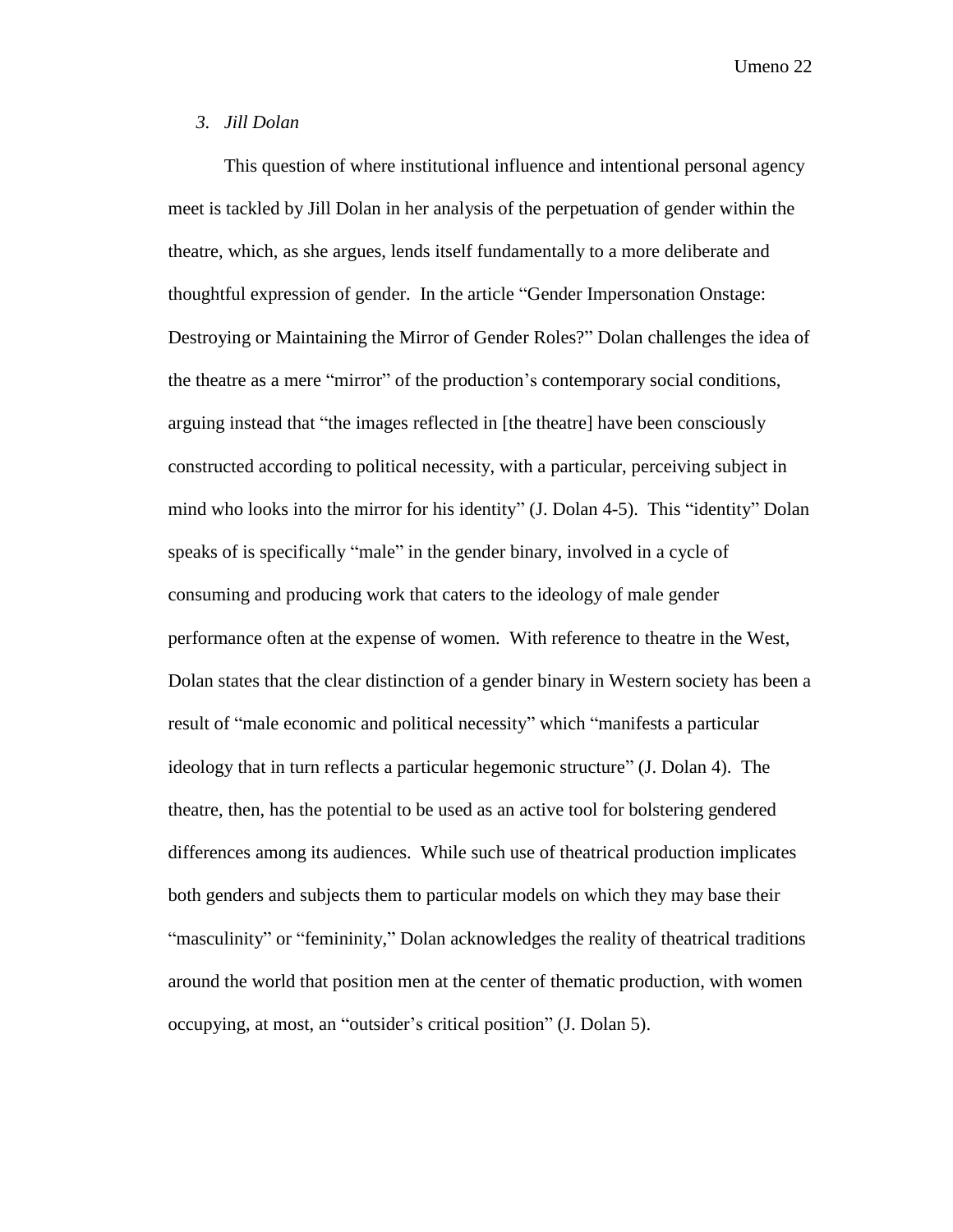In the task of deconstructing these existing structures, women have most to lose because men alone are "invited to identify with the image in the mirror" in a way that empowers and affirms traits associated with their gender while also erasing, ignoring, or actively belittling traits associated with femininity (J. Dolan 7). In the case of theater traditions where men take on women's roles (Dolan names ancient Greek, Shakespearian, and English and American popular stage traditions to illustrate her point), "we find men in control of the mirror, with women looking into it for appropriate reflections. Shining back at them from the male mirror, however, was a socially constructed concept of Woman that served the guiding male's ideology" (J. Dolan 5). Premodern Japanese theatre also fits into this paradigm, with women being barred from the noh stage for religious reasons, and from Kabuki for moral ones. Such a construction is problematic because in silencing women's voices and taking away their say in their gendered representation, the forms of male-created femininity that are perpetuated become sanctified as "tradition" and naturalized in much the same way as Butler describes. Especially if it is true that, as Dolan posits, the stage is more than a mere "mirror," then theatre becomes yet another avenue for propagating the beliefs of influential and authoritative groups.

To put these frameworks in the context of Japanese history, one may look at the theatre of premodern Japan as an entity that perpetuates a particular gendered ideology which ensures the continued prestige of men within Japanese social hierarchy. By regulating the body in space and time according to the whims of the institution, the Japanese conception of gender is created and employed within the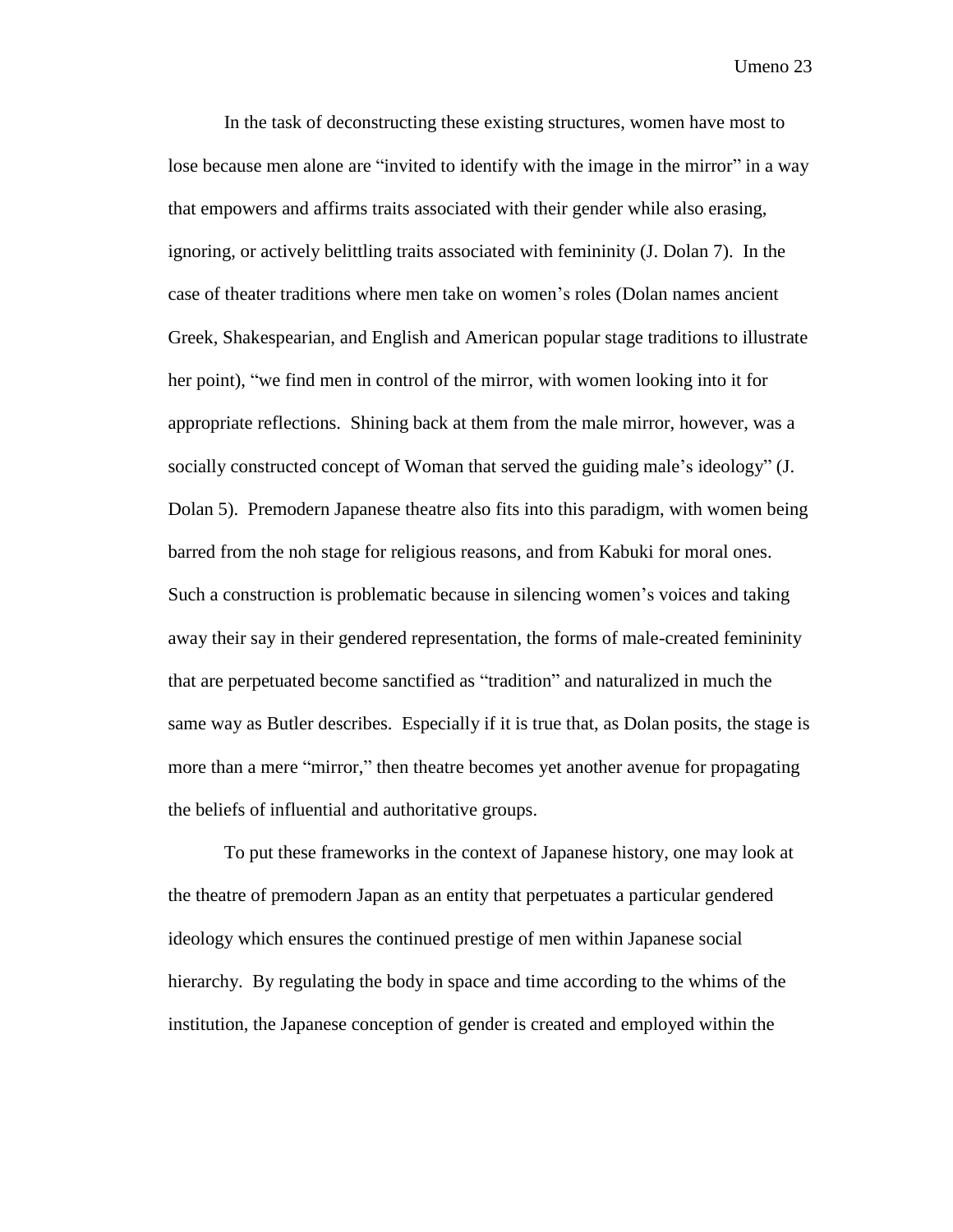theatre as a political tool for social control and the establishing of the boundary within which the feminine operates.

If theatre traditions in Japan have indeed carried on with the intention of perpetuating a particular agenda, one must look into the contexts surrounding these productions to understand what messages theatrical productions aimed to convey. The lowered status of women throughout various institutions in Japanese society has been internalized in the ways they are portrayed on stage, and the fact that women did not have a say in their dramatic representation designates premodern Japanese theatre as an institution of male ideology onto the female body. Such ideologies have been built up over the course of medieval and premodern history, and this inclusion of religious, legal, and mythical association in the notion of "femininity" has created a rich symbolic inventory that bears the markings of consistent institutional domination.

#### *Manifestations of Institutional Power*

#### *1. Buddhism*

The two major institutional sources of power I see dominating the premodern Japanese social sphere are the Buddhist church and the shogunate-sanctioned Confucianist pedagogy from the Kamakura period onwards. Both regimes create for its followers prescribed moral codes and distinct social roles based on gender, class, and lineage, and the perpetuation of societal structure according to such ideology creates an imposing framework within which groups such as women were forced to operate. To begin, I will look at a source of fundamental religious literature from which many Japanese preconceptions concerning women originate: *The Sutra of the*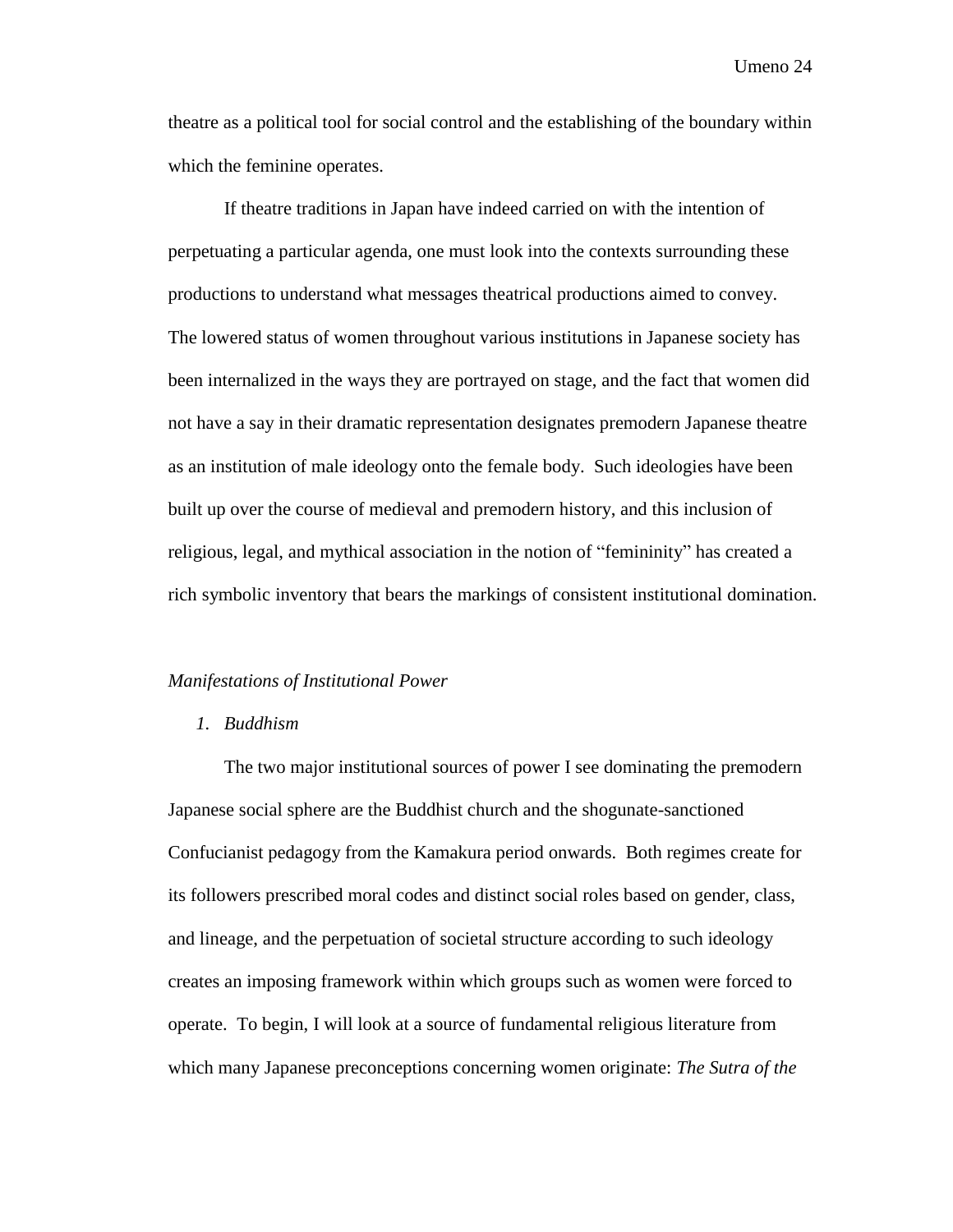*Lotus Flower of the Wonderful Dharma,* known simply as the *Lotus Sutra*.

Introduced here, through the story of the dragon girl, is the idea that women are

inherently inferior to men in the chapter dedicated to Devadatta:

Then Shariputra said to the dragon girl: "You think that in no time at all you will attain the unexcelled way. This is hard to believe. Why? Because the body of a woman is filthy and impure, not a vessel for the Dharma. How could you attain unexcelled awakening? The Buddha way is long and extensive. Only after innumerable eons of enduring hardship, accumulating good works, and thoroughly carrying out all the practices can it be reached. Moreover, a woman's body has five hindrances: first, she cannot become a king of a Brahma heaven; second she cannot become king Indra; third, she cannot become a devil king; fourth she cannot become a wheel-turning saintly king; and fifth she cannot have the body of a buddha. How then could you, in a woman's body, so quickly become a buddha? (252-253)

It is important to note here that the *Lotus Sutra* is most well-known for the

progressive effects it has had on Buddhism; the *Lotus Sutra* is, notably, the first text within the Buddhist canon to claim that women are not barred from attaining enlightenment, despite the fact that this path is arguably more difficult to navigate. This does not, however, reverse the ideology that claims women are inferior to men, as this chapter points out. The conflict in "Devadatta" is resolved by the dragon girl overcoming the words of Shariputra because of her adoration of the teachings of Manjusri. However, she attains enlightenment in her own right not by challenging his understanding of femininity, but internalizing it. The dragon girl's transformation into a man and taking up the bodhisattva practice continues to perpetuate the status of "man" as the ideal, with her transformation being seen as a step up in hierarchy on her way to achieving Buddhahood. Shariputra's assertion of female worth is not questioned or given justification because he stands, as a man, as part of the group who holds the power to attribute meaning over the feminine.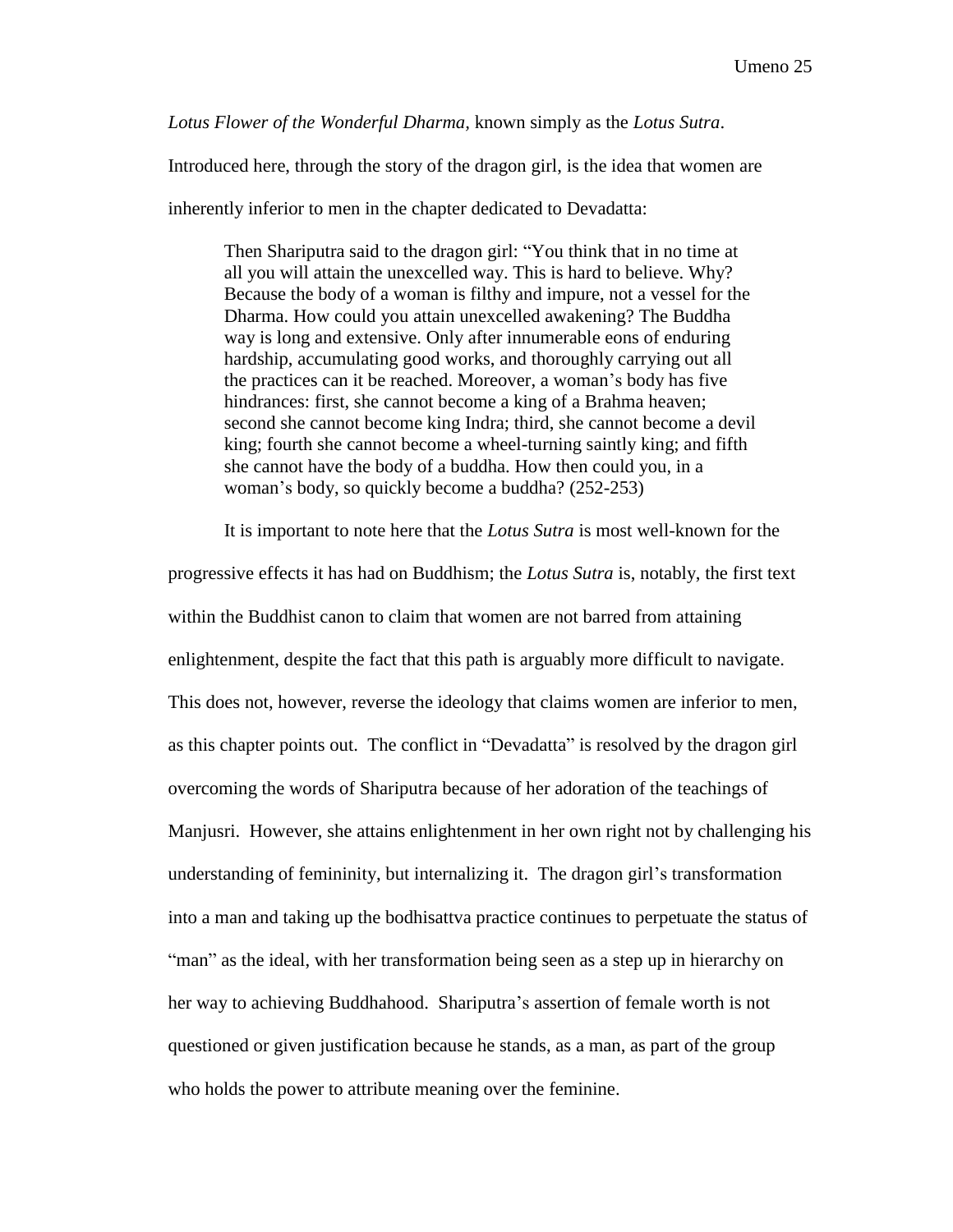Such thinking inspired by the Buddhist cannon was expanded upon throughout the medieval period. Nagata Mizu's "Transitions in Attitudes toward Women in The Buddhist Canon: The Three Obligations, the Five Obstructions, and the Eight Rules of Reverence" in the anthology *Engendering Faith: Women and Buddhism in Premodern Japan* discusses the subjugation of women following the imposition of Buddhist moral codes. Nagata describes this belief in the "three obligations," which is the idea that women were 'subordinate to their fathers in their natal home, to their husbands in marriage, and to their children in old age;" this coincides nicely with the Five Obstructions observed in the passage from the *Lotus Sutra* mentioned earlier as none of these positions women occupy are highest in authority, and serves to show the moral justifications that were used to rationalize the inferior place women took to men in medieval Japanese society (Nagata 279).

This view, however, does not consider the actual participation women enjoyed in religious spheres despite such damning associations in literature. In "Women's Associations and Religious Expression in the Medieval Japanese Village," Mieko Katō argues that women (who still had some measure of control over their assets at this time) could make significant contributions to their local temples. Pulling data from medieval villages in Ōmi Province, Katō examines the nature of female presence in patronage to local temples, and ascertains that "women's donations were for smaller, local, religious purposes" such as "for expenses pertaining to the Sou shrine's Circle of Eight (a consociation for group prayer), for shrine lands set aside for the sutra-copying cult, and for praying to the Amida Buddha" (Katō 126). Despite their status as mere "producers" of heirs, Katō maintains that "their potential as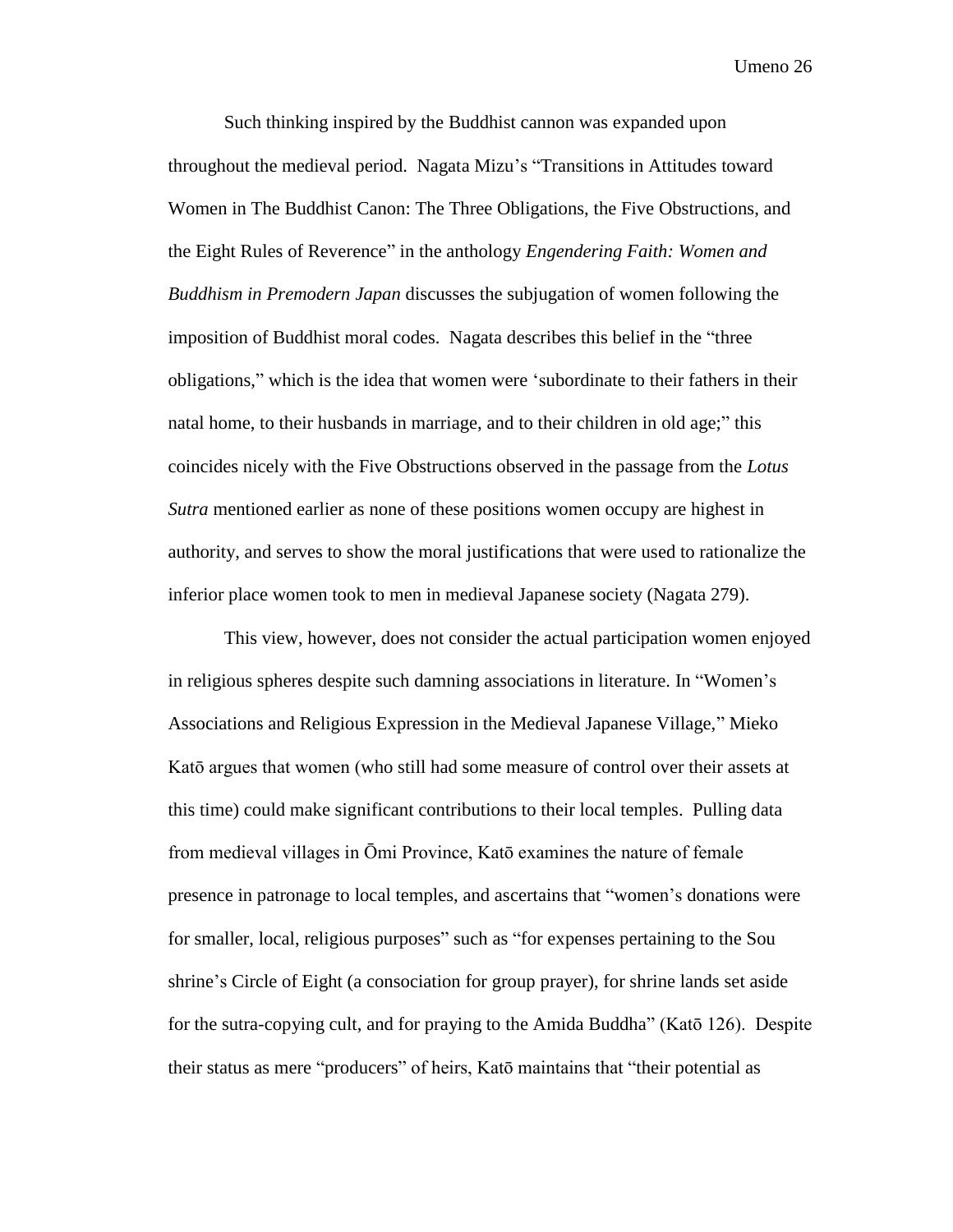contributors was significant enough that shrines could not ignore [them]" (Katō 126). Women's status, however, is implied heavily in the nature of their worship during this period. Katō notes that in the document collection at Mt. Kōya monastery, women's donations are supplemented by dedications that differ from those that men wrote during the medieval period. Women often wished for the "attainment of Buddhahood by transformation from the feminine state;" such inscriptions show that women had an internalized understanding of the extra righteousness needed on their part to achieve enlightenment, and were at least given the hope that "through prayer women could transform themselves into men and gain salvation" (Katō 128). This change in Buddhist ideology beginning with the proliferation of the *Lotus Sutra* challenged the idea that women were unable to reach nirvana because they could not attain the "five high existences of Mahābrahman, Indra, Māra, world-ruling king, and Buddha" because of their "heavy karmic burden" (Katō 128). Katō's work serves to remind readers that while women were indeed active participants in a religious tradition that did not favor their gender; their inferior status was not questioned, and was instead internalized.

#### *2. Neo-Confucianism and Jokun*

With the installation of the shogunate military system in the medieval period and the expansion of Neo-Confucian thinking propagated by the institution, early modern Japan was preoccupied with the moral right and wrong-doings of citizens in a highly stratified and classist social climate. Women's social morality was especially looked after; with the rise of literacy among the common classes, many Japanese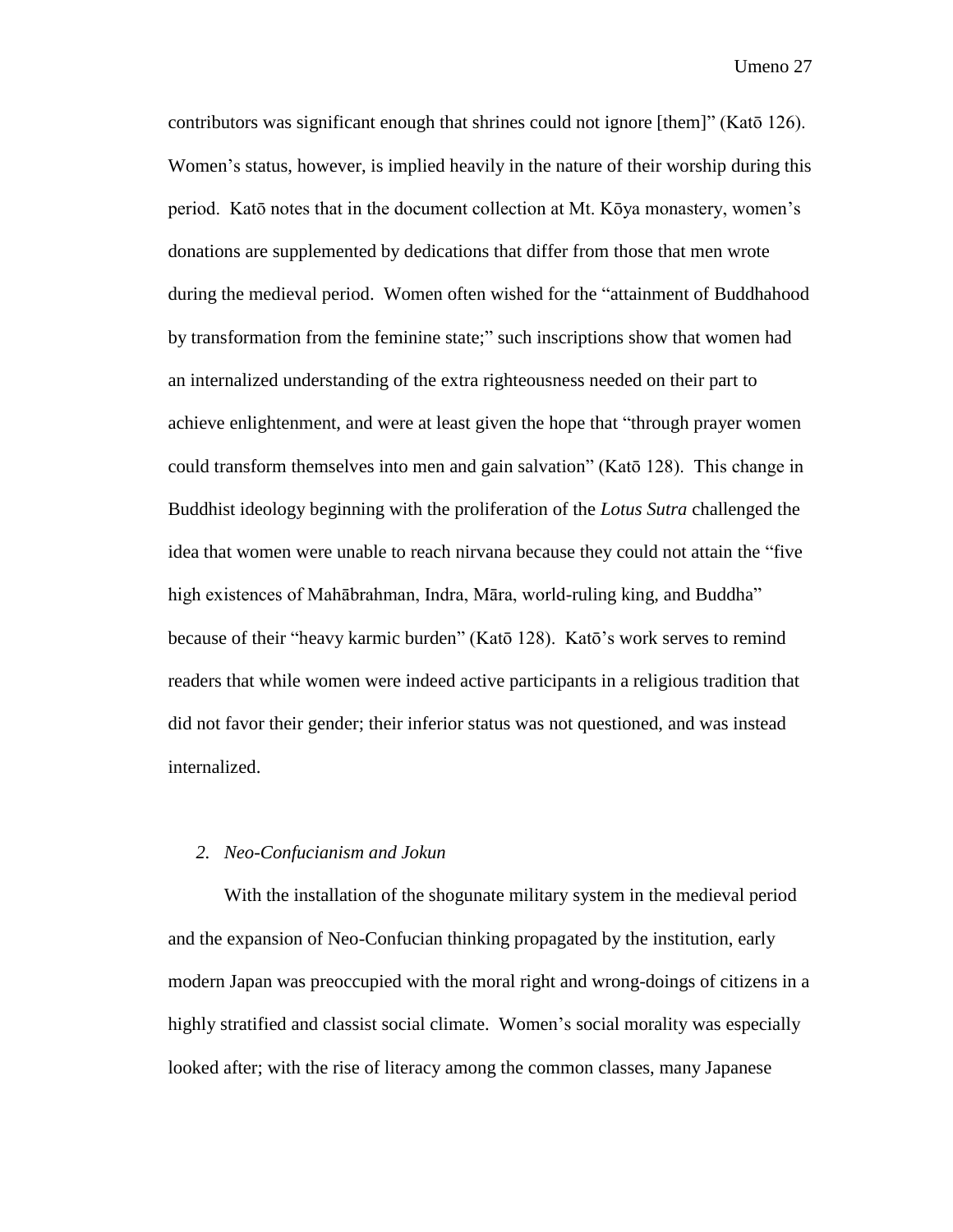were brought closer to information relevant to their lives, whether as a farmer, merchant, or woman. In the introduction to *The Cambridge History of Japan*, editor John Whitney Hall states that "the addition of Confucian and native historical studies to the repertory of the samurai led to the most active outpouring of Japanese scholarship before modern times" and that "by the Edo period Japanese society had clearly reached a new level of cultural sophistication" (Hall 28). A major technological advancement of the early modern period was mass printing, a feat achieved by the *chōnin* (merchant class), which allowed the Japanese public to consume a wide variety of literature and art. The focus on moral and social order in a many of the printed works of early modern Japan can be attributed to the strong Neo-Confucian climate of the time. One such printed resource was the "moral guidebook," or *jokun,* aimed towards women, which contained messages about morality and righteousness similar to that of the *Lotus Sutra*. Liddle and Nakajima explain in *Rising Suns* that Kaibara Ekiken's 1672 publication *Women and Wisdom of Japan* became a key text defining the morality of women in the military class, a group of women which served as a model for the rest of the nation in a society that idealized the group of highest social rank, the warrior class. *Women and Wisdom of Japan* "outlines gentle obedience, chastity, mercy and quietness as the ideal qualities in a woman," and pins many of the major pitfalls of domestic life on the failure and ineptitude of women (Liddle and Nakajima 102). For example, the seven reasons for divorce are given as follows: "disobedience, infertility, lewdness, jealousy, disease, gossiping and stealing," pertaining only to the wife and not her husband (Liddle and Nakajima 103). Further, Kaibara outlines the five fundamental failings of the female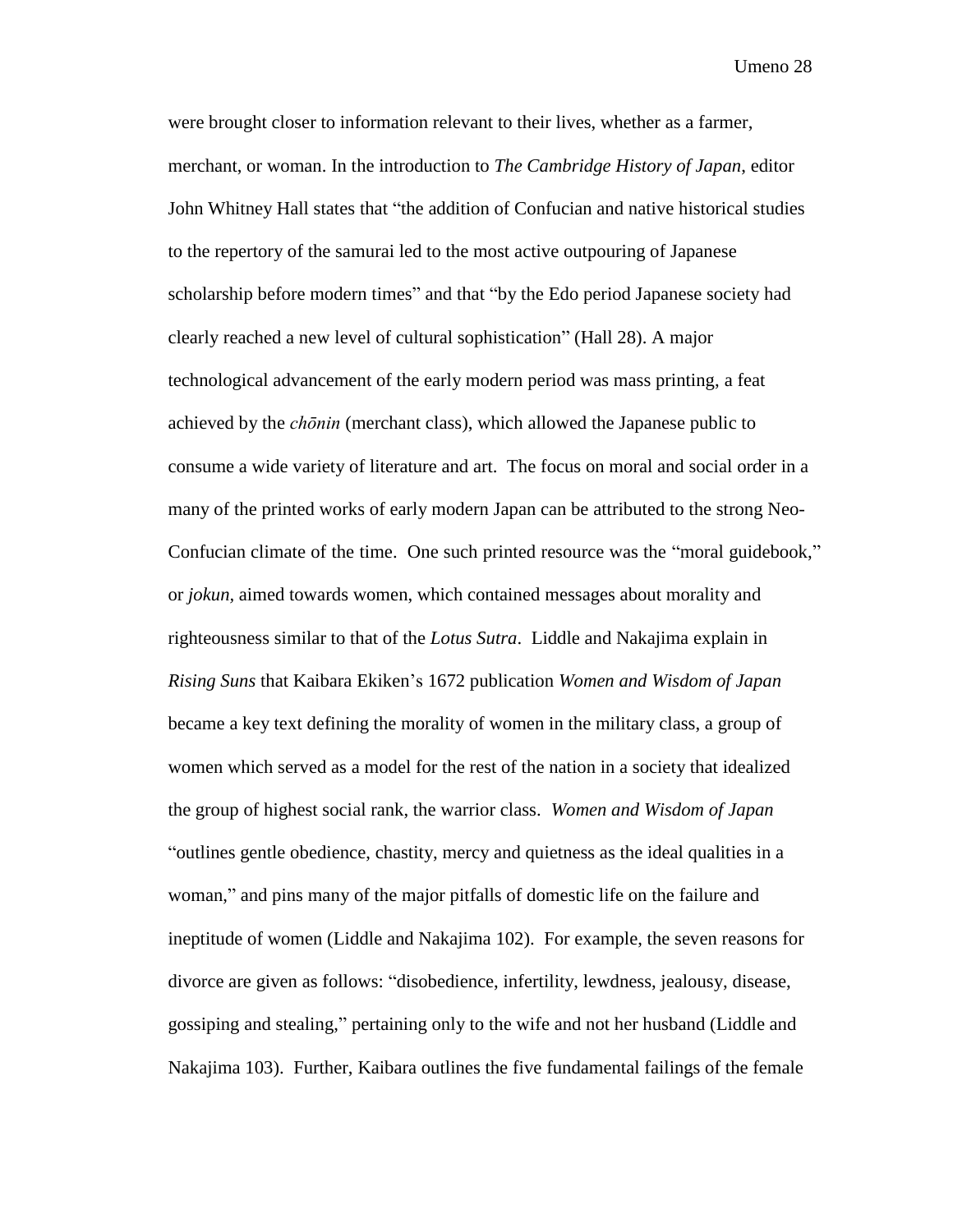gender, which are "disobedience, anger, slander, jealousy, and stupidity" (Liddle and Nakajima 103).

A deeper look than Liddle and Nakajima's account further demonstrates the low opinion held of women during the early modern period, and clearly reinforces the institution of gender hierarchy. "A woman has no particular lord," Kaibara writes. 'she must look to her husband as her lord, and must serve him with all worship and reverence, not despising or thinking lightly of him. The great lifelong duty of a woman is obedience" (Kaibara 38). The five failings of women, as Liddle and Nakajima have indicated, further perpetuate the inherent inferiority of wives to their husbands; Kaibara says that "without any doubt, these five infirmities are found in seven or eight out of every ten women, and it is from these that arises the inferiority of women to men" (Kaibara 44). Kaibara finishes out *Women and Wisdom of Japan* with a very firm reiteration of his opinion concerning the intellect and worth of women; with his deep-seated position as a male literatus in a male-created and malecentered social sphere, Kaibara remains staunchly against holding men accountable for problems in their private lives. Instead, he blames women for the undoing of society, as he makes clear in this passage below:

…woman's nature is passive. This passiveness being of the nature of night is dark. Hence, as viewed from the standard of man's nature, the foolishness of woman fails to understand the duties that lie before her very eyes, perceives not the actions that will bring down blame upon her own head, and comprehends not even the things that will bring down calamities on the head of her husband and children. Neither when she blames and accuses and curses innocent persons, nor when, in her jealousy of others, she thinks to set up herself alone, does she see that she is her own enemy, estranging others and incurring their hatred. (Kaibara 45)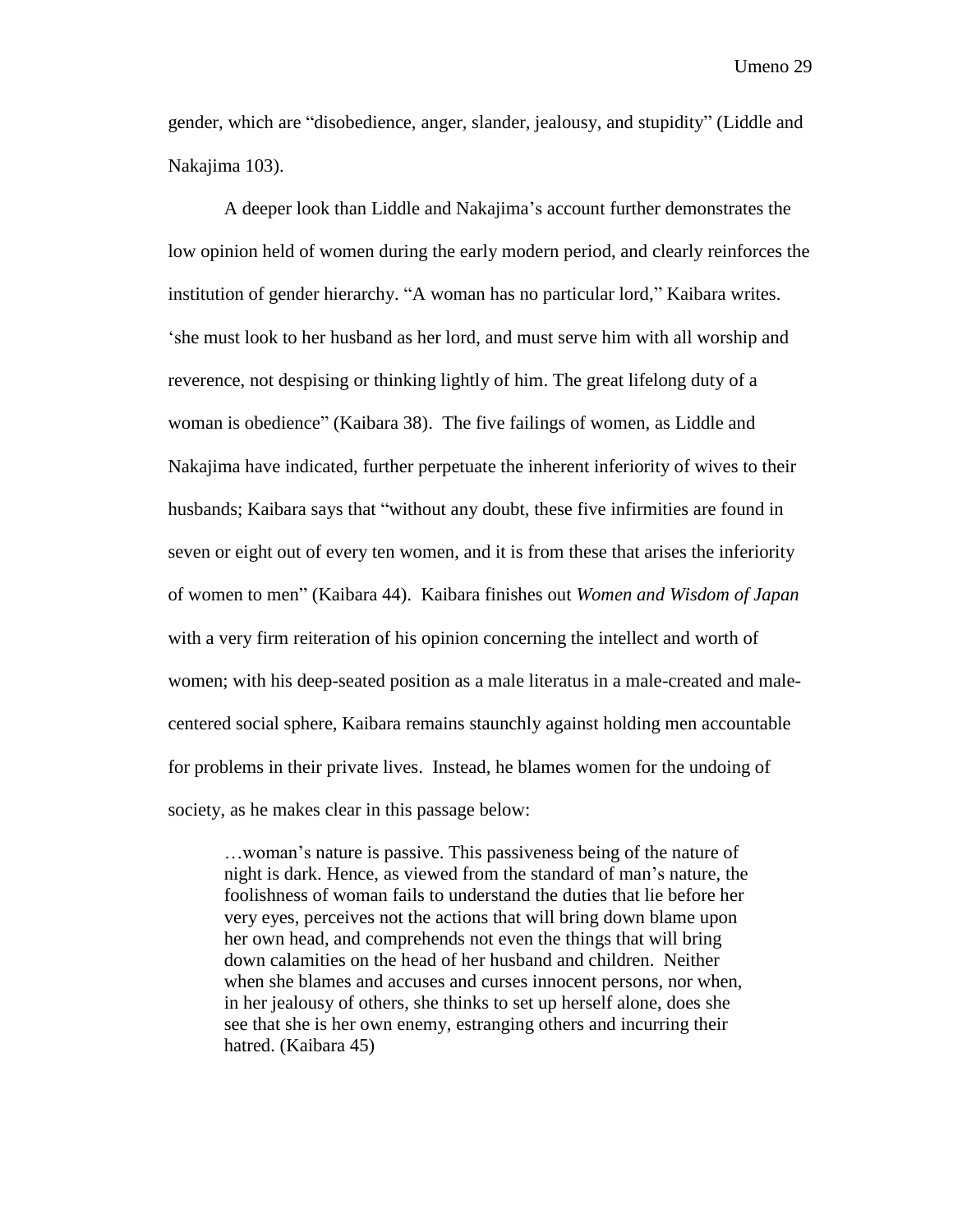Kaibara's logic makes for a seemingly iron-clad argument for the continued subjugation of the female gender. As Butler believes, if the opinion that the female gender *inherently* contains inferior and undesirable attributes is naturalized and accepted as indisputable and natural fact, then it is also natural to consider the male 'standard" Kaibara speaks of to be the preferable guide to living righteously. Additionally, Kaibara's work, like the *Lotus Sutra*, blames women's inherent ineptitude for their subordinate position to men. This is a further perpetuation of male-created ideology; women, in the eyes of men, were not allowed to hold positions of authority (whether it be as king or buddha in the case of the *Lotus Sutra*, or as a "lord" in the case of *Women and Wisdom of Japan)* because of their own failings, despite the fact that these statements were made without the firsthand knowledge, necessarily, that women could not handle power.

Scholar William Lindsey from the University of Kansas affirms the use of *jokun* as a "moral" compass in Edo-period Japan in his various publications on the subject of female moral and sexual subjugation. In his book *Fertility and Pleasure: Ritual and Sexual Values in Tokugawa Japan*, Lindsey writes that *jokun* "offered commoners a window through which they could view the world of elite ritual and etiquette, and then employ it in varying measures in their own lives" (Lindsey 11). With the military man installed as a social ideal, these guidebooks served to provide tangible, written goals for commoners that also effectively perpetuated hierarchy with regard to both class and sex. The appropriation of warrior culture in these publications allows ideology to permeate through social classes, regardless of the applicability of those ideologies to the lives of commoners. Lindsey alerts readers to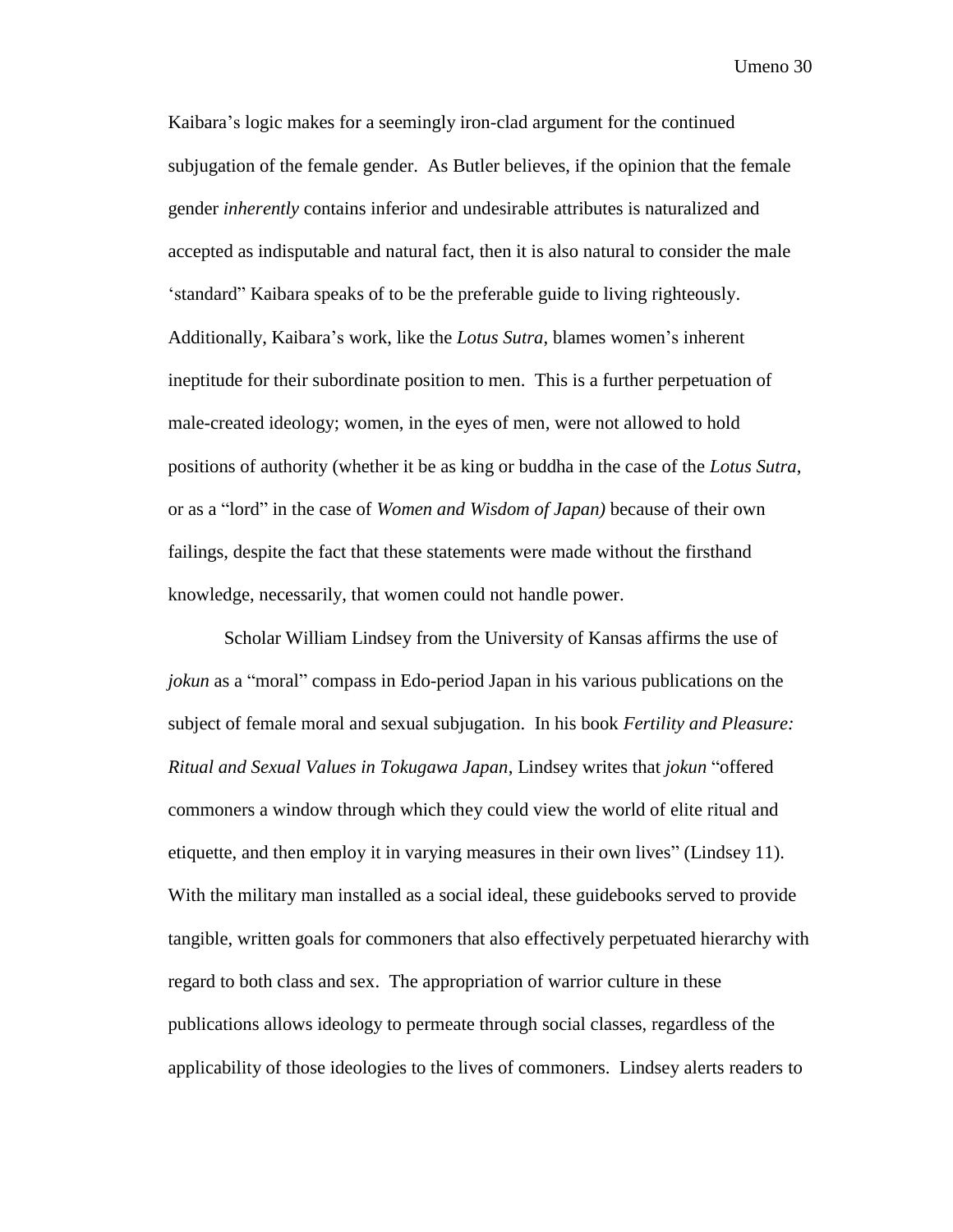another prominent *jokun* of the period in the article "Religion and the Good Life: Motivation, Myth, and Metaphor in a Tokugawa Female Lifestyle Guide," the work *Onna chōhōki* (*A Record of Treasures for Women)* by Namura Jōhaku. *Onna chōhōki* is of interest because the text incorporates religious elements into its moral framework to further justify its claims, and to further persuade female readers to follow its recommendations for living a "good life," as Lindsey calls it. Lindsey makes the argument that the use of religion in the text is significant, saying "by being attentive to such uses of religion in popular texts we are able to appreciate the active construction of religious sensibilities, stories, and symbols in Edo period culture outside of organized religious groups" especially as it pertains to women (Lindsey 35).

Lindsey explains that Namura's work contains an elaborate – and highly derivative from the original – account of the formation of Japan chronicled in the *Kojiki*, as well as the formation of the Japanese woman, in line with deities like Izanami and Amaterasu. Such allusions serve to place women within a tradition of particular gender performance, and further naturalize the feminine state and experience as the same sort of "objective truth" that Butler theorizes. Lindsey also notes the political motivations of Namura's elaborations upon Japanese myth, saying:

Namura is not simply the author of a guide but also the author – the producer – of a myth. As producer he chooses particular metaphors and narrative to amplify his concern and that, he hopes, of his female audience, the consumers of his myth: guiding women toward the good life. (Lindsey 45)

It is also compelling to consider why these guidebooks were made in the first place. Lindsey claims that the reason could be, at least in part, because a *jokun*'s "male authors were thoroughly convinced that they knew what was best for the moral and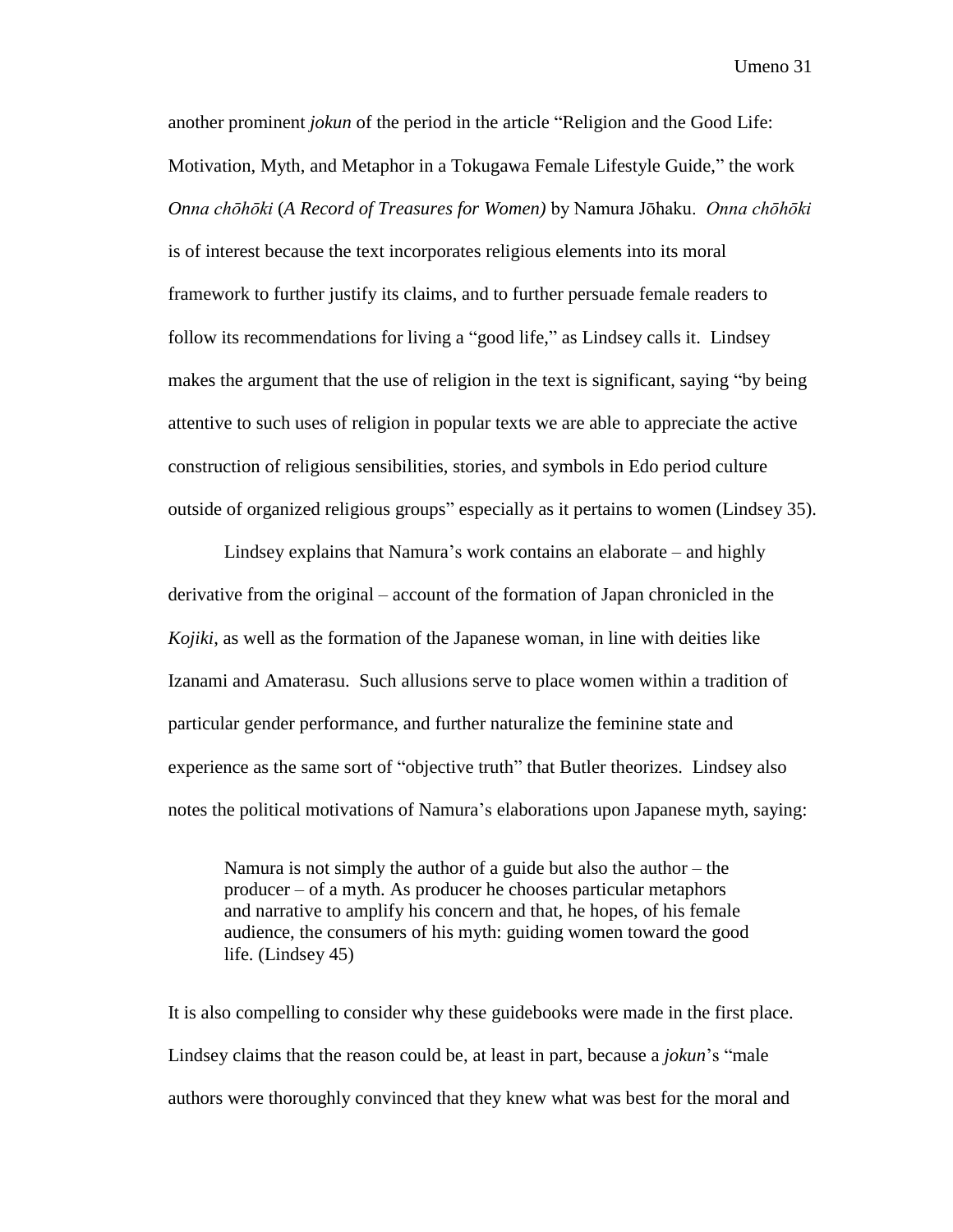social cultivation of their female audience" (Lindsey 50). While *Onna chōhōki* is not necessarily as explicitly offensive about the lesser state of the female gender, it remains a work representative of and influenced by the Neo-Confucian ideology of the age. Lindsey writes that "it is predictably and patently patriarchal, patronizingly worrisome about the presumed state of women, and confident in its diagnosis and prognosis of that state;" and is successful because Namura is able to build upon a notion of femininity that was tied to cultural heritage and history (Lindsey 50).

One can see through this introduction of institutional ideology in the medieval and early modern periods that the status of women was always sanctioned by male authority in some capacity. In the cases of both the *Lotus Sutra* and the various *jokun* outlined in this chapter, women were placed subordinately to men, taking on various associations that deemed them to be inferior to men in intellect, physique, and spiritual purity. This was justification enough for those instituting these beliefs that women had no place in positions of authority, such as "lord" or "buddha." The perpetuation of such rationale illustrates quite successfully the binding repetitive gender constructs that afflicted women during these time periods, and showcases the extent to which power policed the bodies of Japanese women. This reality, as I will demonstrate in chapters 3 and 4, translates to the dramatic representation of women on the noh and kabuki stages. The two plays I will use as case studies, "Momijigari" and "Dōjōji," highlight the ways in which the theatre not only reflected these confining gender norms, but orchestrated their plots so that these women, no matter how fearsome they appeared as demons, always submitted to male authority in the name of justice.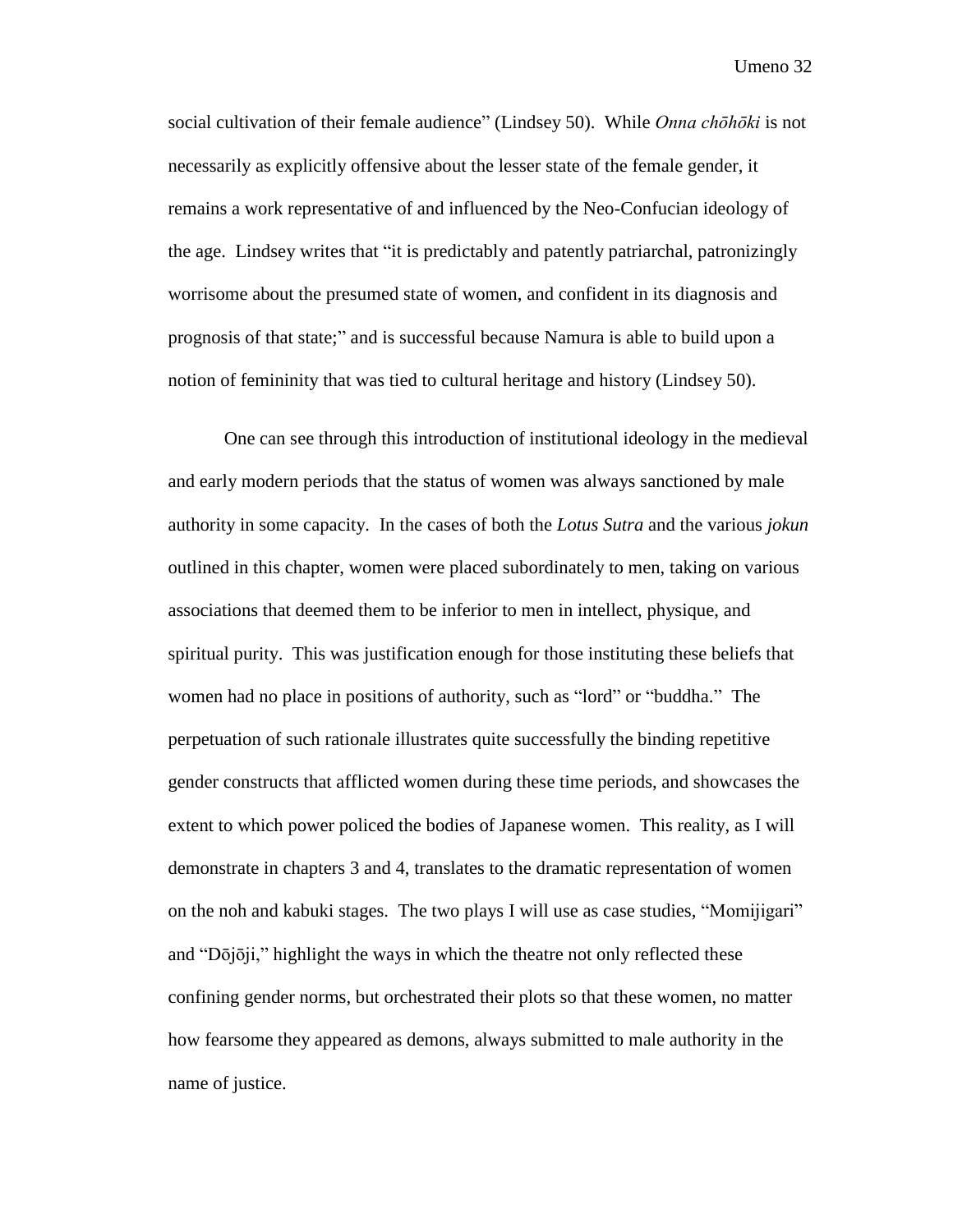<span id="page-33-0"></span>Chapters 3 and 4 of this thesis examine the vestiges of power struggles introduced in Chapter 2 through a close reading of two popular plays in the noh and kabuki traditions. Attributed to the noh playwright Kanze Nobumitsu and translated by Meredith Weatherby in Earle Ernst's anthology *Three Japanese Plays from the Traditional Theatre,* the first work, "Momijigari" *(Viewing the Autumn Foliage),*  centers on an encounter between a famed military general and a mysterious group of beautiful court women in the deep forest of Mount Togakushi, and incorporates both the heroic and spiritual against a backdrop of mystical Japanese wilderness. The play is especially intriguing because of its particular configuration of class and moral standing between the two main characters that features an undercurrent of Buddhist ideology, which proves to be essential to the plot.

"Momijigari" also provides a particularly effective example of the changes in the presentation Buddhism has undergone from the medieval to the early modern periods, evidenced by the kabuki text of the play discussed at the end of this chapter. Through my analysis, I hope to answer the following questions*: How does "Momijigari," as a work which heavily incorporates Buddhist ideology in its noh form, illuminate the power relations outlined by Foucault, Butler, and Dolan? How do these illuminations of power struggle change with time, and with the institution of different power regimes?*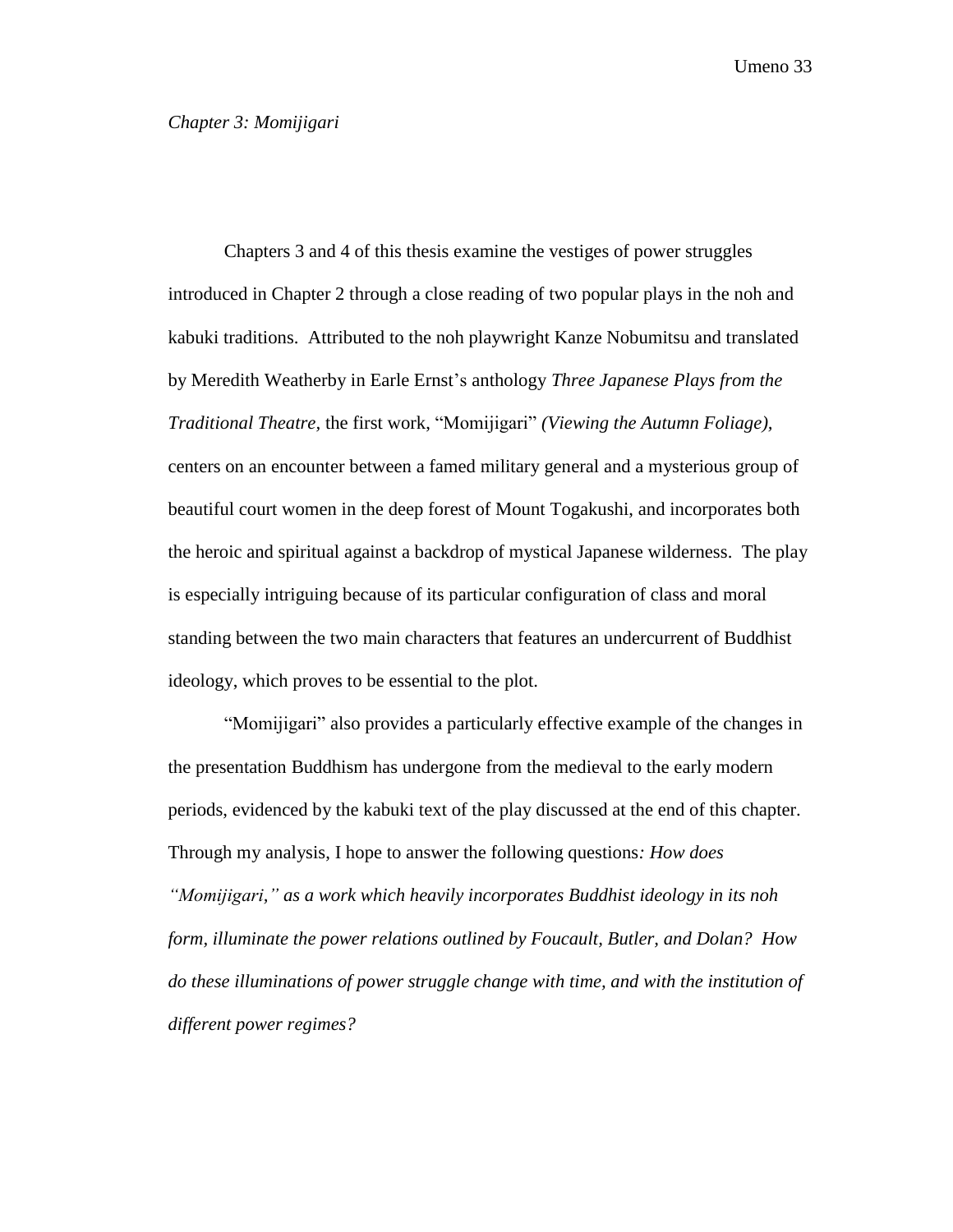Beng Choo Lim writes in *Another Stage: Kanze Nobumitsu and the Late Muromachi Noh Theater* that noh can generally be divided into four chronological stages. First was the formation of the theatre, then its initial success during the lifetimes of its founders Kan'ami and Zeami, its development as a form of shogunatesanctioned art and subsequent decline, and finally its revival at the end of the Azuchi-Momoyama period (Lim xiii-xvi). A main distinction made of noh in *Another Stage*  is that "during Zeami's time… *sarugaku* noh started to develop toward the status of an officially 'sanctioned" art form with Zeami's assiduous writing of treatises and composition of plays. And two generations later, during Nobumitsu's time, noh finally achieved the position of a form of cultural capital" (Lim xvi). The first play I will examine, "Momijigari" *(Viewing the Autumn Foliage),* was created during this tumultuous time, and is credited to Kanze Nobumitsu. A nephew of Zeami through his father, the dramatist On'ami, Nobumitsu was primed for success in the dramatic arts since birth; despite being the youngest of seven, he assumed leadership of the Kanze theatre troupe after the death of his eldest brother Masamori (Lim 30, 36-37). Kanze Nobumitsu is chiefly linked to the proliferation of the *furyū* style of noh that came into vogue in the generations after Kan'ami and Zeami, and is "marked by the use of more stage and hand props, elaborate costumes, and the number of performers present on stage; often also with more dramatic significance given to role types other than the shite" (Lim 54). Further, the *furyū* style experienced a 'shift of focus from an internal emotional landscape of the characters to external drama" (Lim 54).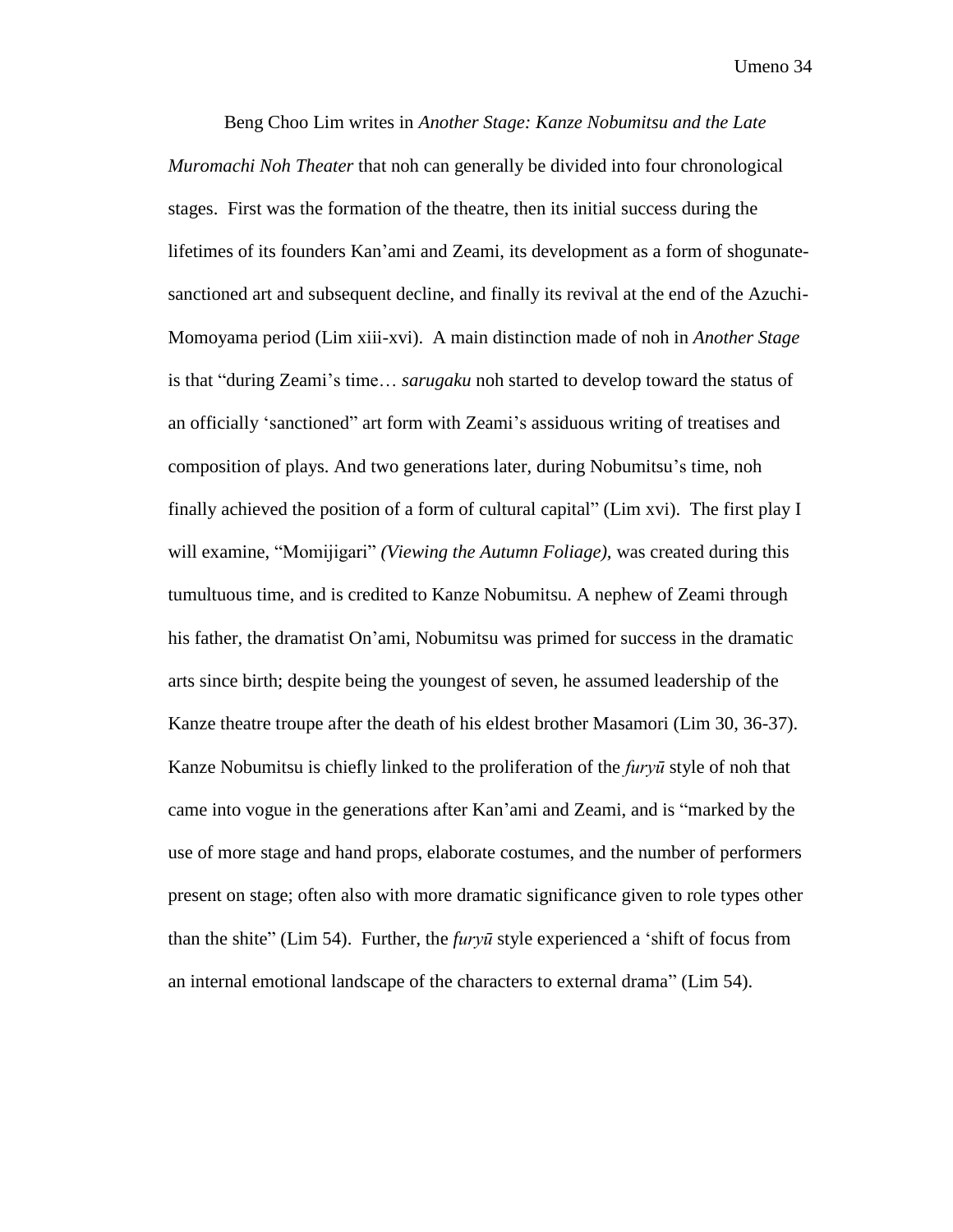#### *Momijigari: The Noh*

The plays of noh theatre are generally categorized using the classical *gobandate* or "five type" system: "god" plays, "warrior" plays, "wig" (or female ghost or spirit) plays, "madwoman" (or "miscellaneous") plays, and finally "demon" plays (Brown 21). The *furyū* style was known to complicate this arrangement as the theatre tradition flourished, and plays like Momijigari bear the markings of such experimentation, with both warriors and demons. Of Momijigari in particular, Lim writes that though "many noh plays performed today provide their audience with plenty of information about the setting of the play and the *waki's* intention at the outset," "Momijigari" is not one of those plays; the conflict, much like its atmosphere, is difficult to read because of its "multiple levels of deception" between the main characters, which adds to the excitement of the final battle scene that unveils whose wits are mightier (Lim 55-57). This lack of clarity marks "Momijigari" as distinctive and quite unusual in the noh repertoire, and adds to the mystique of the faraway setting and suspicious interactions between the two main characters.

The play begins with the appearance of women in the absence of any men. Their talk of autumn provides an appropriate seasonal frame for the play, and an appropriate placement of the play within the repertoire of other Japanese aesthetic traditions more generally. With their repeated utterance of "the drizzling rains of autumn… / The scarlet maple leaves," viewers are given mere cues as to the tone and atmosphere of the setting without any implication that this event will be used for wrongdoing (Kanze 19). This opening scene also positions the women concretely within nature, and implies the introduction of the general Koremochi as coming from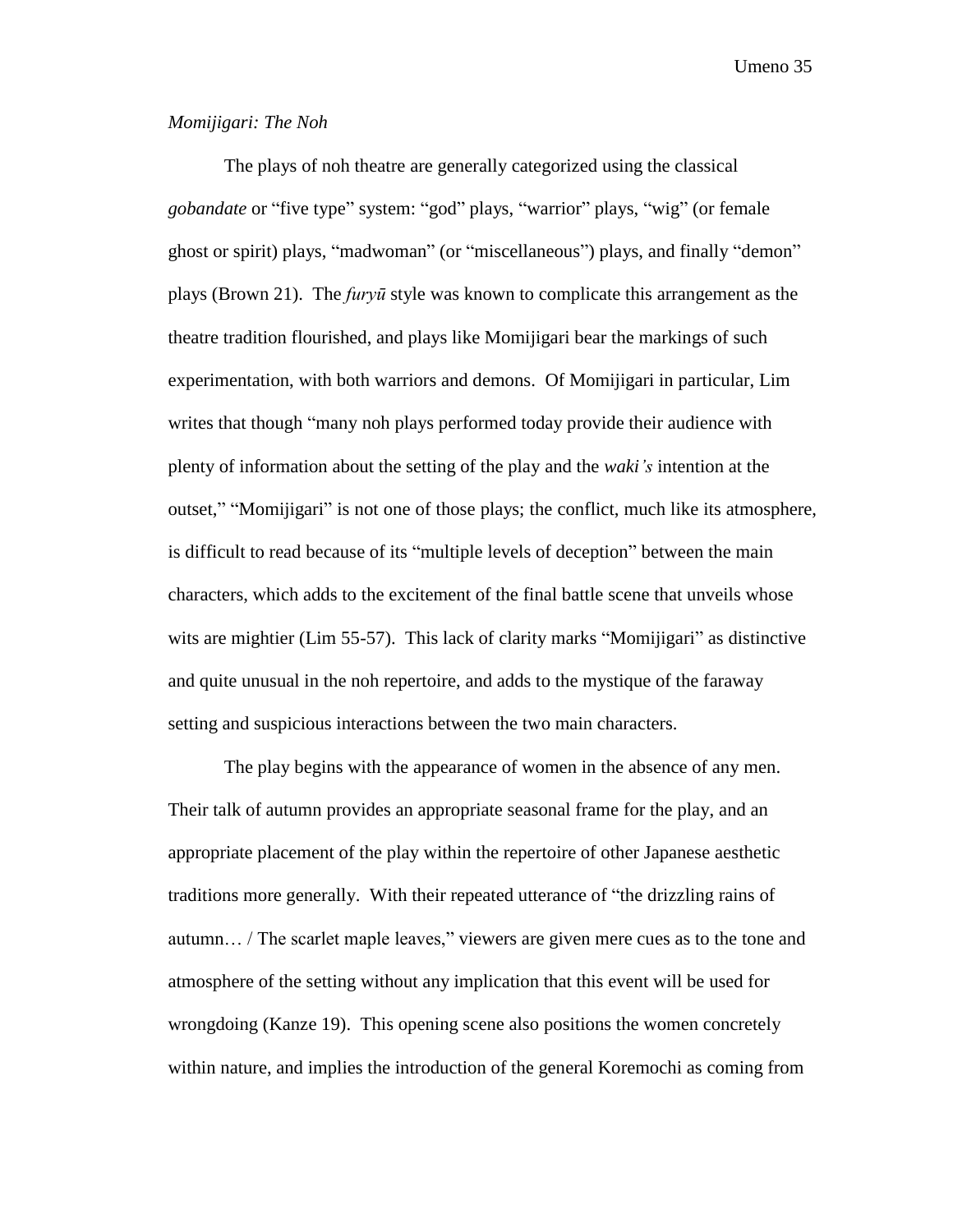outside of this realm, from the capital. Koremochi is, however, also introduced with his own exploration of the autumnal landscape of Mount Togakushi, and furthers the spiritual encounter he will have with the "Gentlewoman," as she is called, as an event whose mystical nature is exacerbated by the fact that nature surrounds them, and that they are alone. Nature is used as a plot device to unite the two groups in the forest – through their shared purpose in coming to see the maple leaves, Koremochi is given reason to accompany the court ladies on their journey.

The beginning of Momijigari also concretely positions the play within the Buddhist canon with its use of Buddhist allegory, which provides justification as to why Koremochi should not refuse the womens" offer of companionship on their tour:

*Gentlewoman*: oh, / heartless one! / Does not the proverb have it thus: / "To take shelter from a passing shower… *Koremochi:* "... under the same tree;..." *Gentlewoman*: "…to stop…" *Chorus*: "…and drink from the same stream; / To be husband and wife for a day  $-$  / All these are meetings fated / Since lives lived long ago." / Does not the proverb have it so? / And is it not a similar fate / That has brought us to this roadside meeting?" (Kanze 25-26)

The notion of "fate" as an element belonging to the canon of Buddhist thought is taken to be good enough reason for Koremochi to override his own reservations about accompanying court ladies through the forest. Despite the fact that they are strangers whose most "highly ranked" noblewoman will not give her name, the ideology by which they abide encourages Koremochi to accept their vague introductions. The womens" eventual use of such ideology for evil also suggests their ill intentions; by manipulating religious teaching so that Koremochi and his attendants bend to their whims, the Gentlewoman and her attendants establish themselves in a morally corrupt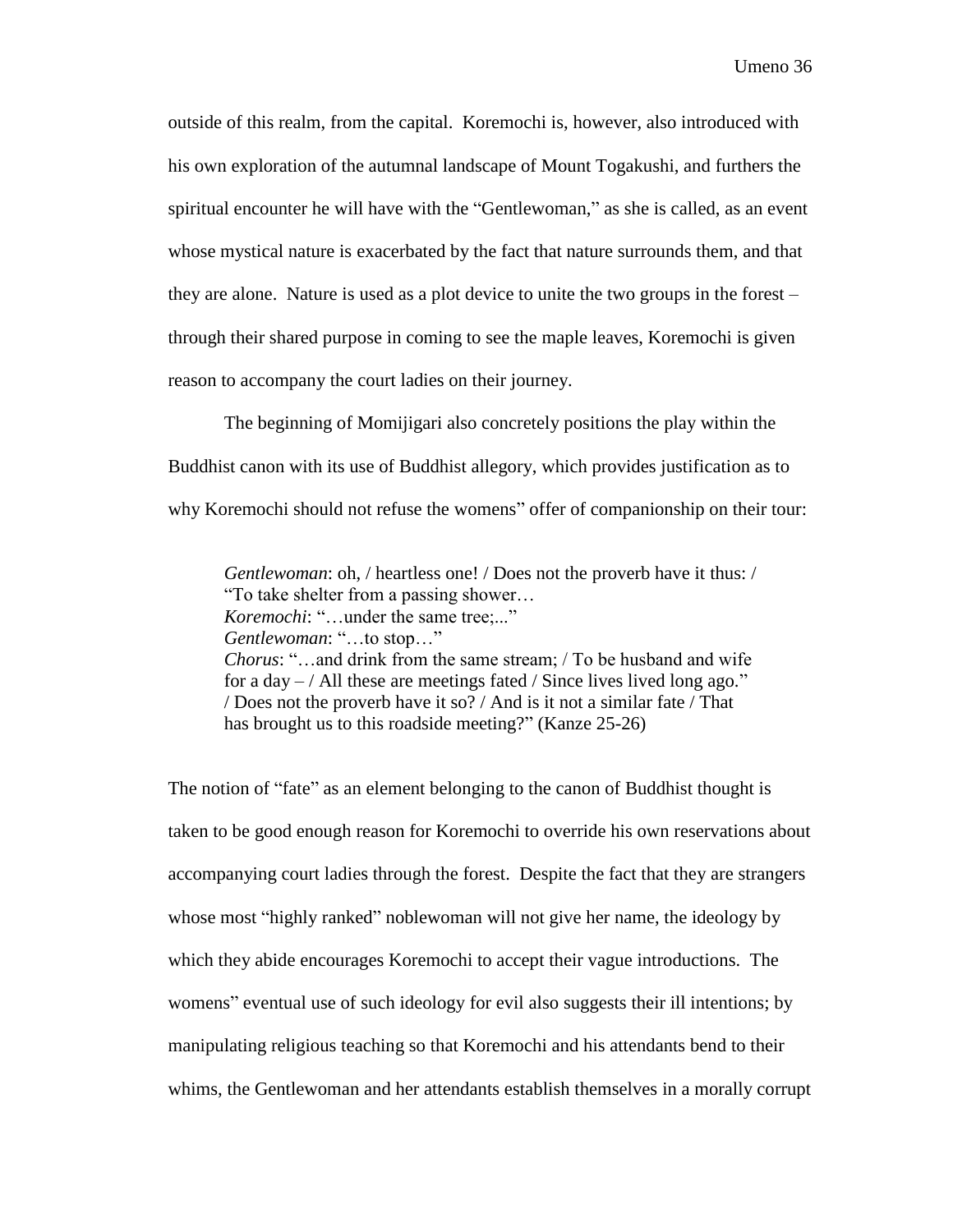position relative to Koremochi, who is submitting to their requests as an act of acknowledging religious tradition.

This framing of the play – with women as morally depraved demons disguised as beautiful women in order to enable the impulses of a man of high rank – is successful in removing blame from Koremochi's own poor choices and placing it disproportionately onto the women as the play progresses, with Koremochi accepting their offers of drink and dance. In the play, wine is said to be a drink that may "corrupt a man's heart;" and Koremochi's acceptance of it certainly shows "how inconstant a man's will" is (Kanze 27). Blame, however, is configured unequally; there is the implication that Koremochi is only persuaded to drink the wine in the first place because of the Gentlewoman's use of Buddhist proverb. The play continues with the Chorus describing how, along the trajectory of Buddhist ideology, one transgression leads invariably to the violation of many more commandments, and this marks the beginning point in Koremochi's downfall:

Now, / Many are the Buddha's commandments, / But even as you break the command against wine / So will you surely break two more - / That against falsehood, / That against adultery - / and in an instant / Three commandments have been broken…. (Kanze 27)

But still, the Gentlewoman continues to adhere to religious doctrine to justify her motives in approaching Koremochi, using his drunkenness as further fodder for her affections:

…and surely our meeting / Was ordained from some deep love. We felt for one another / In lives long past. / Why else, then, / In this most unexpected meeting of the roadside, / Would I have shown this great emotion, / Entreating you to stop, / Reproaching your coldness / With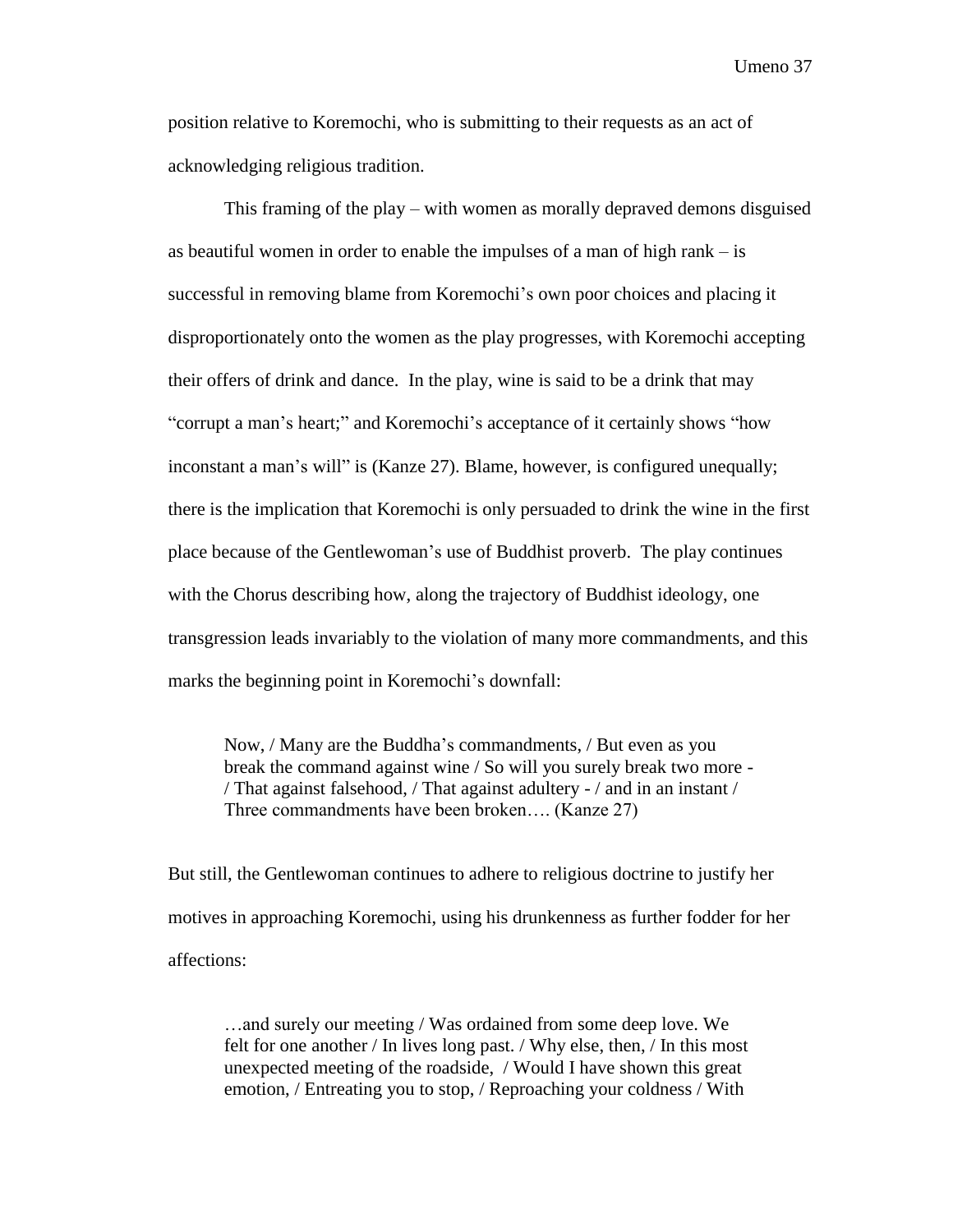words as slight / As the dew upina blade of grass, / And pledged you my troth forever? (Kanze 28)

In this passage, the Gentlewoman has intensified her argument with an emotional appeal to Koremochi while continuing to affirm her devotion to the Buddhist proverb mentioned earlier in the play. Koremochi, beguiled by her remarks, continues to drink until he is lulled into a drunken stupor. The Gentlewoman's plan to kill him becomes clear by the appearance of Hachiman, who has come to save the general with his omnipresent knowledge of the women's plans to fool Koremochi – the audience finds out in this scene that the Gentlewoman is, in fact, a demon.

This divine intervention is an act of Buddhist karma and serves to highlight Koremochi's inherent righteousness, as Hachiman, the Shinto/Buddhist deity of war, was called to aid a deserving soldier in need. Hachiman's appearance in Momijigari may also be read as an act of karma pertaining to the women on Mt. Togakushi, as their inherent evil requires punishment by the forces of good. This brings us to the final scene in the play, whose outcome is determined by this distribution of karmic intervention: once Koremochi awakens with the knowledge that he must slay the women, they return to the stage in their true "fearsome" form, with horned heads, spitting fire at him (Kanze 32). The dialogue of this scene belongs exclusively to Koremochi, with the Chorus describing his 'staunch and undismayed" stance and fearless fight, with the blessing of Hachiman on his side (Kanze 32). The play ends with Koremochi once again proving his valor, with karma dealt and evil vanquished, but the womens" fate remains unresolved.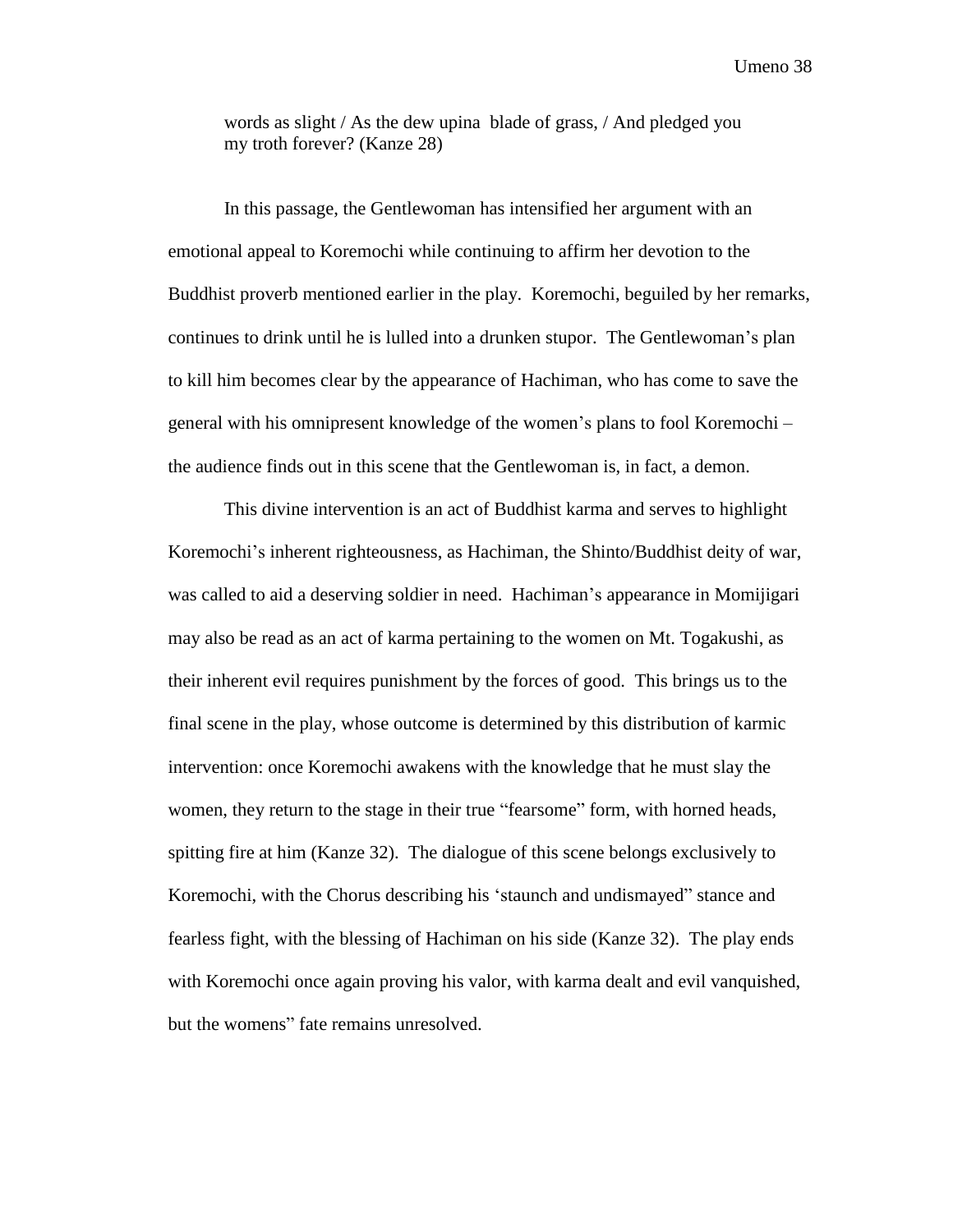This ending, however, begs further consideration: why was Koremochi the only character worthy of karmic retribution? Hachiman, despite his knowledge of the women's destitute nature, did not come to offer them salvation, but to rescue Koremochi from his unjust death. This choice does not seem discriminatory or glaringly obvious in the context of the play, as the viewer is aware of and sympathetic to Koremochi's plight, and is aware that the Gentlewoman is the established antagonist. While on the one hand Koremochi does indeed fall into a state of vulnerability through his mistakes from which he requires outside intervention to escape, the mistakes themselves are from no fault of his own, because he was deceived by slanderous use of religious thought.

In any case, Koremochi remains the only character in the play to undergo any sort of cycle of sin and salvation, while the female demons remain static in their immorality, revealing an evil nature at the end of the play that did not develop, but was merely hidden away. Despite the fact that Koremochi did indeed partake in sin, he is pardoned and saved by Hachiman, while the women, manifested as demons in human form, are inherent sinners at their core, and are not even offered any hope of salvation. The Buddhist concept of karma is important here – it is not questioned (or addressed) that Koremochi deserves to be saved by Hachiman (despite getting himself into this situation) conceivably because Koremochi has good karma, while the women, as demons, ostensibly do not. Within the context of this play, the likening of the women to demons marks a regression in their path to Buddhahood; instead of men, their transformation is into that of an animal, into something even lesser than their original presentation as women. The conclusion of Momijigari leaves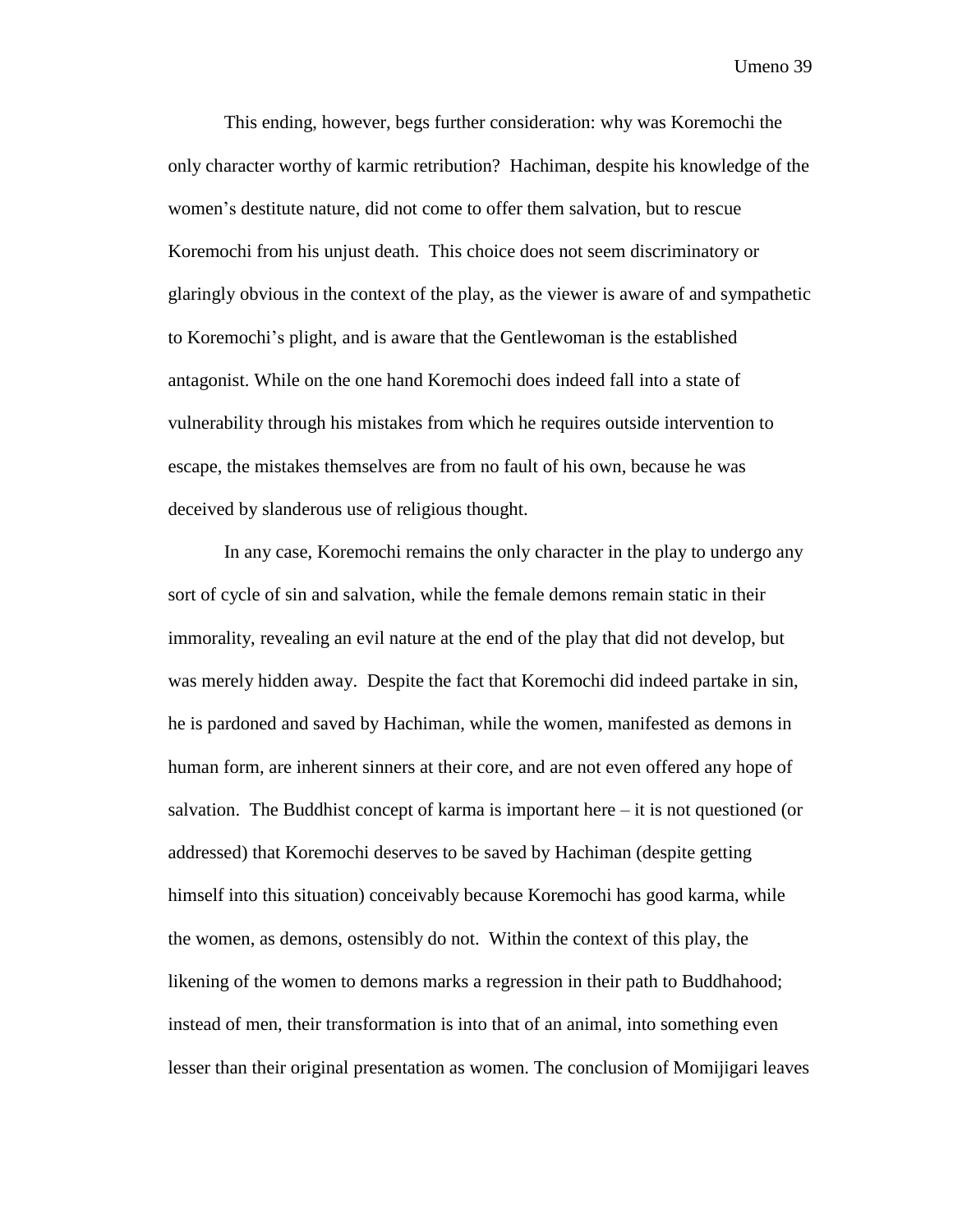the demons as they are, with no hope for salvation, and Koremochi with validation of his superiority over them.

#### *Momijigari: The Kabuki*

James R. Brandon, editor and compiler of *Kabuki Plays on Stage: Restoration and Reform, 1872-1905,* remarks that the kabuki version of Momijigari (translated by Richard Emmert and Alan Cummings) is a play in which "the forces of rationality, order, and the progressive modern world (in the person of Koremochi) stand arrayed against the forces of an older, mysterious, and superstitiously reactionary past" (Kanze 307). This explanation aptly describes Koremochi as a dynamic character with the potential for progress, with the court women continuing to exist in an immovable and barbaric state of evil, just as they did in the noh. This rendering, furthermore, gives audiences a slight – but still notable – shift in framing; the kabuki, more than the noh, centers around the fame and courage of Koremochi as a hero, and less about the religious implications of his strange encounter.

The Kabuki version of the play differs markedly from the outset, beginning: "as the setting sun glimmers through the tree boughs, /a brave warrior appears into the vast splendor;" the magnificence of the season is lost here, as there is less talk of the actual "*momijigari"* event in the kabuki version to make room for the constant praise for Koremochi. Further, it is only via Koremochi that the audience is introduced to the women, whose leader is named Sarashina in this version (Kanze 309). The entire introduction of the play is made relative to Koremochi's greatness; the Takemoto ensemble musicians introduce our main character as the "renowned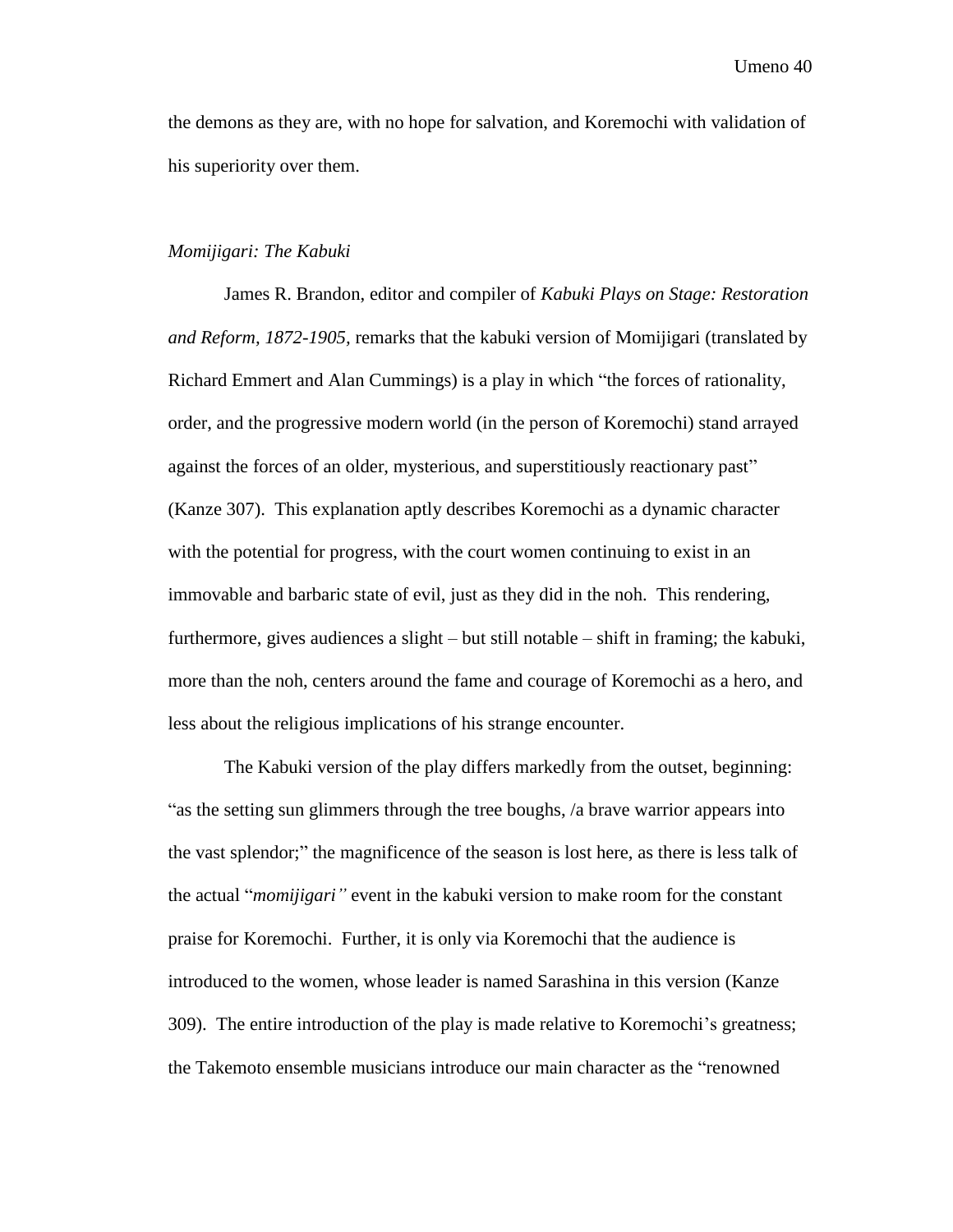Koremochi of the Taira clan," whose group of warriors is described as "following paths deep and rugged" to see the autumn leaves (Kanze 310). Their encounter with the court ladies, too, is permeated by allusions to Koremochi's greatness, with one of Sarashina's attendants exclaiming, "we have heard much about the Yogo general" (Kanze 311). Instead of a reference to the Buddhist proverb that is used as a plot device for the noh, the kabuki Momijigari uses Koremochi's fame as justification for their encounter, and his chivalry as justification for his choosing to accompany the women, suggesting the influence of Neo-Confucian concepts found in the *bushido*  ideology of the Edo period. With no talk of fate, and without any religious connotations in the meeting between Koremochi and Sarashina, the entire premise of the play has shifted to accommodate the magnitude of Koremochi's greatness; this pits the evil of Sarashina more directly – and more fundamentally to this play – as someone (or something) to be vanquished.

The reframing of Koremochi's choice to surrender to the court ladies" requests is another significant departure from the original noh version of the play. Whereas the scene of drink and entertainment in the noh involves Koremochi tempting sin, with reference to Buddhist commandments, the kabuki involves Koremochi contradicting his own status as a general; as Koremochi accepts wine from the women, the Takemoto narrates, "in spite of himself even a valiant warrior," he submits to their advances (Kanze 314). This portion of the text, which held heavy Buddhist implications in the noh version, reads as very firmly secular in the kabuki version, with most of the dynamic between Koremochi and Sarashina based around notions of ideal warrior behavior on the part of Koremochi, and how he affirms and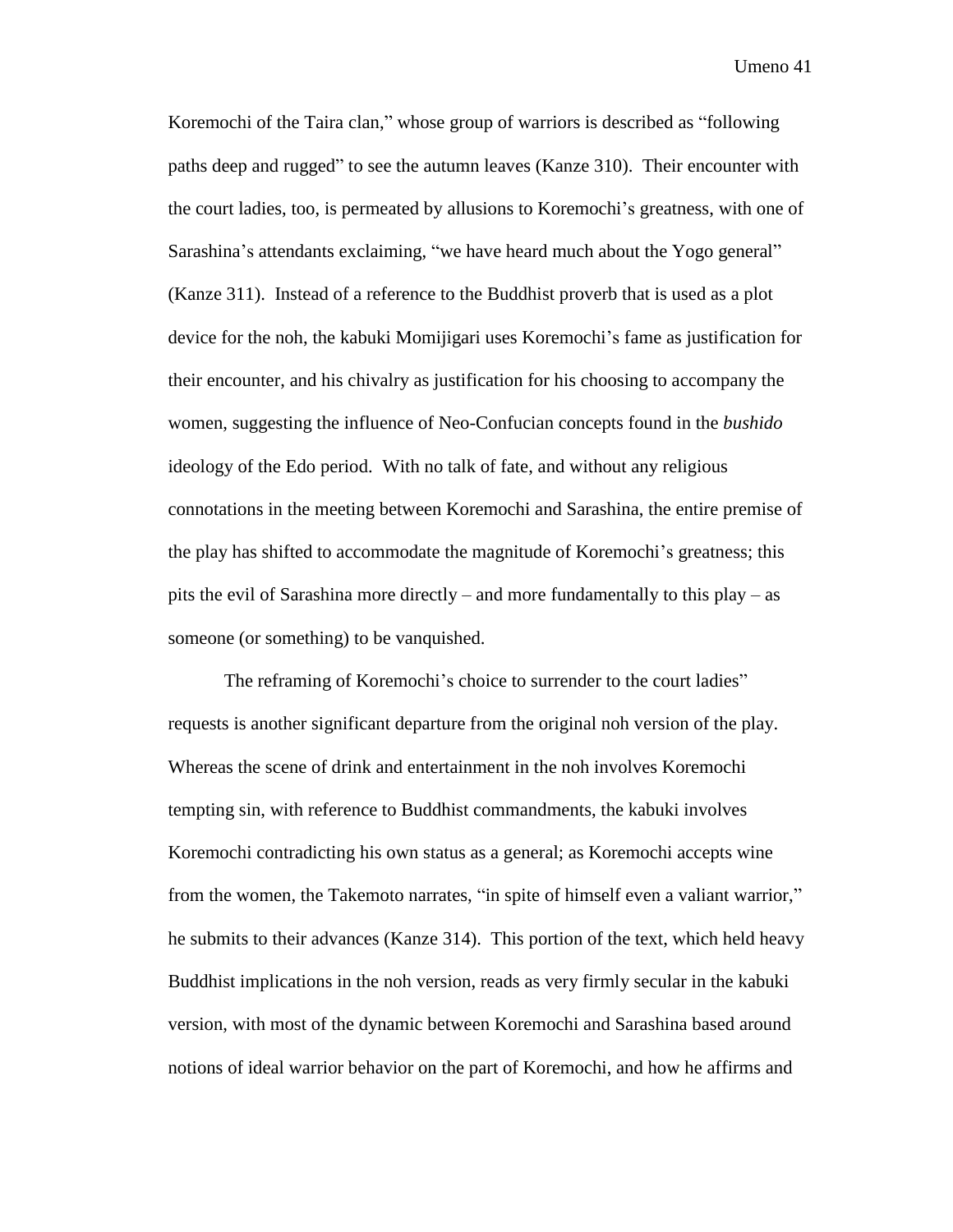denies that ideal archetype. When "pressed with drink by the serving women," his *feelings*, not his (religiously informed) moral resolve, are the reason behind the fact that Koremochi 'soften[s] within the sake cup" (Kanze 316).

Without heavy Buddhist imagery interspersed throughout the text, the final battle between the two parties is also significantly changed from the noh original. In true kabuki style, the battle scene is less symbolic and more extravagant; to further highlight the strength and courage of Koremochi, the demon Sarashina is given an active voice in the climax of the play. The Tokiwazu and describes Koremochi's displays of greatness during this scene with the line: "the virtuous Koremochi/with his virtuous sword," while the Tokiwazu announce the death of Sarashina, saying "the demon is at last slain by brilliance" (Kanze 325).

The outcome of the kabuki version of Momijigari and its fundamental reframing to make Koremochi's presence excessively grandiose demonstrates the extent to which the *bushidō* ideology proliferated throughout popular theatre. The play has less to do with Buddhist reflection of the nature of sin, karma, and divine intervention, and more with the physical conflict presented to Koremochi, which enables him to prove his superiority as a warrior and leader. The women appear subordinate to Koremochi's greatness in that their presence serves as a mere target for his prowess over them. The Gentlewoman in the noh, while defined by her immorality and inherent evil once she reveals her true demonic nature, is at least given the opportunity to engage with Koremochi in an exchange of deception that furthers the development of the notion of karma within the play. Sarashina, in the kabuki, bears the weight of static representation from the characterization developed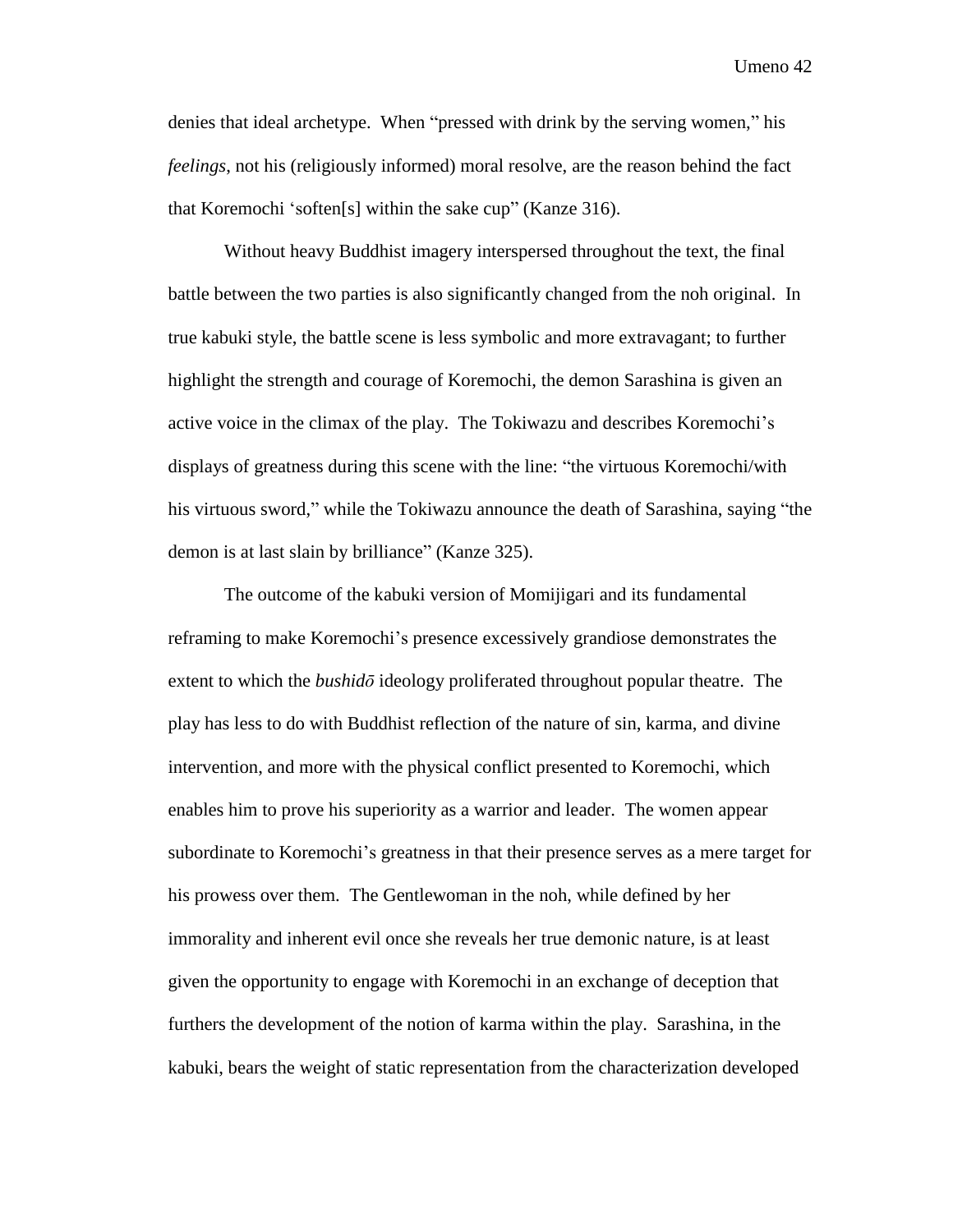in the noh, coupled with her use as a target of Koremochi's power, without any means to retaliate. The demons in the kabuki Momijigari lure Koremochi in by performing femininity effectively; they are referred to with regard to their emotions, praised for their beauty, and successful in their deception because they orchestrated a situation in which Koremochi could enter the scene purporting his masculinity. They, in turn, responded with a seemingly feminine submittal to this display of masculinity. Through such reconfigurations of plot motivations that move the play along, the battle of karma that Momijigari was in the noh has been transformed and secularized into a battle of morality, with the feminine subversion of the masculine (through lustful deception) serving as the catalyst for action, and the resolution involving Koremochi reclaiming his authority in his valiant assertion of warrior righteousness. The play also effectively warns against the powers of female seduction that corrupt men who lack steadfastness of will, further reinforcing the necessity of Confucian ideals of social order to prevent women form having the opportunity to do so. Sarashina's actions imply a lack of rational thinking and awareness of the negative consequences those actions may bring. In her disregard for institutionally-defined moral (and gendered) behavior, motivated only by evil impulse, Sarashina proves that these constructions are indeed necessary for the continued moral wellbeing of men and women alike.

It is also interesting to note what happens to the idea of blame explored in the noh performance of Momijigari. The absence of religious undertone highlights this intriguing interplay of gender ideal, expectation, and performance. The noh Koremochi acted righteously in his decision to accompany the women based on their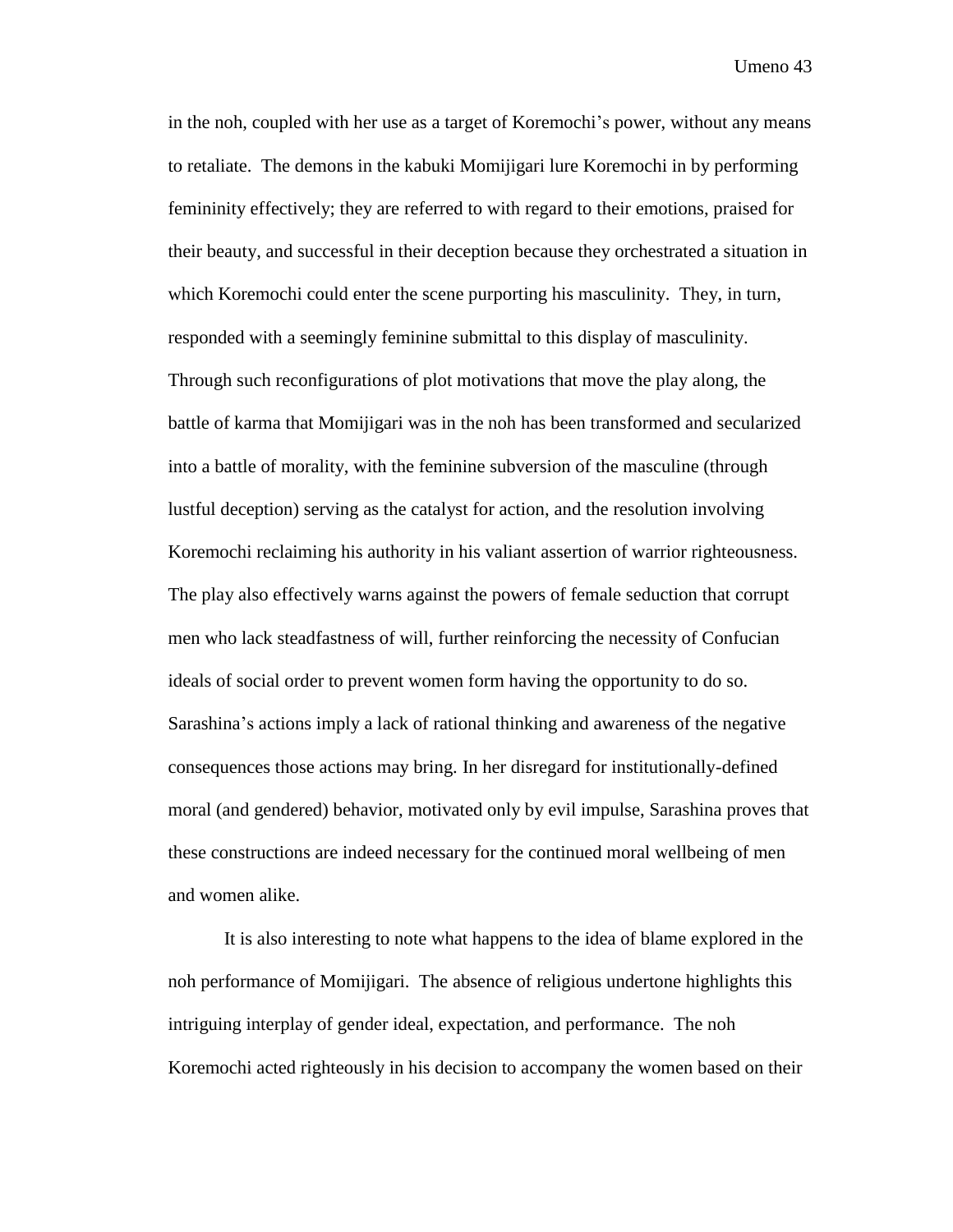exchange of proverb and considering his ignorance of their true nature. On the contrary, it is striking that in the kabuki version, Koremochi is punished for his lapse in "warrior-like" thinking; because he dines and dances with the women *in spite* of his status as a "valiant warrior," he is deceived. This represents a paradigm within which warrior logic is resolute and infallible  $-$  it only fails in Momijigari because of Koremochi's human error. This establishment of Koremochi's warrior mentality as objective truth is the kind of "naturalization" that Butler argues against, because – and Momijigari is a glaring example of this – such naturalization within the context of the male-created noh and kabuki traditions is at the expense of the female character, who is pitted against the rational male as the enemy.

The changes that Momijigari has experienced in its transformation from the noh to the kabuki traditions effectively highlight the extent to which institutional power can affect modes of thought that proliferate throughout popular art, and how this knowledge manifests itself in the portrayal of various characters. In the noh version, the audience is presented with a story heavily influenced by Buddhist ideology that serves to both determine the plot and outcome of the story while also characterizing the works" key players in such a way that they fit within institutionally-sanctioned spaces which are social and gendered. Koremochi and the Gentlewoman interact within a space defined by Buddhist ideology in the noh version, with their encounter taken as fate within the play, but also functioning as an expression of a larger dialogue on karma outside the stage. The kabuki version of Momijigari, meanwhile, relinquishes Buddhist association in favor of expressing samurai might. Most importantly, both power regimes are used in each respective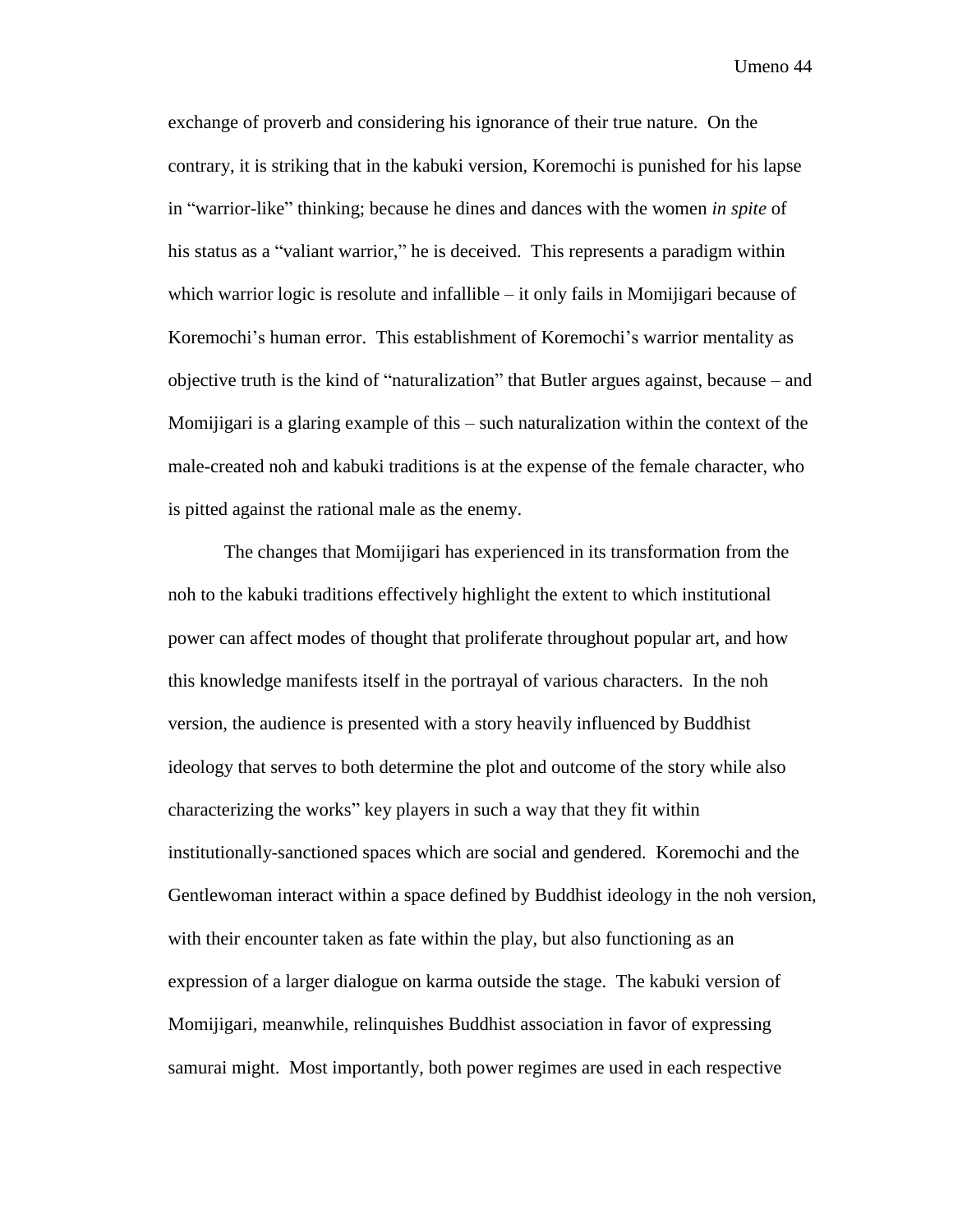play to rationalize and affirm the behavior of the Koremochi character while also justifying the punishment of the female demon character; despite the differences in the female character's actions (and intentions behind those actions) between the noh and kabuki plays, her character remains subservient and static, and exists merely as a physical manifestation of evil, needing to be overpowered.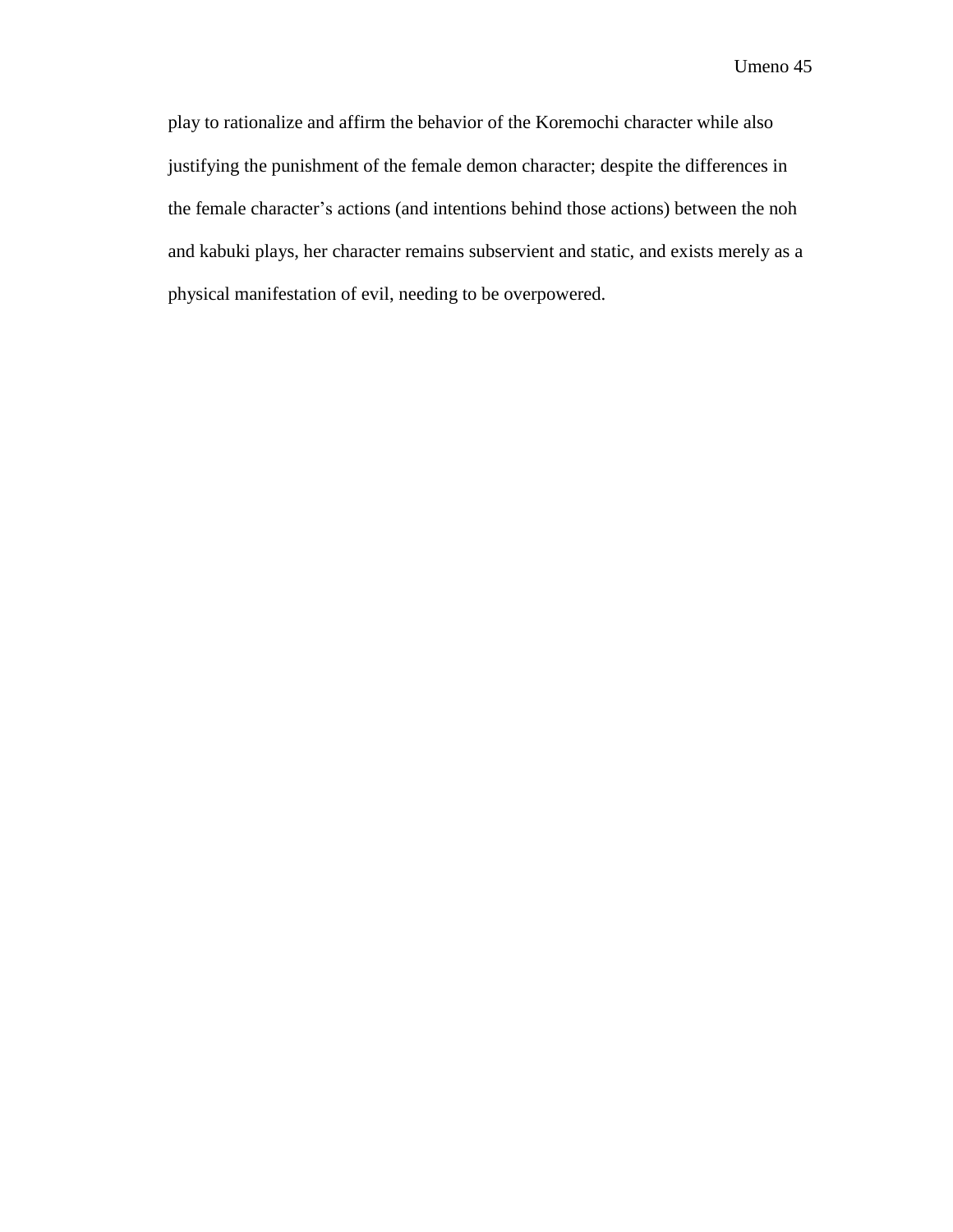<span id="page-46-0"></span>"Dōjōji," like Momijigari, deals with issues of sin and salvation in the life of a woman turned into vicious monster. As a consistently popular play in both the noh and kabuki traditions, "Dōjōji" has also seem some very interesting revisions in its adaptation to the raucous kabuki theatre, which will be discussed in the latter part of this chapter. My guiding research question remains similar to the one I posed in the previous chapter – *How does the nature of female salvation in the noh version of "Dōjōji" point to a particular configuration of gendered power relations, and how does this configuration change with the employment of a different institutional framework in the kabuki?* – but the kabuki "Dōjōji's" wildly variant plot makes for an intriguing discussion.

#### *Dōjōji: The Noh*

The play begins with discussions among priests at "Dōjōji" temple in Kii province about the installation of a new temple bell. These characters reveal that "for reasons known only to himself, the Abbot has ordered that women are not to be allowed inside the courtyard where the service will take place;" this proposition, made by the highest authority of the temple system, is considered curious by the priests but is not questioned further  $(D\bar{o}j\bar{o}j\bar{i} 243)$ . Immediately the audience is given the gendered context within which the rest of the play will take place – such a request would be honored because of the ways in which women were stigmatized with the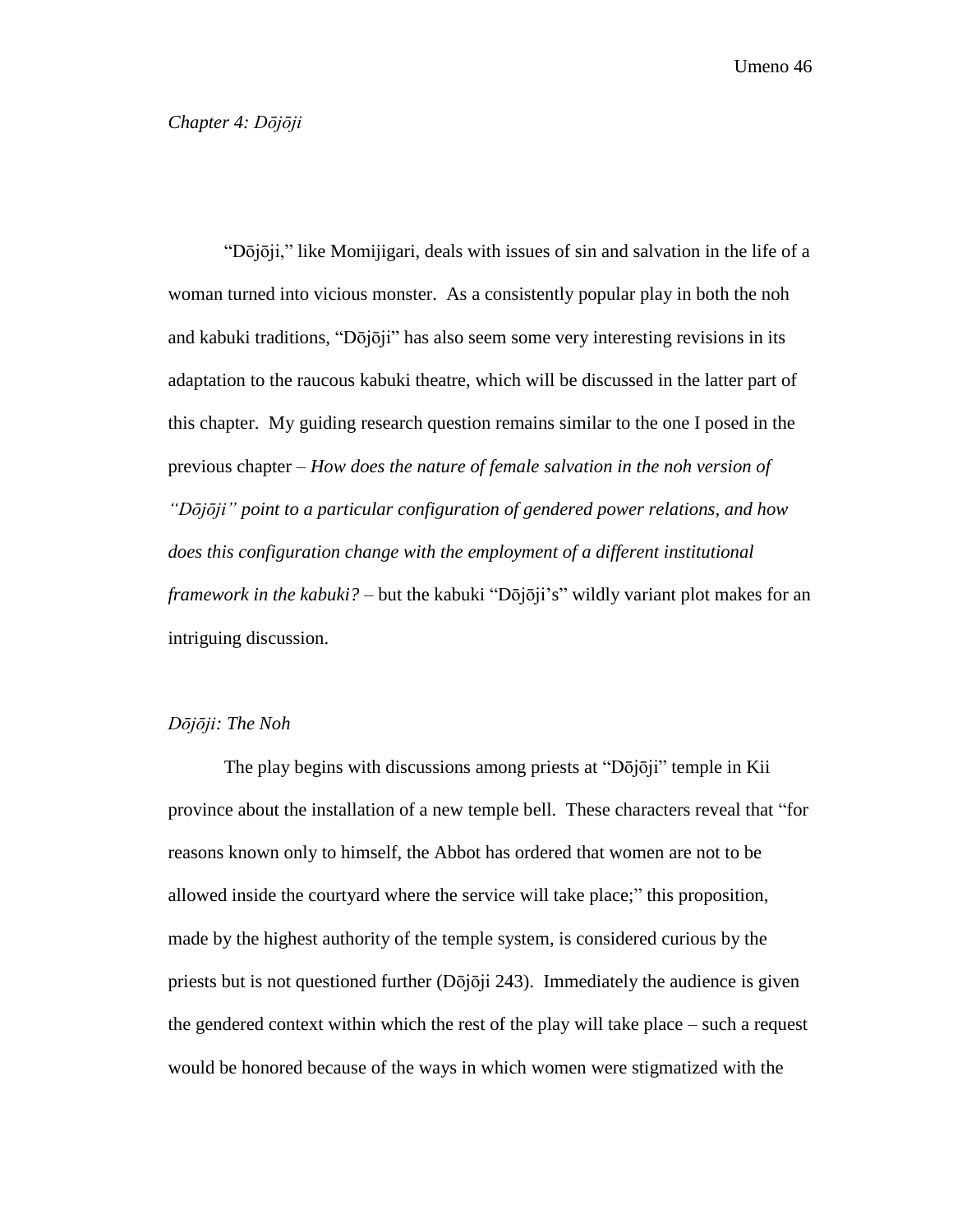advent of Buddhism. If one were to operate according to the logic that women's bodies were tainted and needed to be escaped from in order to achieve enlightenment, as discussed in chapter 2, their rejection from this most important temple service does not seem out of the ordinary. Further, this setup must simply be acted upon to continue with the flow of the play; the logic behind the abbot's choice is not explained, and the treatment of women's exclusion is taken to be a trivial and natural rule that the abbot is justified in enforcing.

The unnamed female character of the play is also first introduced to the audience with an account of her religiosity, as she explains that she is traveling to see the bell "in the hopes of improving my chances of salvation" so that "my sin, my guilt, will melt away" (Dōjōji 243). Here she gives her inherent acknowledgement of women's status as inferior and impure by Buddhist standards – even though she does not give an account of the type of sin she has committed, her need for prayer as a woman is universally understood. Still, posing as a dancer, she is questioned by the priests at the temple, and eventually granted access because she has skills outside those of an "ordinary woman" ( $D\overline{o}$ j $\overline{o}$ ji 244). While the fact that she is a dancer grants her special privilege and agency at this point in the play, her profession falls outside of the strictly defined domestic female role – for the purposes of the play, the woman's vaguely-defined and mysterious profession brings the priests unpredictability, which proves to be particularly fearsome.

Once the abbot realizes that the dancer on their temple grounds hides the spirit of a vengeful woman whose failed courtship with a Dōjōji priest left her unfulfilled, he says: "all of our austerities and penances have been for strength in this moment.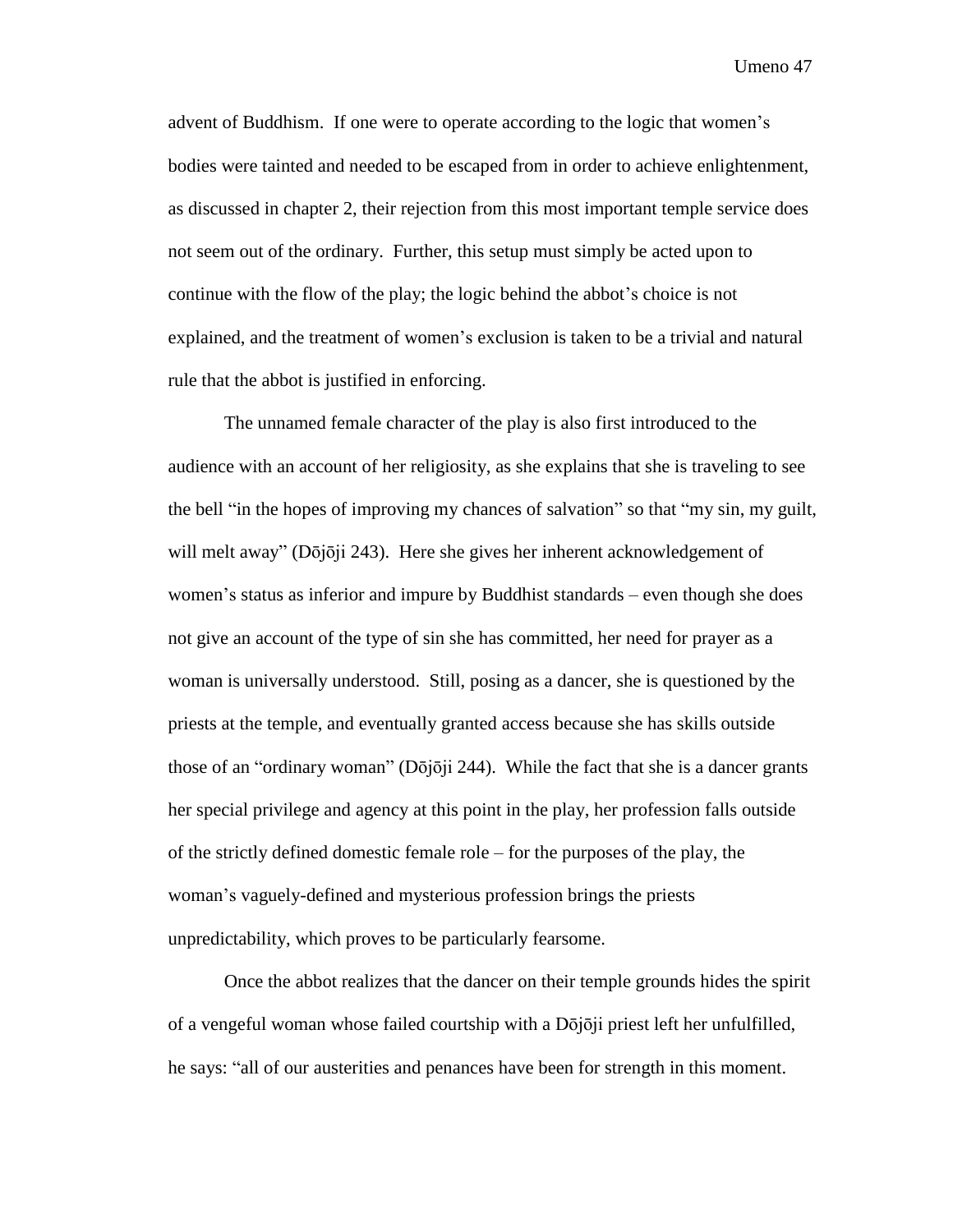Pray for all your hearts" (Dōjōji 248). This calls into question the motives behind the woman who felt wronged by the priest's rejection – why does she feel the need to punish those who had no hand in her rejection of love? As authors such as Brown, Kawashima, and Reider have commented in their own works, the powers of jealousy and emotional impulsiveness have enraptured the woman, marking her as the antithesis to rational thinking. Lashing out against those who were not responsible for her pain – just as Brown describes in his analysis of Rokujō in "Aoi no Ue" – first to the man who rebuffed her, and then to the innocent priests of "Dōjōji" in a different generation, creates in this woman a repetitive cycle of destructiveness that comes to define her as a woman whose pursuit of love ended in failure. This type of associative act further cements this behavior as stereotypically female. As Brown notes, it is also interesting that women alone are depicted as mediums for discontent spirits come back to earth – the  $D\overrightarrow{oj}$  maiden is marked not only by her actions as she transforms into a demon, but simply by her creed. This representation of *women* specifically as the carriers of evil, vengeful spirits has been thoroughly enmeshed within folk culture, and is therefore also firmly situated within the canon of female representation in the premodern theatre.

The abbot's urging his priests to pray for their safety as the demon within the woman awakens under the bell also indicates an important point along the religious undercurrent of the noh "Dōjōji" – that religion is instituted as a logical force to battle woman's inherent irrationality, and that this order imposed by religion is *necessary*  for the woman's salvation. As the priests ask, "can the sacred strength of our holy order fail?" they seem to be questioning the steadfastness of their prayer, when in fact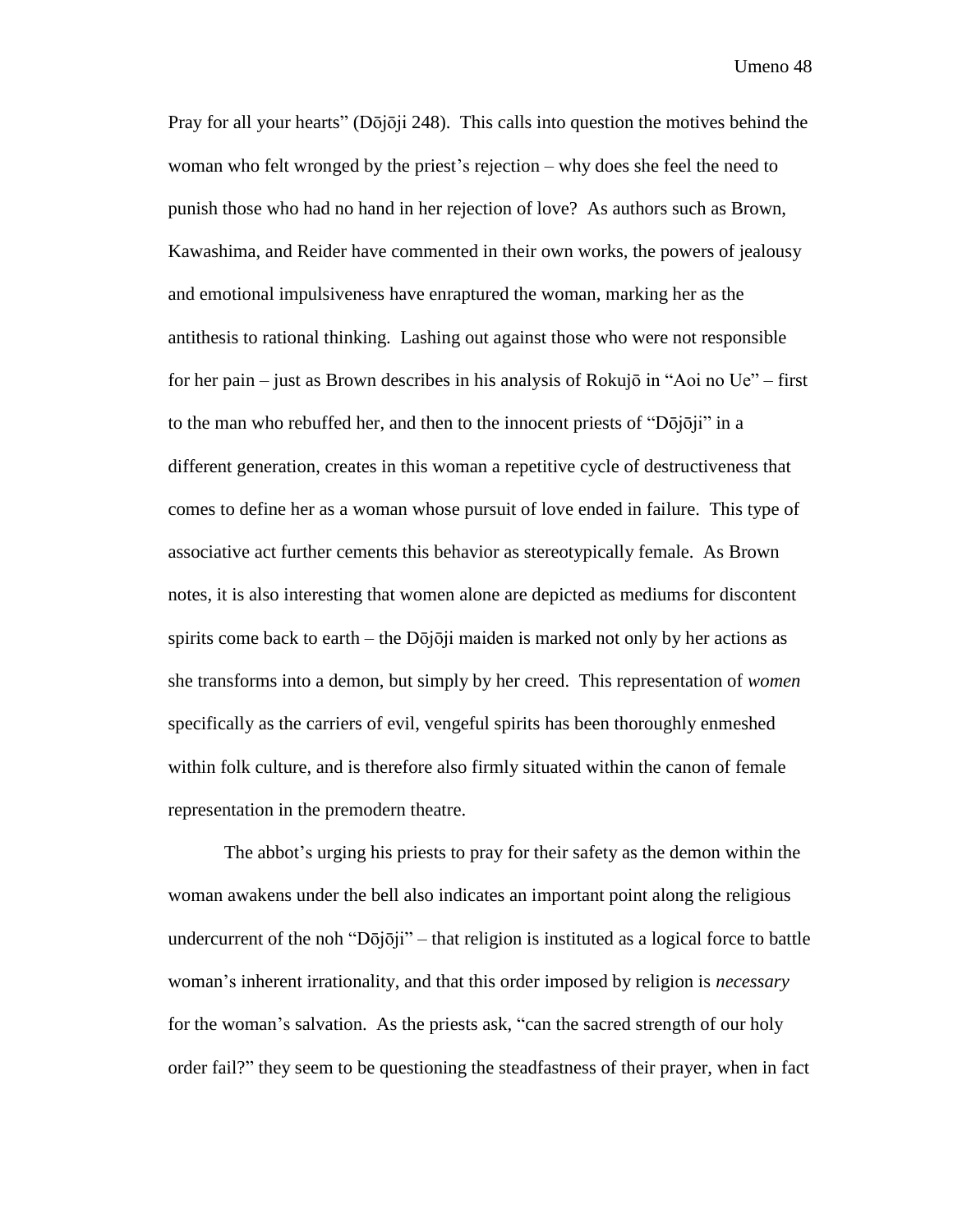the play is orchestrated so that this cannot happen (Dōjōji 248). The fact that the Dōjōji priests' prayers can even slay a snake is testament to the extraordinary power of both their belief and the truth of their teachings. "If now you show your mercy, your benevolence, /What refuge can the serpent find?," they ask; and, indeed, their prayers are granted: "And as we pray,/Defeated by our prayers, /Behold the serpent fall!" (Dōjōji 250). The play concludes with the "Dōjōji" priests as heroes, having saved their temple and the fate of the serpent, giving it salvation. Such a feat proves that even the most destitute forms of life, like this female serpent overcome by irrational lovesickness, can achieve salvation.

But it is very important to consider the fact that the maiden of "Dōjōji" *required* the prayers of the abbot and servants in order to be saved – she is not responsible for or in control of her fate at any point throughout the play. She is plagued by a malicious spirit merely because she is female; transformation into a monster is involuntary, fueled by primal emotion; and her "rescue" from her serpentine body and subsequent enlightenment was put into the hands of benevolent male ascetics who took sympathy on her. Her karmic cycle of worldly pain is only broken with outside influence. Despite the fact that "Dōjōji" is indeed a work that is very symbolic of Buddhist belief, one wonders about the implication the Dōjōji maiden's transformation into a monster has on medieval views of women more generally. Her transformation certainly adds to the intensity of her irrationality, but her irrationality is not associated with the fact that she is a monster, but a woman whose emotions went haywire and the implication that as a woman, she cannot contain those emotions. This failure to maintain control over this woman's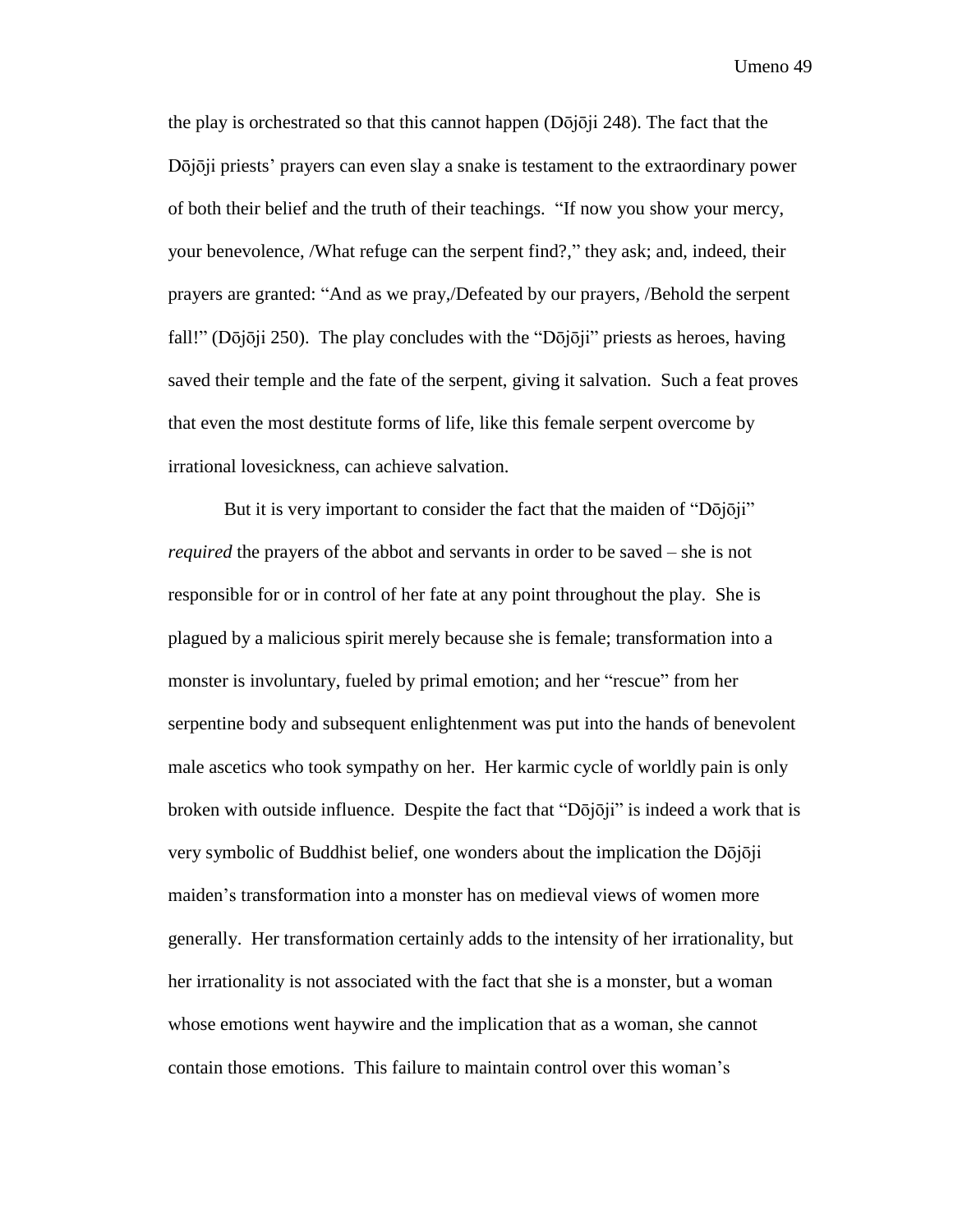impulsiveness may be seen as a cautionary tale against women's emotional folly – there could exist a monster in every woman if she is not given the proper institutional structure, especially when she finds herself in a state of emotional turmoil.

#### *Dōjōji: The Kabuki*

This kabuki version of "Dōjōji," translated by Mark Oshima in Karen Brazell's *Traditional Japanese Theater: An Anthology of Plays,* is defined by its stylistic series of dances performed by Hanako, the given name of the maiden of "Dōjōji." Throughout the kabuki version, there is an abundance of humor and poetry not found in the original noh, but one glaring omission changes the dynamics of this play drastically: there is hardly any religious association with the actions of the characters, and the temple setting of the play is merely an empty reference to the play's origins.

The play, beginning with the priests' banter, openly mocks the magnitude of the abbot's devotions, which establishes the priests as not very firmly invested in their studies – Priest 3, who says "just thinking about how long the head priest will drone on reciting sutras makes my stomach turn," represents just one example of the ways that this version of "Dōjōji" turns the original on its head (Dōjōji 508). The Maiden, too, is introduced by her love affair, as she says "I think of my sacred oaths of fidelity to the one I love," as she approaches the temple  $(D\bar{o}j\bar{o}ji 509)$ . In the kabuki "D $\bar{o}j\bar{o}ji$ " the sight of the bell serves, to the maiden Hanako, as a reminder of the sounds that "damned the river of my love and stopped the flow of my passion" as she was parted from her lover (Dōjōji 510). The chanting ensemble explains that "there are many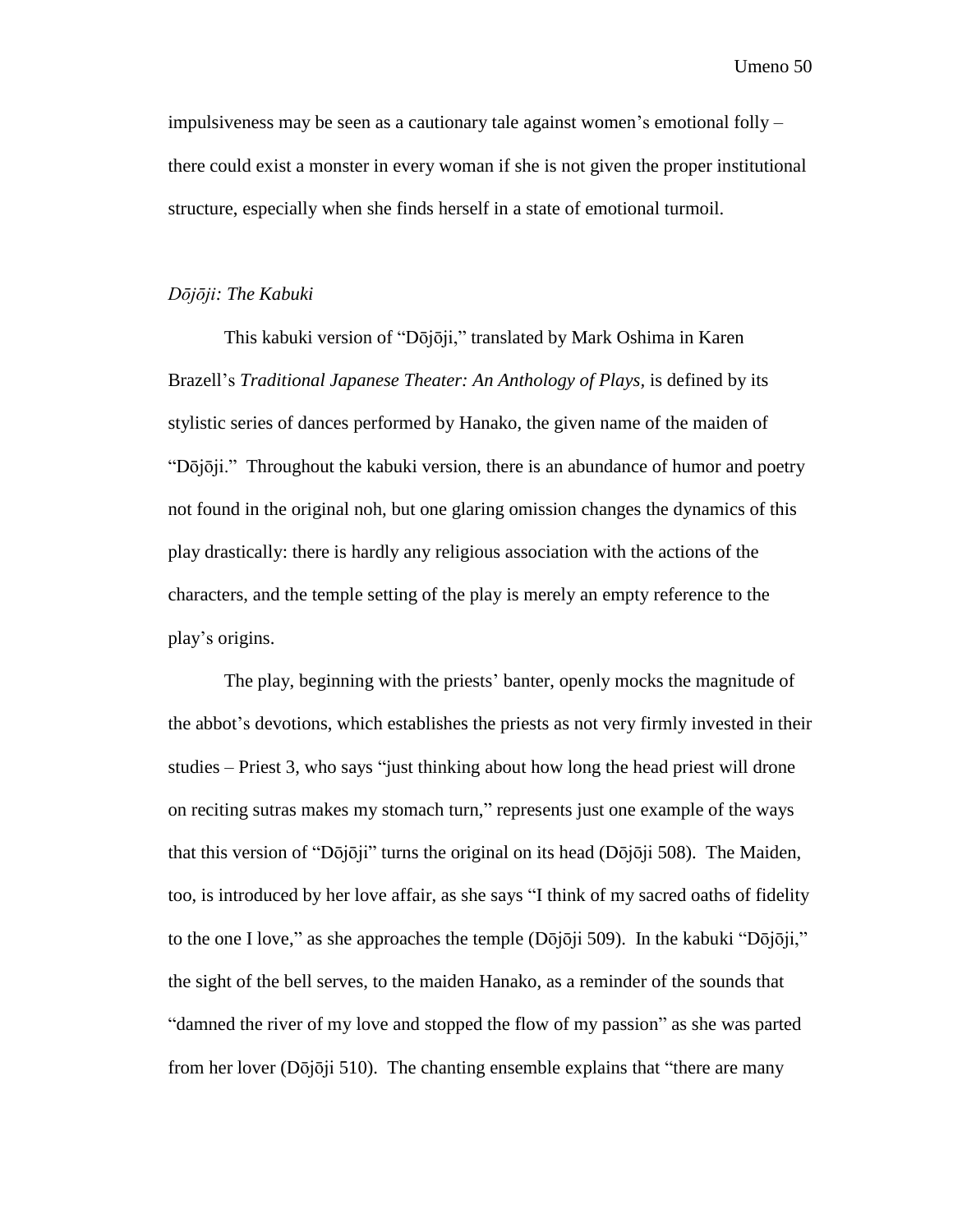things to hate about the sound of a temple bell," because it interrupts passionate encounters and other forms of mortal sin; this statement is made in stark contrast to the strictly religious tone of the noh version of the play, and further signifies that the kabuki version is made for the popular audience who derive more excitement from unfulfilled love affairs ( $D\bar{o}j\bar{o}j\bar{i}$  514). Oshima then explains in the play's notes that the forthcoming dance, described by the phrase *iwazu katarazu,* outlines the love shared between a man and a woman, while also incorporating contemporary themes not found in the original noh production, such as the implications of living as a woman in the pleasure quarters:

My heart does not speak, it does not tell tales, but the tangles in my hair and the pain in my heart all come from your faithlessness. So it is that all men are fickle. Even though it is the felicitous season when people sing in praise of cherry blossoms, what my lover told me contained meanings false, double as my waving sleeves. Even when I am with a man in the pleasure quarters, my mind wanders to the one I love. So it is that all women are fickle. One raised in the capital is as beautiful and pure as the blossom of the lotus. (Dōjōji 515)

After this explanation which gives insight to the nature of the maiden's pain, the ensemble narrates a story about Hanako traveling through the various brothel districts in Edo, Kyoto, Osaka, Nara, and Nagasaki, told through yet another dance; she asks of her absent lover, "are all the written vows we exchanged false?" (Dōjōji 520). Despite the fact that she denies the kind of emotional outburst we see coming from jealous impulse in the works of Brown and Kawashima, saying, "having vowed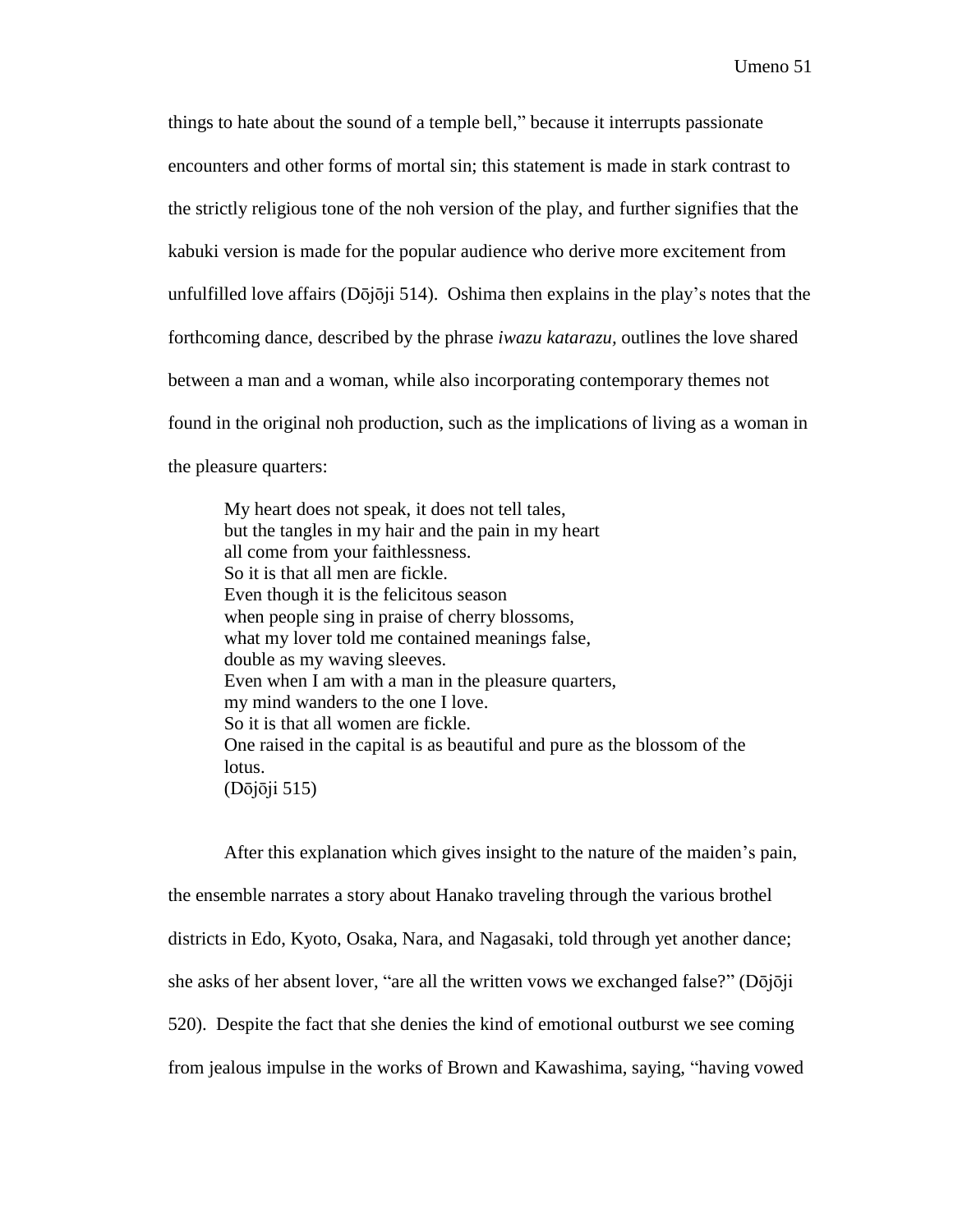never to become jealous, I became accustomed to hiding my feelings," Hanako continues to question the nature of her relationship with her lover, asking, "now, after all that has happened, I think how cruel you are. Is a woman worthless?" ( $D\bar{o}j\bar{o}ji$  520). While her questions may lead one to think her jealousy and disappointment has gotten the best of her, Hanako does not let her emotions manifest into physical violence. Such introspection makes up the rising action to this play, and as Oshima explains in his footnotes, splits off into one of two endings. In the more common ending, the maiden simply disappears after lamenting how hateful the bell is because it symbolizes her failed love, while in the alternate ending, Hanako dances under the bell as it falls over her, reenacting (at least in movement) the original noh; as the bell rises again, the maiden is revealed to be the ghost of Kiyohime, the woman also afflicted by her unfulfilled love in the noh version ( $D\bar{o}j\bar{o}ji$  522). Her appearance only makes vague allusions to the original work within the text. Finally, the abbot (named Goro here) appears, but does not vanquish her; instead, the play ends with no concrete conclusion and no assertion of any moral or religious convictions that would serve to punish Hanako.

The kabuki "Dōjōji's" radical departure from its decidedly religious foundational noh text prompts one to question about the symbolic takeaway this play provides. Without heavily religious imagery, the maiden is left without the "stylized repetitions" that make up gendered performativity on stage; and even as a work of theatrical art, Hanako's stance as a passive recipient of romantic rejection takes away many of the traditional associations that make the demonic female character so volatile. Instead, the kabuki "Dōjōji" focuses on the style and dance of its actors  $-$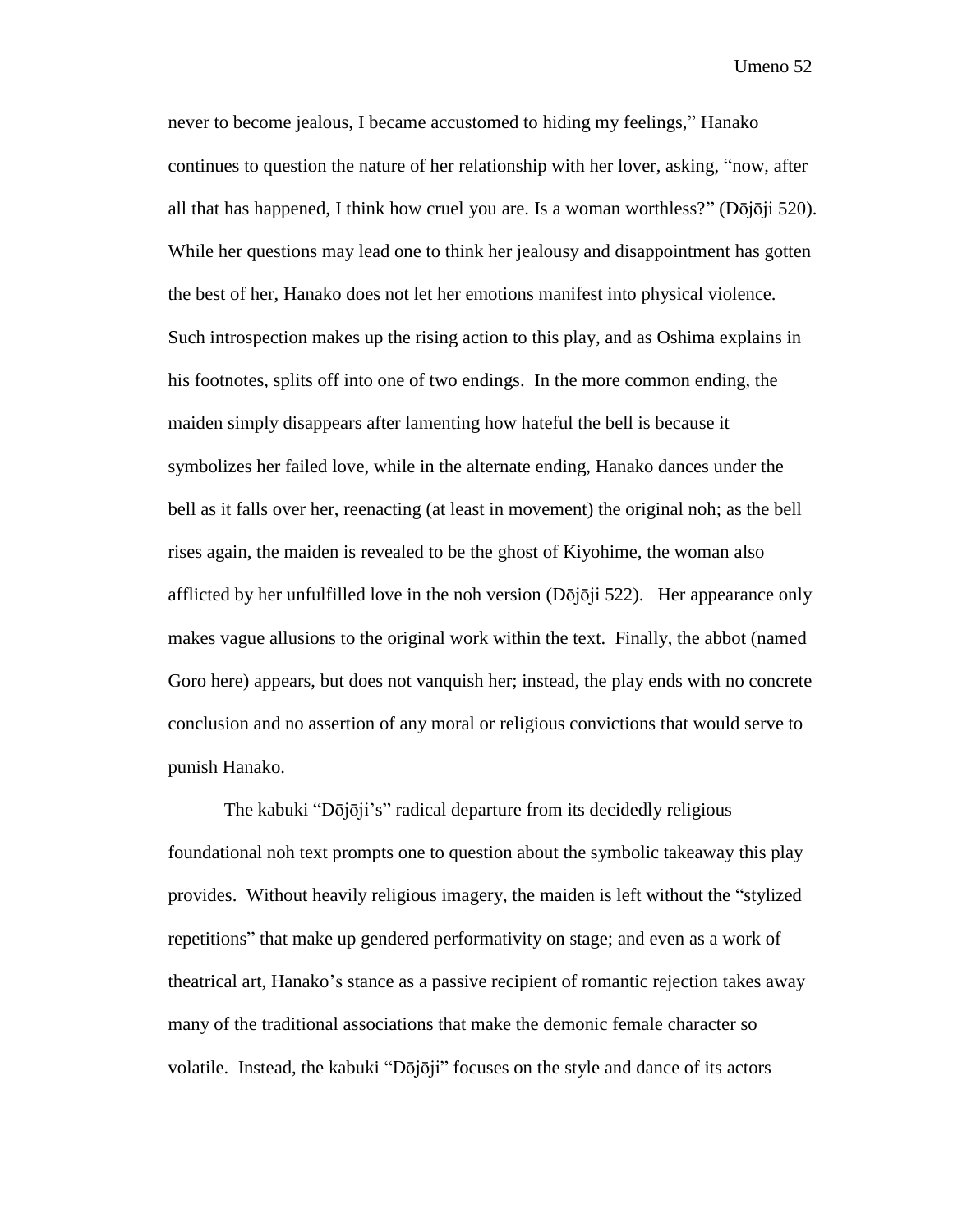the bell is used for its magnificence, despite its lessened purpose without the demon hiding inside, or its use in the former abbot's murder; the head abbot appears only at the end of the play because he is not required to slay the monster with the power of his prayer. "Dōjōji's" status as a "dance-play" within the kabuki allows it to go without the symbolic backbone so minutely orchestrated within the noh, and one could go as far to say that without religious connotation, the Dōjōji maiden does not have any motivation to be portrayed as a demon (Richie 27).

There is weight, however, in Hanako's emotional turmoil as she describes in her dances being parted from the man with whom she had an affair. Though she expresses her disdain at being slighted by her lover, she acknowledges that all actors in her story are fickle lovers, which is an acknowledgement of the cyclical and unfulfilling nature of life in the pleasure quarters. Hanako's occupation as a supposed courtesan puts her in a situation that is morally ambiguous at best – her place in a world with sexual encounters that are fleeting and meaningless prompts her to question the nature of human relationships, but she finds no fulfillment in this exploration. I would argue that Kaibara would decry Hanako's lack of moral foundation for her unhappiness – Hanako's lack of fulfillment in her relationships with her lovers and customers is due to the immorality of her behavior, and she arguably deserves the pain her "incompetence" as a woman has brought her. Through a Neo-Confucian lens, Hanako arguably epitomizes a woman who does not know her place and "fails to understand the duties that lie before her very eyes," which is why she remains unfulfilled at the end of the play (Kaibara 45).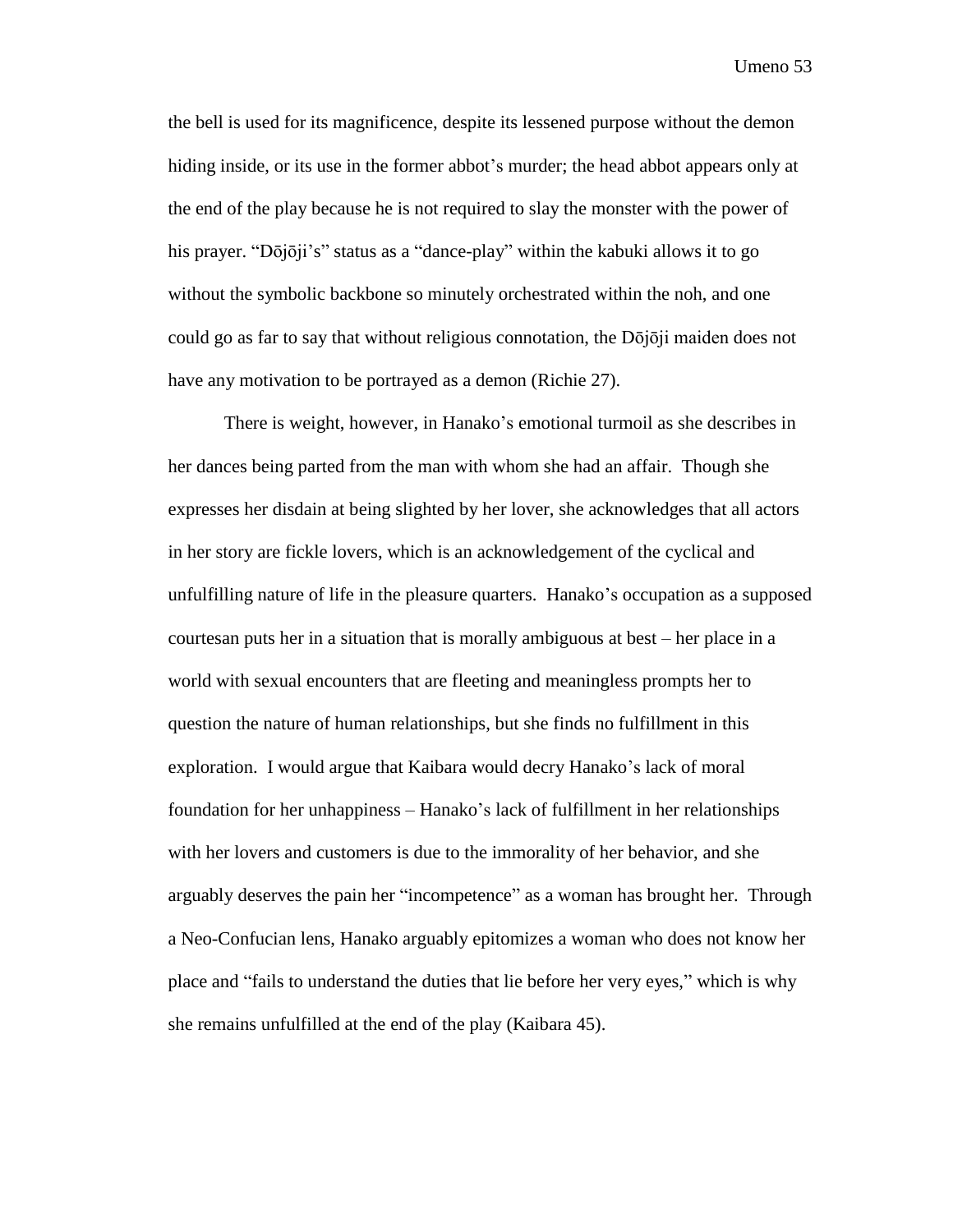"Dōjōji" shows us how important religious ideology proves to be in the depiction of the female demon herself. Without a need for salvation by the "Dōjōji" priests, many aspects of the kabuki rendition become defunct, and are kept in the production for seemingly cosmetic or thrill-inducing purposes. The newfound focus on romantic relations and the "pulls" of obligation the maiden feels towards her lover despite her occupation as a courtesan allow audiences to sympathize with her and provides interesting context for the many dances Hanako performs, but even these aspects are not judged with a religious lens because, perhaps, the play would present itself too austerely for kabuki audiences looking for spectacle. The fact that the moderation of religious allusion in the kabuki version of "Dōjōji" directly translate to the kinder portrayal of the Maiden show the extent to which institutional power can influence a mode of art production – without the theme of the cycle of sin and salvation rampant throughout the noh version of the play, the kabuki "Dōjōji" sees no need for the portrayal of its female lead in such an unfavorable light.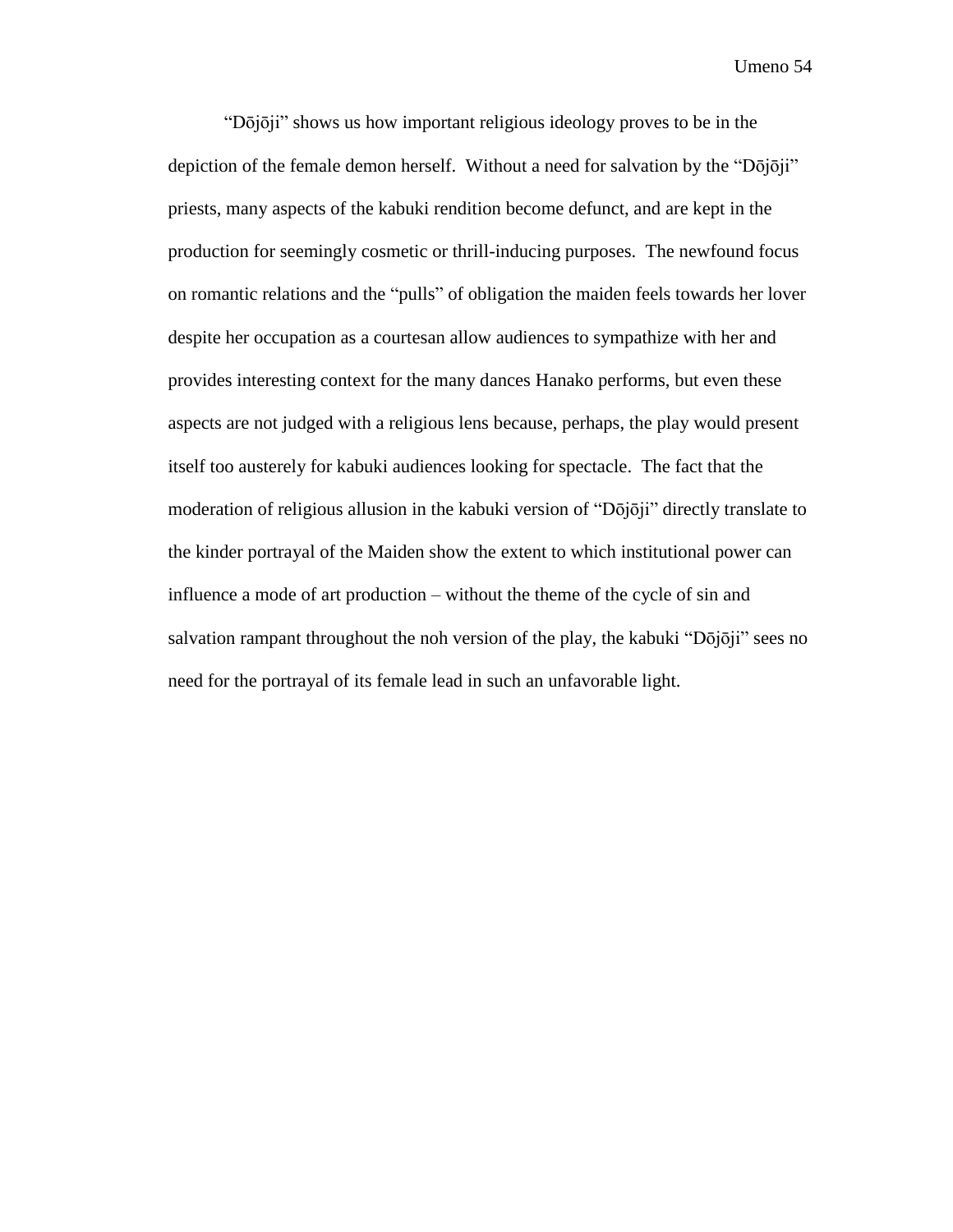<span id="page-55-0"></span>The demon woman archetype found in noh and kabuki shows the extent to which institutional control was alive and well in premodern Japan. Between the noh and kabuki versions of the plays "Momijigari" and "Dōjōji," there is considerable evidence of the shifts in social thinking that occurred with the advent of Confucian social politics in the Edo period. Despite these shifts in institutional ideology, however, one thing remained constant: these women were always portrayed negatively, and were robbed of any personal agency to escape their destitute situations. I argue in this thesis that enmeshed within the portrayal of these women is a certain kind of power play, always dictated according to the whims of malecentered institutional authority.

From Foucault's assertion that the human body is subject to the influence of institutional power by the way that body is allocated in time, space, and action, to Butler's theory that gender is based on a regulated and naturalized series of associative behaviors that mark certain people as belonging to certain constructed "genders," chapter 2 served to provide a working theory to visualize the nature of power with regard to female subjugation. Jill Dolan's work then put this framework within the sphere of performing arts, establishing the stage as a space that simultaneously affirmed and perpetuated a particular female identity. To answer the fundamental question of this chapter – *How does institutional pedagogy (namely Buddhist ideology in the medieval period and the moral code of the stratocratic*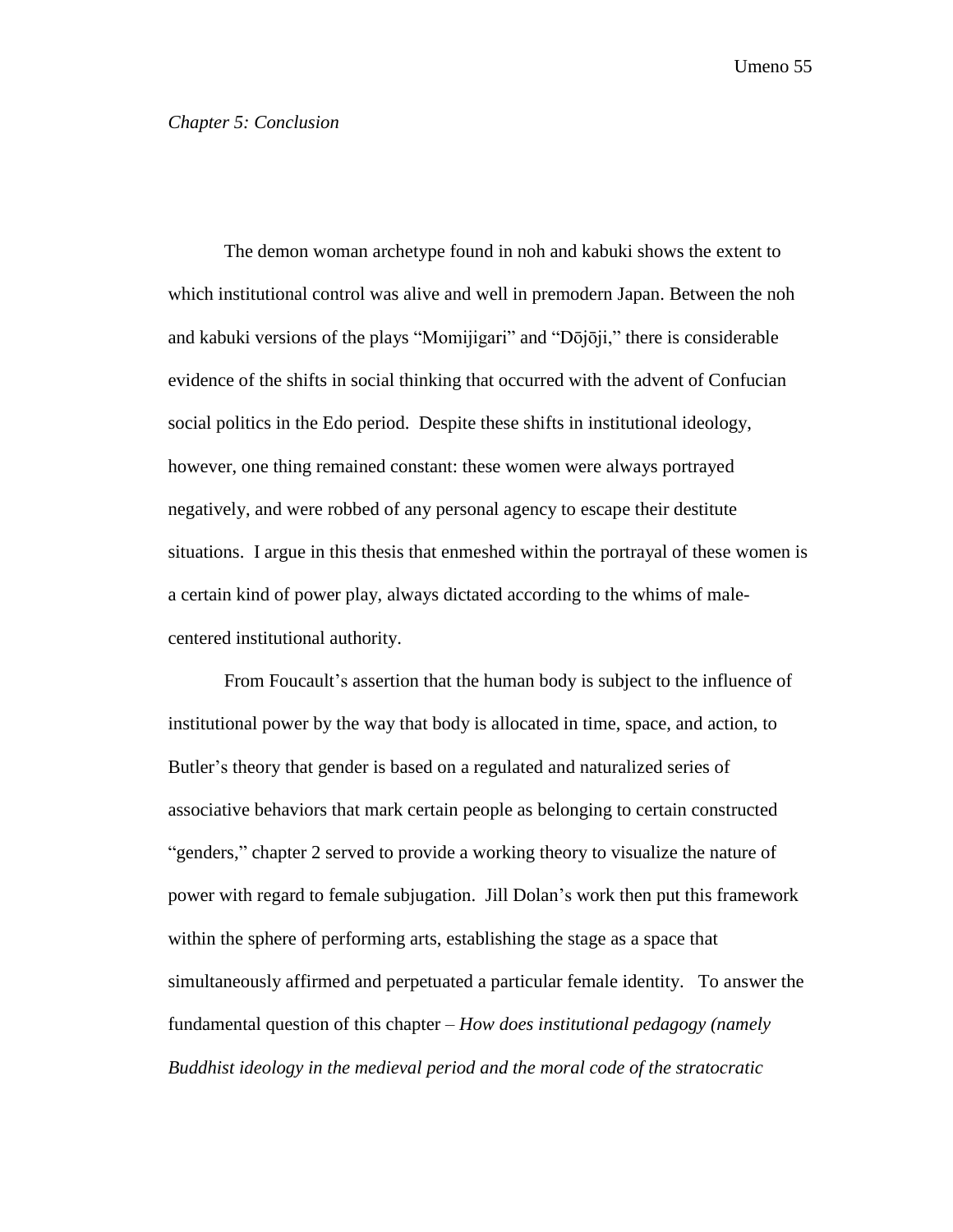*shogunate in the early modern period) sanction the lowering of female status in premodern Japan? –* I examined the *Lotus Sutra*, the central text to the Japanese Buddhist tradition, and the Neo-Confucian *jokun* of the early modern period, to cultivate an understanding of the authority behind the social sanctions between the Muromachi and the Edo periods. Judith Butler, in the spirit of Foucault, argues that the construction of gender is imposed onto individuals by ascribing set of "associations" to the inherent nature of one gender (in this case, women), and that women as a group are subject to social control when the repetition of associations is naturalized within a society and seen as objective truth. Buddhism and Neo-Confucianism did exactly this with their doctrines. Women were regarded as inferior to men in every aspect of life (and death,, in the case of Buddhism) in the official knowledge of both institutions, and power was maintained with the rationalization that men had earned their place above women through merit.

These ideologies presented themselves in each of the four plays this thesis examines. The noh version of the play "Momijigari" features an especially strong Buddhist undercurrent, with blame and karmic retribution constituting the central themes of the work. The juxtaposition between the righteous warrior Koremochi, and the Gentlewoman who exploits religious text to deceive him, reinforces the fact that Koremochi alone is steadfast in his morality, while the possibility of salvation for the female demon is not even entertained. The kabuki version of this play, meanwhile, incorporates *bushido* ideology and takes Koremochi's superiority as a warrior as justification for the divine intervention he receives. In both plays, the women (and their femininity) are posed as threats to the inherent righteousness of the warrior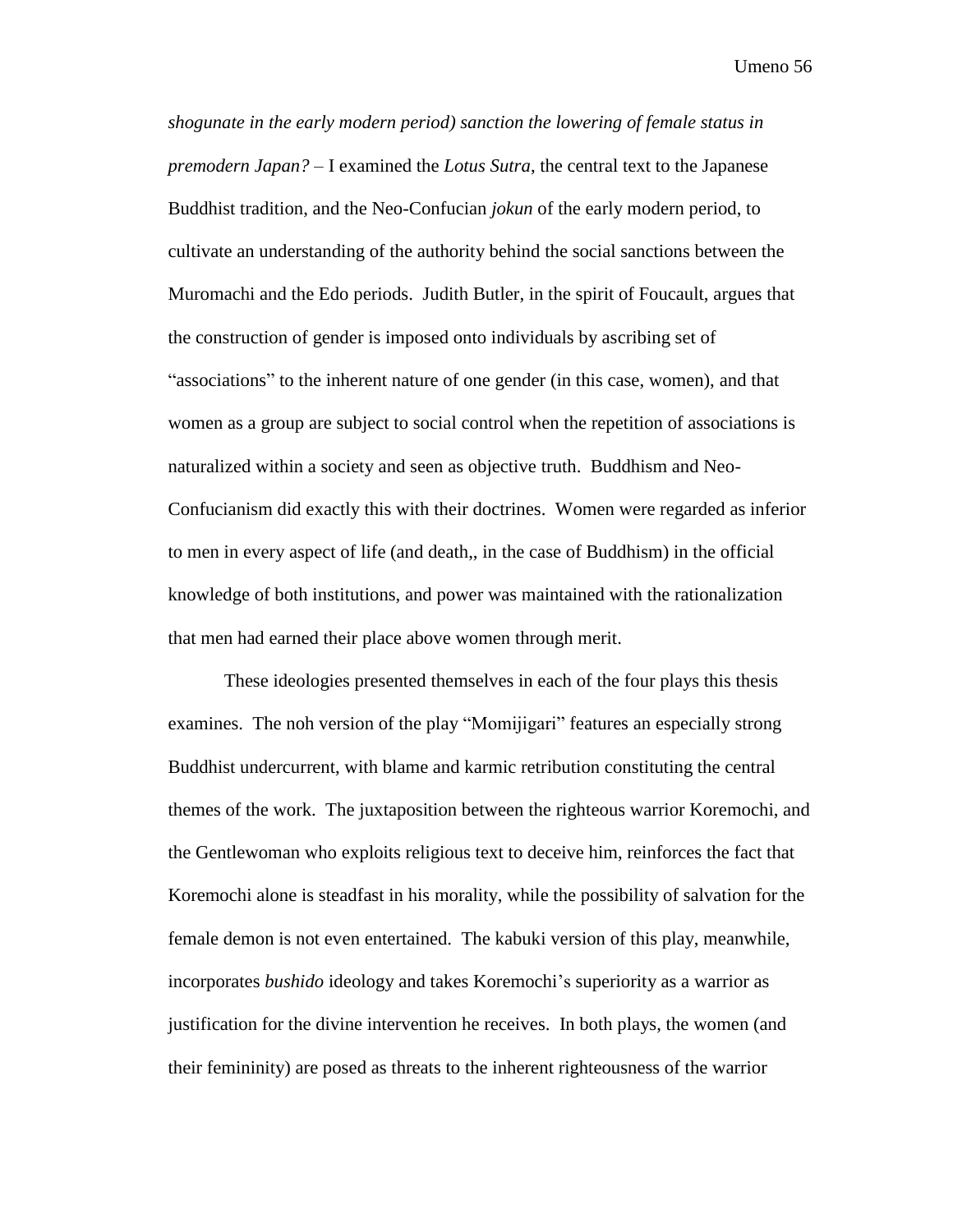Koremochi –the resolution of the play, in which Hachiman is summoned by Koremochi's good karma, offers a convenient re-balancing of karmic fate that ensures Koremochi's victory against the demons.

"Dōjōji" provides a similar case. In the noh version, the priests were shown the consequences of allowing a woman into a sacred space, but they were not punished – instead, the priests were called upon to aid in the salvation of the  $D\bar{o}j\bar{o}ji$ maiden, because she as a demon could not achieve that feat alone. The play as a cautionary tale effectively reinforces Buddhist law, while also highlighting the lack of control the Dōjōji maiden had over her own fate. The kabuki version, meanwhile, stripped the plot of its Buddhist undertones, and instead made the production more entertaining to Edo-period audiences. In the end, however, the plight of the main character Hanako was arguably self-imposed; her status as a courtesan – which was at odds with the expected female role according to Confucian ideology – could be the source of her unhappiness, which would imply that the play serves to warn audiences against the hardships Hanako's emotionally indulgent lifestyle may bring.

In any case, the demon woman archetype raises many vitally important questions with regard to the aims of social control in medieval and early modern Japan. From these analyses of "Momijigari" and "Dōjōji," we can see that institutional control over women was informed by a fundamental fear of the unknown. Both plays introduce elements of the unfamiliar: "Momijigari" is set the mountains, while "Dōjōji" takes place at a faraway temple; the social ranks and identities of the women are largely unknown; and the emotional (and therefore uncontrollable) appeals these women make to the male characters hide ulterior motives. In each of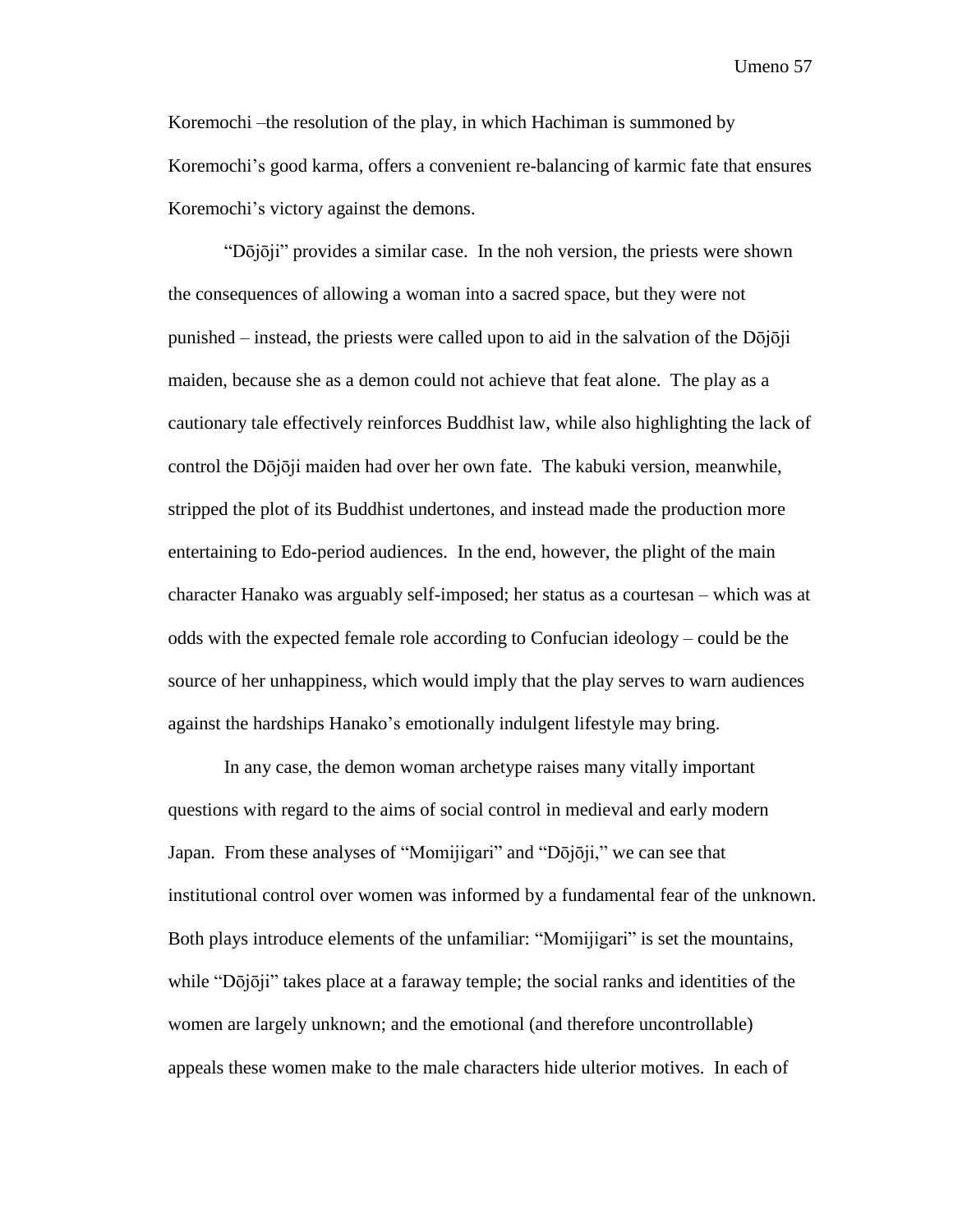the four plays, audiences walk away with the message that these supernatural events occur because of some lapse in judgment – Koremochi drinks the wine, while the "Dōjōji" priests are sympathetic to the maiden's requests. Such events serve to further reinforce the necessity of institutional ideology.

These dramatic works also call into question what sort of implications a demonic characterization has with regards to women, and how this characterization allows male characters to take more violent action against these women in their demon form. When a woman transforms into a demon, the male character is suddenly given an immediate physical justification for acting violently towards them; the act of violence against a woman becomes *righteous* when her appearance is changed, despite the fact that the demon characterization is fundamentally female. With these women reduced to a non-human form, any violent action against them is justified. Further, the mistakes of Koremochi and the "Dōjōji" priests are forgotten once the women reveal their demon form, and they emerge out of the events of the play blameless. It instead becomes their duty to right the moral wrongs that these women represent, which reaffirms their righteousness and moral superiority. These men are absolved of any obligation to treat the demonic woman with dignity, because she has become an enemy in need of extermination. Koremochi's "courageous" defeat of the demon in "Momijigari" instead becomes an act of righteousness, while the priests' salvation of the Dōjōji maiden becomes an act of sympathy.

Finally, I could like to discuss what the demonic representation of these women says about female agency in premodern Japan. The demon woman perfectly epitomizes lack of self-control, and it is interesting to think that these characters are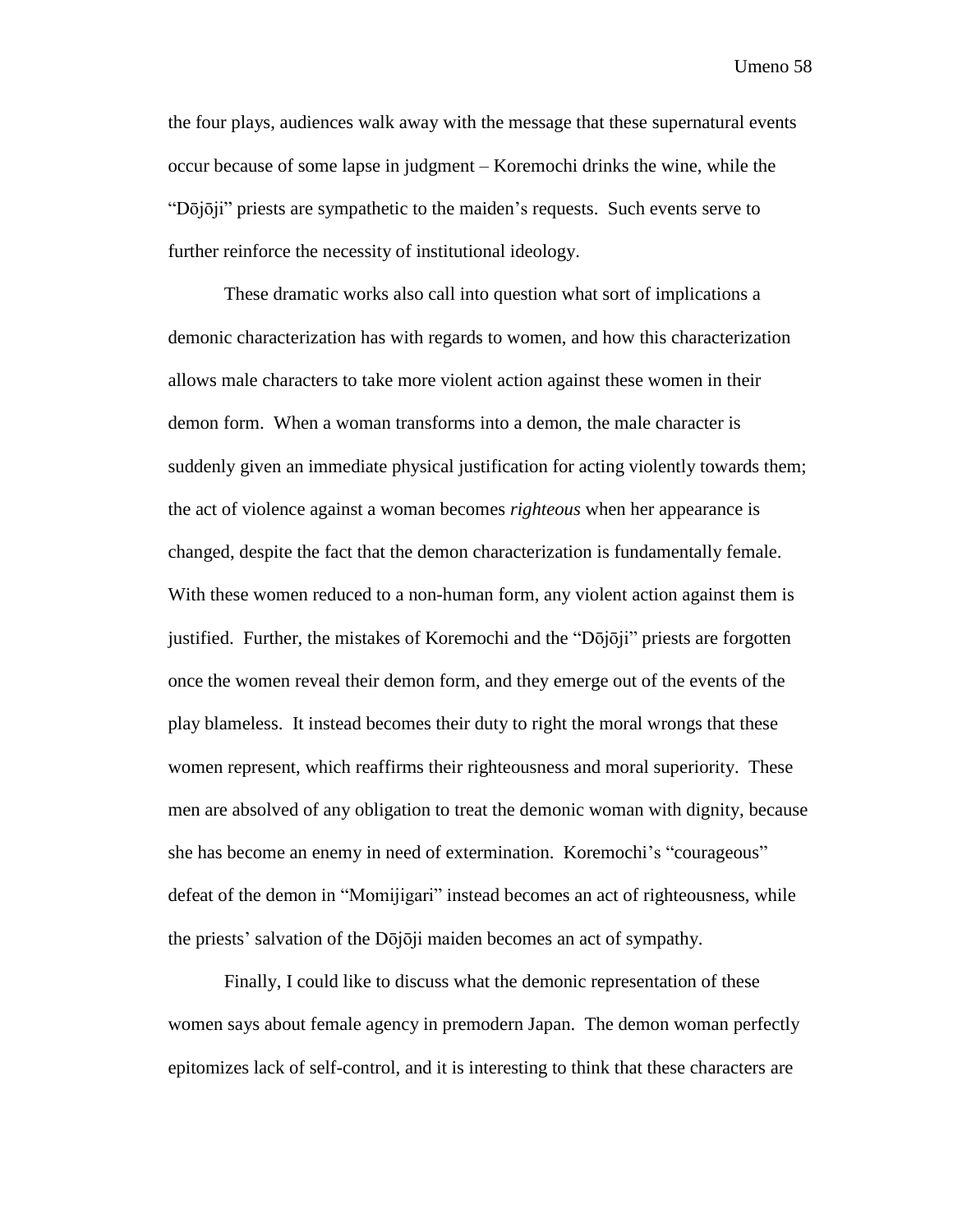unabashedly blamed and ridiculed for a transformation they had no control over, while the men who either save or vanquish them are lauded with praise for their valiant efforts. The rigidity of this archetype proves the enormous capability of institutional ideology for social control, and the ability of male authority to justify male superiority. While women may not have been equated to demons in real life, we must remember that their theatrical representation is not at all coincidental. Even if they are exaggerated for the sake of entertainment or moral teaching, these associations manifest themselves in this way because of a deliberate distribution of power whose reigning groups aimed to preserve their own authority.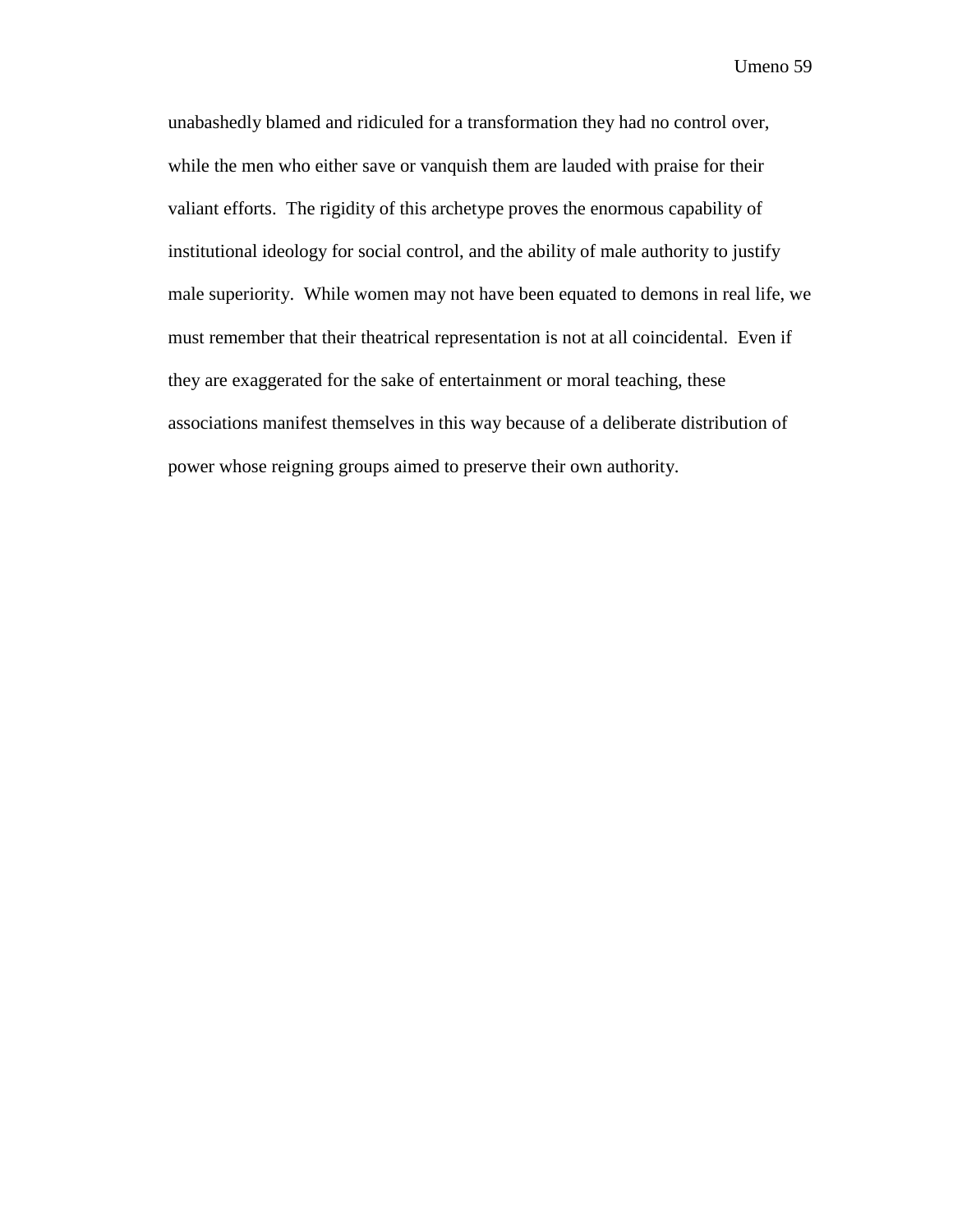#### Works Cited

<span id="page-60-0"></span>Brandon, James R., Leiter, Samuel L.. *Kabuki Plays on Stage. Vol. 4*, 2003. Print.

- Brazell, Karen., Araki,James T. *Traditional Japanese Theater: An Anthology of Plays*. New York: Columbia University Press, 1998. Print.
- Brazell, Karen. Gabriel, J. Philip, Bethe, Monica. Trans. by Mark Oshima. *Twelve Plays of the Noh and kyōgen Theaters*. Ithaca, N.Y.: East Asia Program, Cornell University, 1990. Print.
- Brown, Steven T. *Theatricalities of Power: The Cultural Politics of Noh*. Stanford, Calif.: Stanford University Press, 2001. Print.
- Butler, Judith. *Gender Trouble: Feminism and the Subversion of Identity*. New York: Routledge, 1990. Print.
- --- "Performative Acts and Gender Constitution: An Essay in Phenomenology and Feminist Theory." *Theatre Journal* 40.4 (1988): 519-31. Print.
- Dolan, Jill. "Gender Impersonation Onstage: Destroying or Maintaining the Mirror of Gender Roles?" *Women & Performance: a Journal of Feminist Theory*. 2.2 (1985): 5-11. Print.
- Ernst, Earle. *Three Japanese Plays from the Traditional Theatre*. New York: Grove Press, 1960. Print.
- Foucault, Michel. *Discipline and Punish: The Birth of the Prison*. New York: Pantheon Books, 1977. Print.
- Gabrovska, Galia Todorova. "Gender and body construction in Edo period Kabuki." 2011.Web.
- Hall, John Whitney. *The Cambridge History of Japan*. Cambridge, UK; New York: Cambridge University Press, 1988. Print.
- Kaibara, Ekiken. *Women and Wisdom of Japan*. London: J. Murray, 1905. Print.
- Katō, Mieko. "Women's Associations and Religious Expression in the Medieval Japanese Village." *Engendering Faith: Women and Buddhism in Premodern Japan*. U of Michigan, 2002. Print.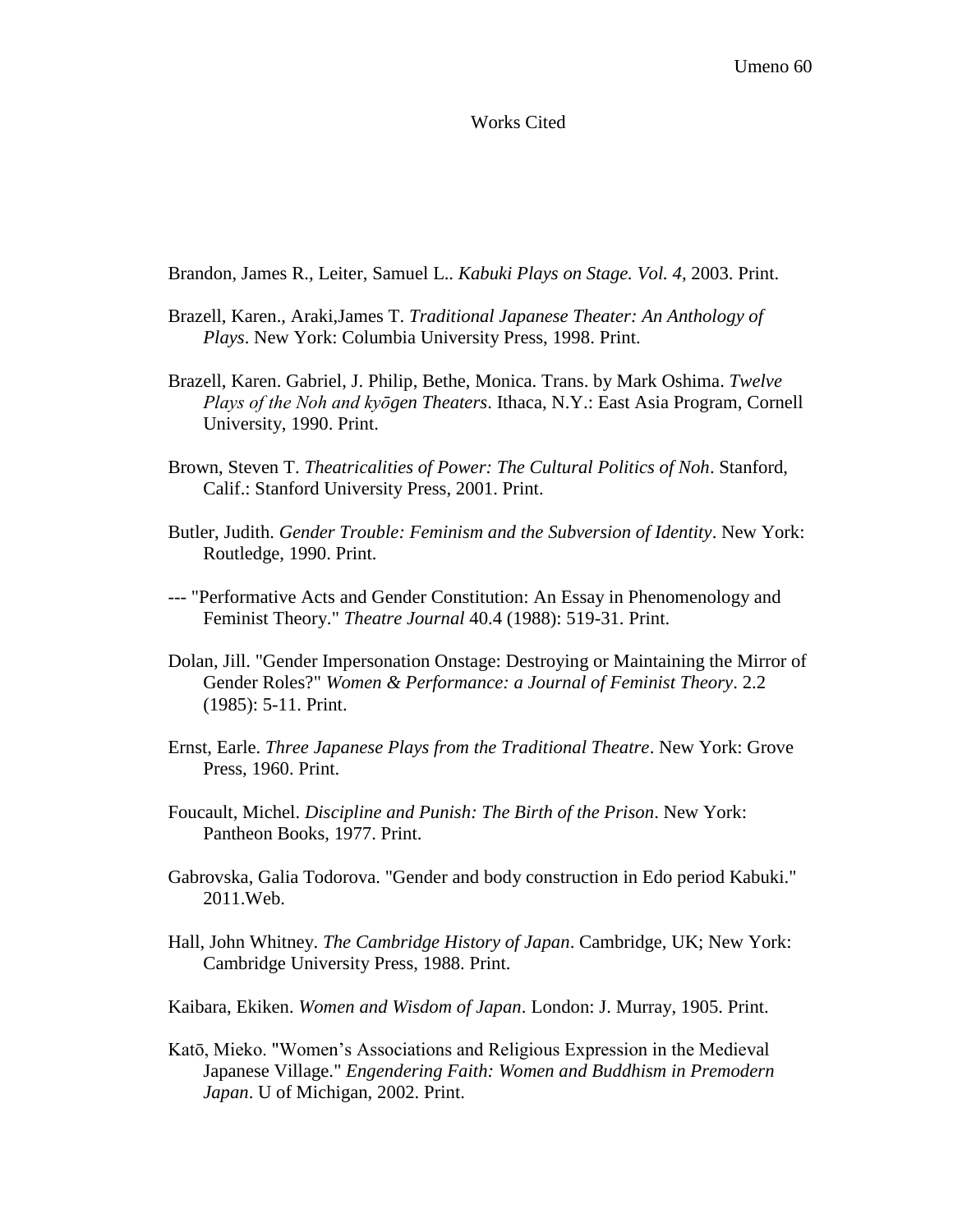- Kawashima, Terry. *Writing Margins: The Textual Construction of Gender in Heian and Kamakura Japan*. Cambridge, MA: Harvard University Asia Center: Distributed by Harvard University Press, 2001. Print.
- Keene, Donald, and Royall Tyler. *Twenty Plays of the nō Theatre*. New York: Columbia University Press, 1970. Print.
- Liddle, Joanna, and Sachiko Nakajima. *Rising Suns, Rising Daughters: Gender, Class, and Power in Japan*. London: Zed Books, 2000. Print.
- Lim, Beng C. *Another Stage: Kanze Nobumitsu and the Late Muromachi Noh Theater*. Ithaca, NY: East Asia Program, Cornell University, 2012. Print.
- Lindsey, William R, and Charlotte Eubanks. "Fertility and Pleasure: Ritual and Sexual Values in Tokugawa Japan." *Japanese journal of religious studies.* 34.2 (2007): 456. Print.
- Lindsey, William. "Religion and the Good Life: Motivation, Myth, and Metaphor in a Tokugawa Female Lifestyle Guide." *Japanese Journal of Religious Studies* 32.1 (2005): 35-52. Print.
- Nagata, Mizu. "Transitions in Attitudes toward Women in The Buddhist Canon: The Three Obligations, the Five Obstructions, and the Eight Rules of Reverence." *Engendering Faith: Women and Buddhism in Premodern Japan*. U of Michigan, 2002. Print.
- Reeves, Gene. *The Lotus Sutra: A Contemporary Translation of a Buddhist Classic*. Boston: Wisdom Publications, 2008. Print.
- Reider, Noriko T. *Japanese Demon Lore: Oni from Ancient Times to the Present*. Utah State University Press, 2010. Print.
- Richie, Donald, and Miyoko Watanabe. *Six Kabuki Plays.* Tokyo: Hokuseido Press, 1963. Print.
- Shively, Donald. "Popular Culture." *The Cambridge History of Japan Volume 4: Early Modern Japan*. Vol. 4. Cambridge: Cambridge UP, 1991. Print.
- Varley, Paul. "Cultural Life in Medieval Japan." *The Cambridge History of Japan Volume 3: Medieval Japan*. Vol. 3. Cambridge: Cambridge UP, 1990. Print.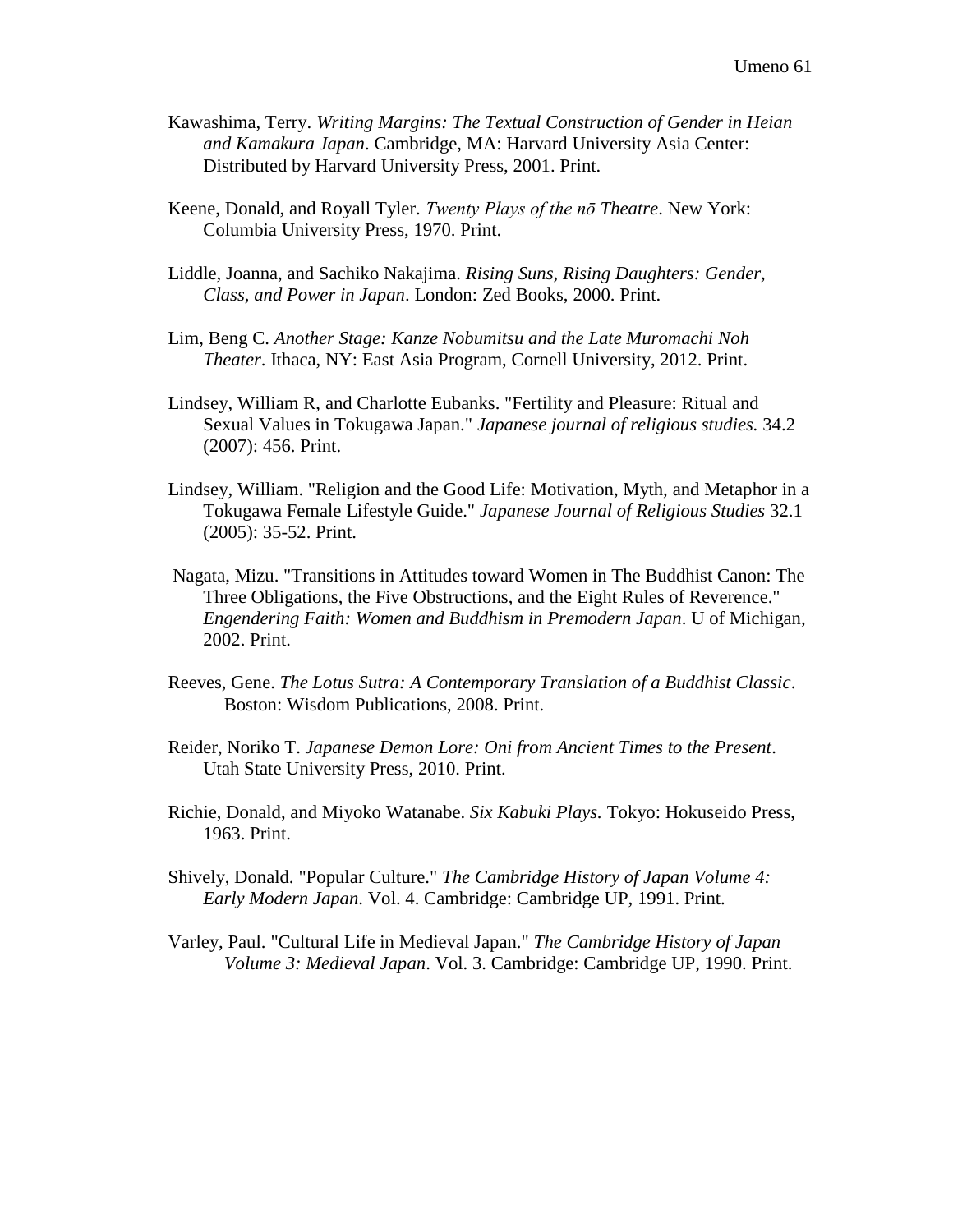#### Bibliography

- <span id="page-62-0"></span>Alland, Alexander,Jr. "The Construction of Reality and Unreality in Japanese Theatre." *The Drama Review: TDR* 23.2, Performance Theory: Southeast Asia Issue (1979): 3-10. Print.
- Brandon, James R., Leiter, Samuel L., trans. By Mark Oshima. *Kabuki Plays on Stage. Vol. 4*, 2003. Print.
- Brandon, James R.,Banham, Martin. *The Cambridge Guide to Asian Theatre*. Cambridge [England]; New York, NY, USA: Cambridge University Press, 1993. Print.
- Brazell, Karen., Araki,James T. *Traditional Japanese Theater: An Anthology of Plays*. New York: Columbia University Press, 1998. Print.
- Brazell, Karen. Gabriel, J. Philip, Bethe, Monica. Trans. by Mark Oshima. *Twelve Plays of the Noh and kyōgen Theaters*. Ithaca, N.Y.: East Asia Program, Cornell University, 1990. Print.
- Brown, Steven T. *Theatricalities of Power: The Cultural Politics of Noh*. Stanford, Calif.: Stanford University Press, 2001. Print.
- Butler, Judith. *Bodies that Matter: On the Discursive Limits of "Sex"*. New York: Routledge, 1993. Print.
- --- *Gender Trouble: Feminism and the Subversion of Identity*. New York: Routledge, 1990. Print.
- --- "Performative Acts and Gender Constitution: An Essay in Phenomenology and Feminist Theory." *Theatre Journal* 40.4 (1988): 519-31. Print.
- Collcutt, Martin, Jansen, Marius B.,Kumakura, Isao. *Cultural Atlas of Japan*. New York: Facts on File, 1988. Print.
- Dolan, Jill. "Gender Impersonation Onstage: Destroying or Maintaining the Mirror of Gender Roles?" *Women & Performance: a Journal of Feminist Theory*. 2.2 (1985): 5-11. Print.
- Dolan, Ronald E. and Robert L. Worden, ed. *Japan: A Country Study*. Washington: GPO for the Library of Congress, 1994.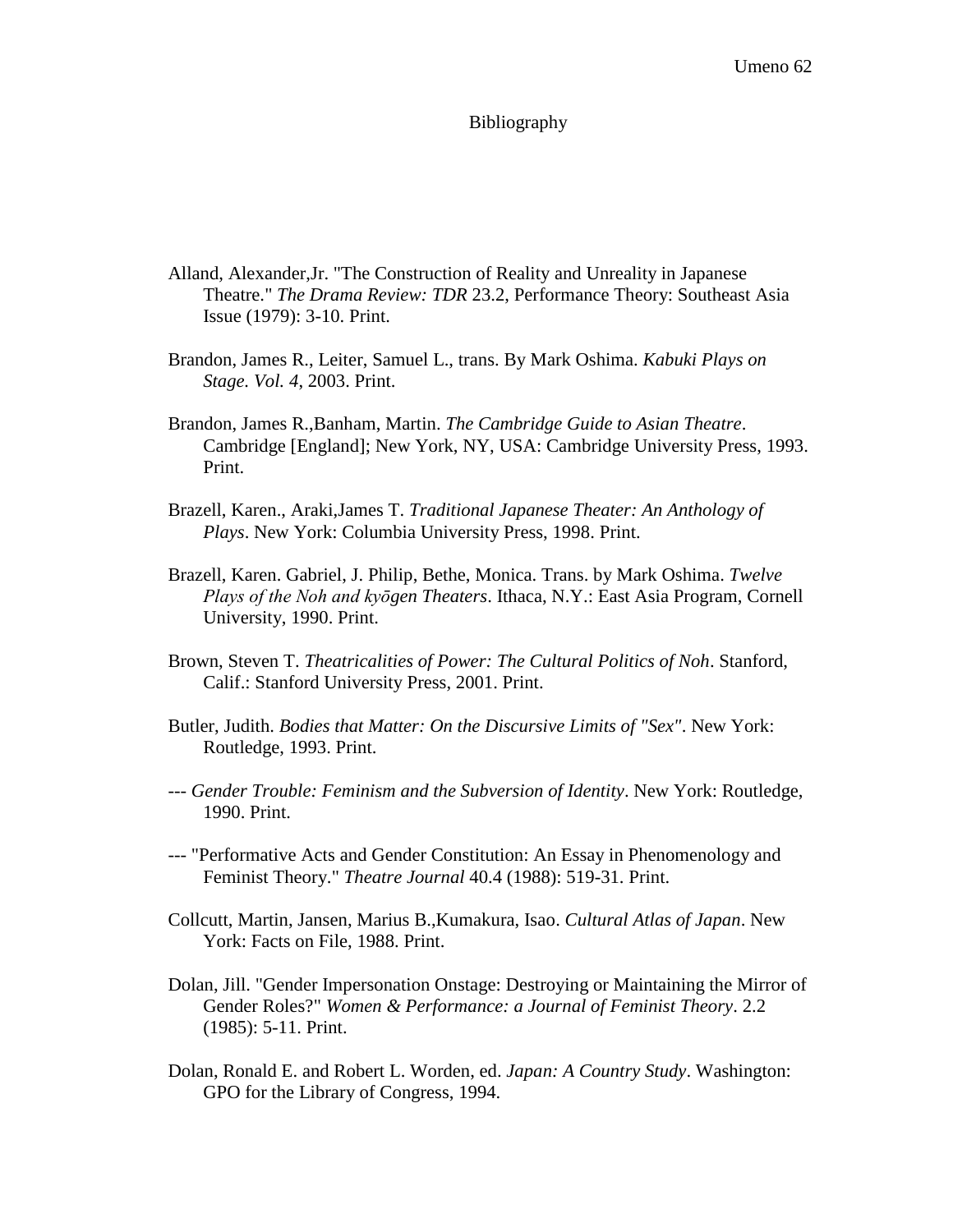- Doore, Kelley E.,Kimbrough, Keller. "Serpents and salvation: Female snake transformation in "Sayohime" and "Chujohime Gohonji" 2012.Web.
- Dorson, Richard M. *Folk Legends of Japan.* Tokyo; Rutland, Vt.: C.E. Tuttle Co., 1961. Print.
- Dumas, Raechel. "Historicizing Japan's Abject Femininity: Reading Women's Bodies in "Nihon Ryōiki"." *Japanese Journal of Religious Studies* 40.2 (2013)Print.
- Episale, Frank. "Gender, Tradition, and Culture in Translation: Reading the "Onnagata" in English." *Asian Theatre Journal* 29.1 (2012): 89-111. Print.
- Ernst, Earle. *Three Japanese Plays from the Traditional Theatre*. New York: Grove Press, 1960. Print.
- Foucault, Michel. *Discipline and Punish: The Birth of the Prison*. New York: Pantheon Books, 1977. Print.
- Gabrovska, Galia Todorova. "Gender and body construction in Edo period Kabuki." 2011.Web.
- Gadeleva, Emilia. "Susanoo: One of the Central Gods in Japanese Mythology." *nichjaparevi Japan Review*.12 (2000): 165-203. Print.
- Hall, John Whitney. *The Cambridge History of Japan*. Cambridge, UK; New York: Cambridge University Press, 1988. Print.
- Inoura, Yoshinobu, Kawatake, Toshio. *The Traditional Theater of Japan*. New York: Weatherhill in collaboration with the Japan Foundation, 1981. Print.
- Jones, Betty True, ADG-CORD Conference. *Dance as Cultural Heritage*. New York (35 W. 4th St., New York 10003): Congress on Research in Dance, 1983. Print.
- Kaibara, Ekiken. *Women and Wisdom of Japan*. London: J. Murray, 1905. Print.
- Katō, Mieko. "Women's Associations and Religious Expression in the Medieval Japanese Village." *Engendering Faith: Women and Buddhism in Premodern Japan*. U of Michigan, 2002. Print.
- Kawashima, Terry. *Writing Margins: The Textual Construction of Gender in Heian and Kamakura Japan*. Cambridge, MA: Harvard University Asia Center: Distributed by Harvard University Press, 2001. Print.
- Keene, Donald, and Royall Tyler. *Twenty Plays of the nō Theatre*. New York: Columbia University Press, 1970. Print.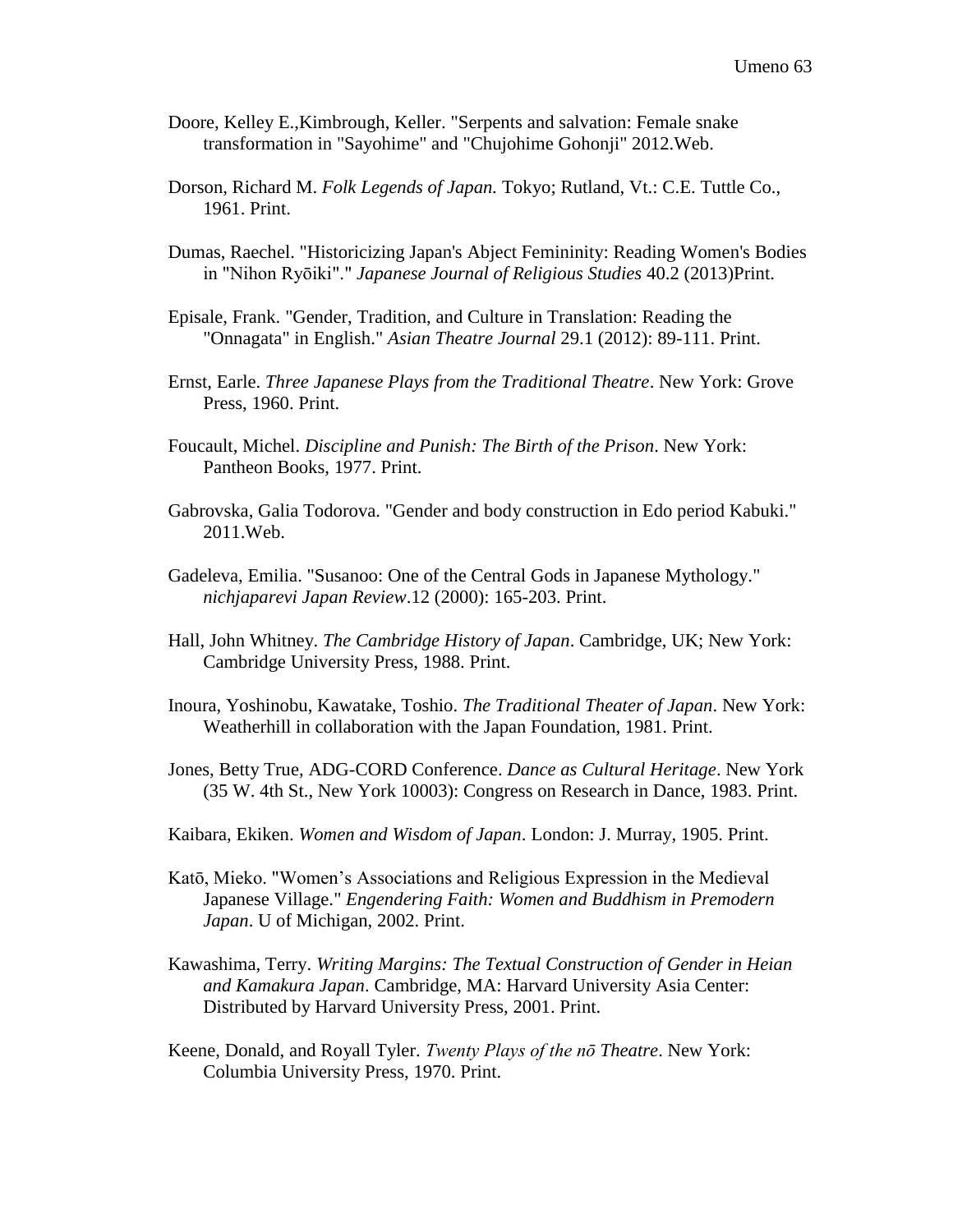- Kimbrough, R. Keller. "Preaching the Animal Realm in Late Medieval Japan." *Asian Folklore Studies* 65.2 (2006): 179-204. Print.
- Klein, Susan Blakeley. "When the Moon Strikes the Bell: Desire and Enlightenment in the Noh Play Dojoji." *Journal of Japanese Studies* 17.2 (1991): 291-322. Print.
- Kusano, Eisaburō. *Stories Behind Noh and Kabuki Plays.* Tokyo: Tokyo News Service, 1962. Print.
- LaFleur, William R. *The Karma of Words: Buddhism and the Literary Arts in Medieval Japan*. Berkeley: University of California Press, 1983. Print.
- Law, Jane Marie. "Religious reflections on the human body." 1995.Web.
- Liddle, Joanna, and Sachiko Nakajima. *Rising Suns, Rising Daughters: Gender, Class, and Power in Japan*. London: Zed Books, 2000. Print.
- Lim, Beng C. *Another Stage: Kanze Nobumitsu and the Late Muromachi Noh Theater*. Ithaca, NY: East Asia Program, Cornell University, 2012. Print.
- Lindsey, William R, and Charlotte Eubanks. "Fertility and Pleasure: Ritual and Sexual Values in Tokugawa Japan." *Japanese journal of religious studies.* 34.2 (2007): 456. Print.
- Lindsey, William. "Religion and the Good Life: Motivation, Myth, and Metaphor in a Tokugawa Female Lifestyle Guide." *Japanese Journal of Religious Studies* 32.1 (2005): 35-52. Print.
- Meeks, Lori. "The Disappearing Medium: Reassessing the Place of Miko in the Religious Landscape of Premodern Japan." *History of Religions* 50.3, New Studies in Medieval Japanese Religions (2011): 208-60. Print.
- Moerman, D. Max. "Demonology and Eroticism: Islands of Women in the Japanese Buddhist Imagination." *Japanese Journal of Religious Studies* 36.2, Vernacular Buddhism and Medieval Japanese Literature (2009): 351-80. Print.
- Nagata, Mizu. "Transitions in Attitudes toward Women in The Buddhist Canon: The Three Obligations, the Five Obstructions, and the Eight Rules of Reverence." *Engendering Faith: Women and Buddhism in Premodern Japan*. U of Michigan, 2002. Print.
- Noma, Seiroku. *Japanese Costume and Textile Arts*. New York: Weatherhill, 1974. Print.